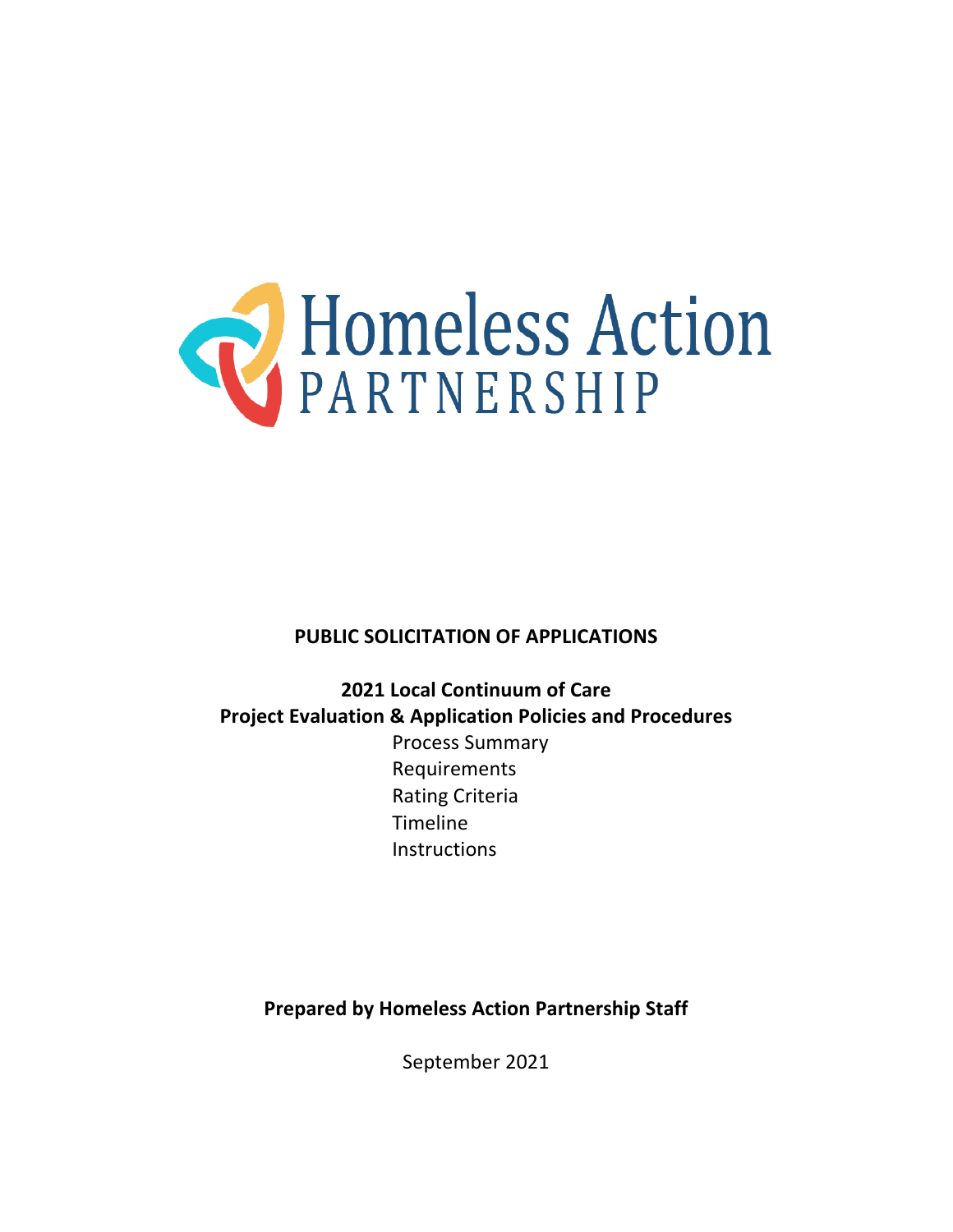### **Table of Contents**

| OVERVIEW OF THE HUD COC NOFA AND CoC INTERIM RULE REQUIREMENTS  3                              |    |
|------------------------------------------------------------------------------------------------|----|
|                                                                                                |    |
|                                                                                                |    |
|                                                                                                |    |
|                                                                                                |    |
|                                                                                                |    |
|                                                                                                |    |
|                                                                                                |    |
|                                                                                                |    |
|                                                                                                |    |
|                                                                                                |    |
|                                                                                                |    |
|                                                                                                |    |
|                                                                                                |    |
| More About New Projects Created Through Expansion of Existing Projects  19                     |    |
|                                                                                                |    |
|                                                                                                |    |
|                                                                                                |    |
|                                                                                                |    |
|                                                                                                |    |
|                                                                                                |    |
|                                                                                                |    |
|                                                                                                |    |
|                                                                                                |    |
| Encouragement of Voluntary or Transitional Reallocation to Better Align the CoC 26             |    |
| Specific Methods of Evaluating Proposals From Victim Service Providers  26                     |    |
| Encouragement of New Applicants and Technical Assistance for Applicants 27                     |    |
| Basic Local Evaluation Process Steps, Local Deadlines, Decision Minutes, Notice to Applicants, |    |
|                                                                                                |    |
| HAP Board Rating and Ranking and Publicly Announced Objective Criteria 28                      |    |
|                                                                                                | 28 |
|                                                                                                |    |
|                                                                                                |    |
|                                                                                                |    |
|                                                                                                |    |
| Local Objective Project Rating and Scoring Criteria - 100 Points Possible  31                  |    |
|                                                                                                |    |
|                                                                                                |    |
|                                                                                                |    |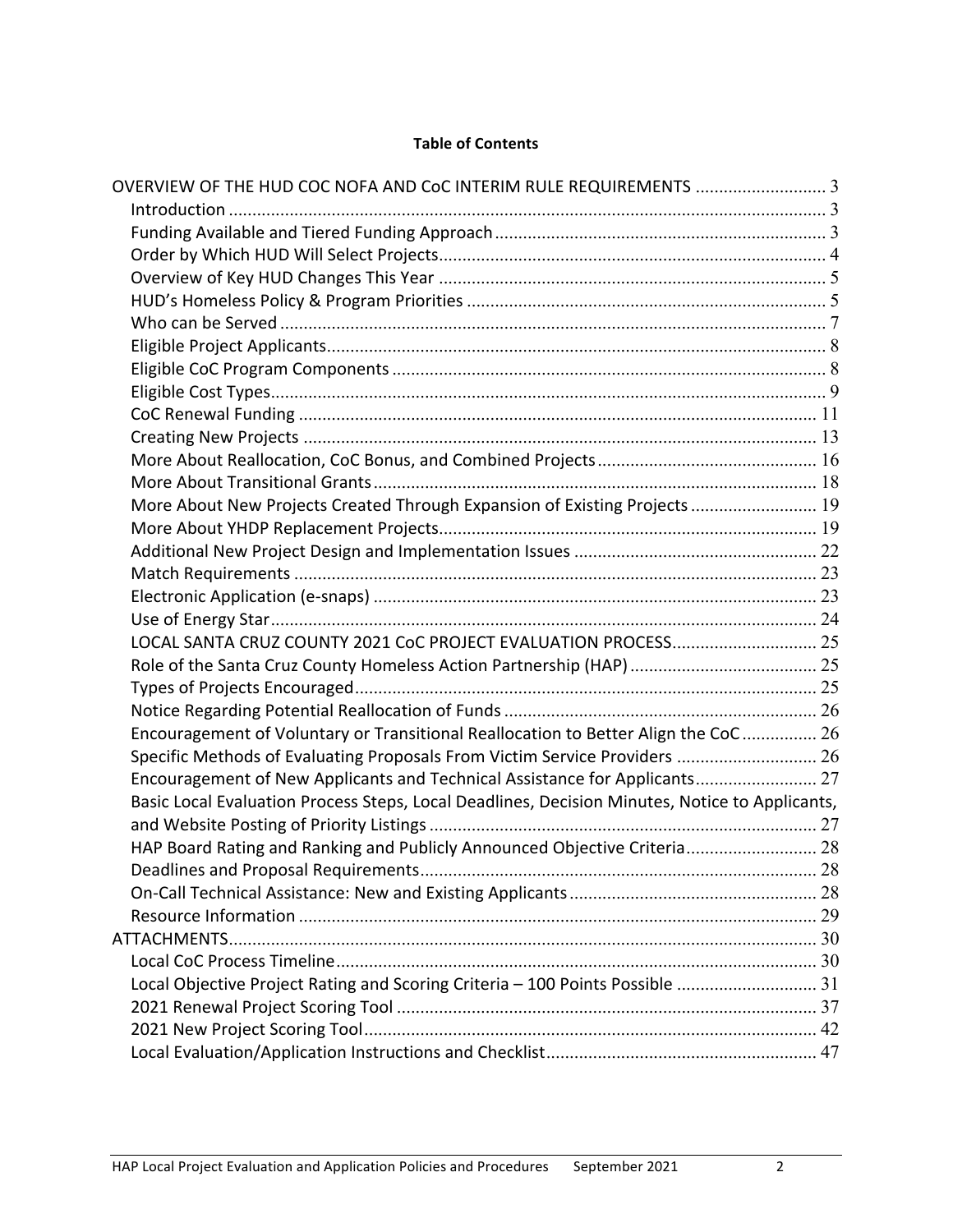## **OVERVIEW OF THE HUD COC NOFA AND CoC INTERIM RULE REQUIREMENTS**

### *Introduction*

The purpose of the Continuum of Care (CoC) program is to promote communitywide commitment to the goal of ending homelessness; provide funding for efforts by nonprofit providers, and State and local governments to quickly rehouse homeless individuals and families while minimizing the trauma and dislocation caused to homeless individuals, families, and communities by homelessness, and optimize self-sufficiency among individuals and families experiencing homelessness.

Each year the U.S. Department of Housing and Urban Development (HUD) releases a Notice of Funding Opportunity (NOFO), signifying the beginning of a funding competition among more than 450 Continuums of Care (CoC), the community stakeholder groups that guide local responses to homelessness. The 2021 CoC NOFO was released on August 18, 2021, opening the competition making available **approximately \$2.656 billion** to serve homeless people nationally. Consolidated applications for CoC funds are due to HUD November 16, 2021, 5PM Pacific.

Before the consolidated application is submitted to HUD, our CoC, the Homeless Action Partnership (HAP), is required to hold a local competition to determine which projects will be included in the consolidated application, along with their relative priority. The results of the local competition dictate for which projects the CoC will seek funding. Additional information about project application requirements and standards will be available at the upcoming Applicant Technical Assistance Session. For further information about the CoC Notice of Funding Available (NOFA), the CoC Interim Rule, and HUD's CoC online application system (called e-snaps) go to:

https://www.hud.gov/program\_offices/comm\_planning/coc/competition.

### *Funding Available and Tiered Funding Approach*

\$5,381,998 is the possible total (before FMR adjustments) for Santa Cruz County projects. This includes:

- \$4,845,354 is our Annual Renewal Demand (ARD), the amount needed for one-year *renewal* of all expiring grants of two categories:
	- \$3,576,166 for expiring CoC grants and/or for reallocation to eligible new projects that better meet our needs
	- \$1,269,188 for expiring YHDP grants and/or for replacement with new YHDP projects that better meet youth needs (not competitively ranked).
- **\$242,268** is our total possible amount for new CoC bonus projects (5% of ARD). Eligible types of CoC bonus projects: permanent supportive housing (PSH), rapid rehousing (RRH), joint TH and RRH (TH-RRH), Coordinated Entry (CES), and dedicated HMIS.
- \$149,015 is our total possible amount for nationally competitive Domestic Violence (DV) bonus projects. Eligible types of DV bonus projects:
	- o RRH
	- o TH-RRH
	- $\circ$  CES project focused on DV, demonstrating trauma-informed and victim-centered approach
- \$145,361 for one **CoC planning** project (not competitively ranked).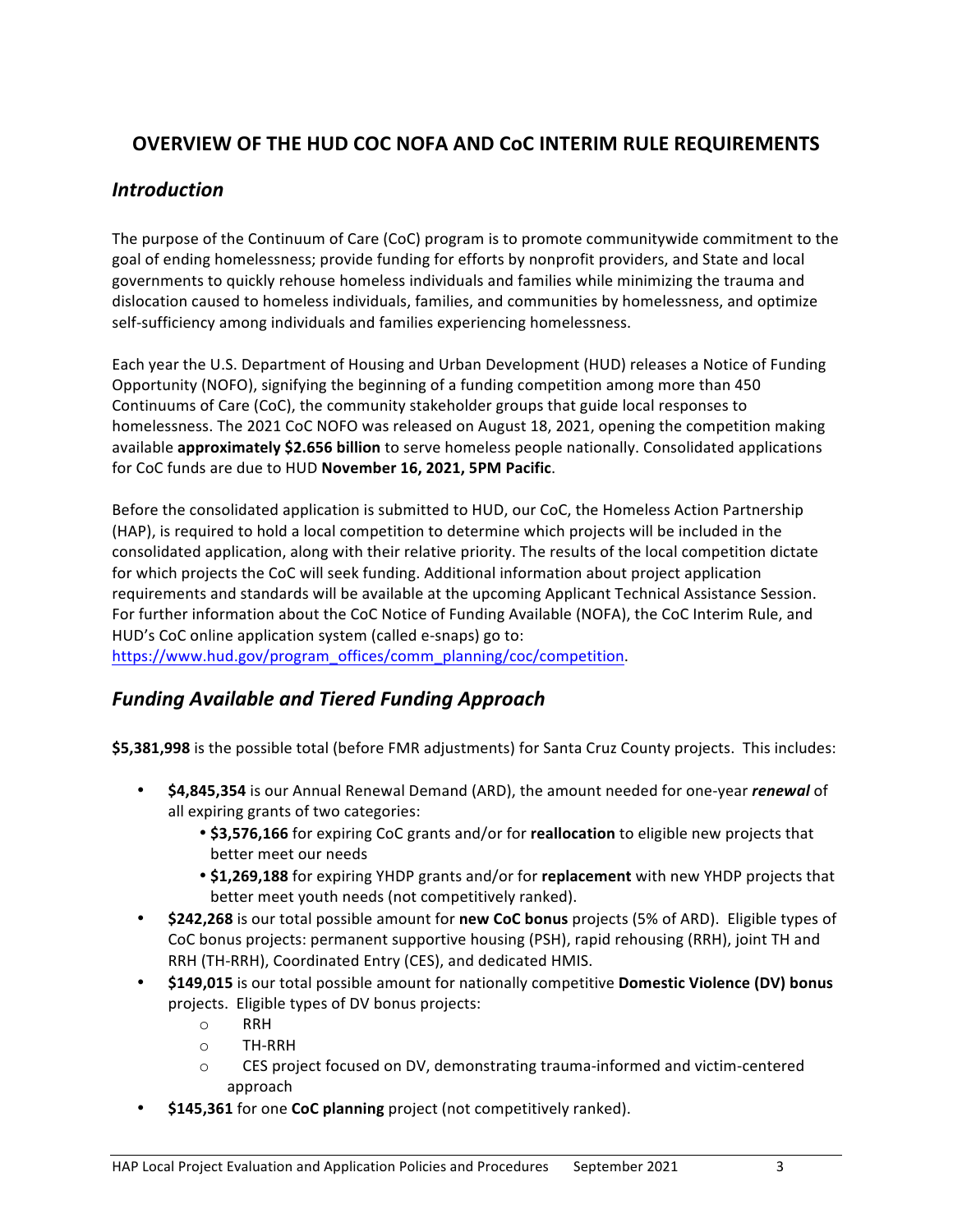#### In 2021, funds are NOT available for:

- Emergency shelter
- Homelessness prevention projects
- New TH only
- New supportive service only projects (except coordinated entry).

Tiering: HUD requires CoCs to rank projects that are subject to competition into two tiers, which are financial thresholds. Tier 1 is 100% of the ARD amount minus the ARD amount for YHDP renewal or replacement projects. Tier 2 is the difference between Tier 1 and the maximum possible amount of CoC bonus funds. (Note DV bonus project amounts don't add to the Tier 2 amount, but they must be ranked and tiered (more about that below). YHDP renewal or replacement projects and CoC planning grant projects are non-competitive and therefore do not need to be ranked or tiered. In summary:

- \$3,576,166 is our Tier 1 amount
- \$242,268 is our possible maximum Tier 2 amount **\$3,818,434** total of Tier + Tier 2

The purpose of tiering is for CoCs to indicate which projects are its highest priorities for funding. Although the Tier 1 threshold is determined by the ARD for expiring CoC renewal projects, it does not mean renewal must be ranked and placed in Tier 1. The CoC can decide to put one or more renewals into Tier 2, while elevating new CoC or DV bonus projects into Tier 1.

### **Order by Which HUD Will Select Projects**

HUD will select project in the following order:

- 1. All **CoC** planning projects
- 2. All **Unified Funding Agency** (UFA) cost projects
- 3. All renewal and replacement **YHDP** projects
- 4. **DV bonus** projects that awarded based on the DV bonus criteria in the CoC NOFO; if awarded as a DV bonus, it will be removed from the list and projects below it will slide up one rank; if not, it will retain the rank provided by the CoC and be treated as a regular ranked project. See DV bonus section below for more details on the competitive DV bonus scoring criteria
- 5. Projects fully in in Tier 1 will be selected based on CoC score from highest to lowest CoC score
- 6. Projects fully in Tier 2 will be selected in order of score until there is no more funding available based on the following Tier 2 scoring factors totaling 100 points:
	- a. CoC Score: Up to 50 of 100 points will be awarded in direct proportion to the score received on the CoC Application
	- b. CoC Project Ranking. Up to 40 of 100 points for the CoC's ranking of the project application(s). To more evenly distribute funding across CoCs and take into account the CoCs ranking of projects, point values will be assigned directly related to the CoCs ranking of projects
	- c. (Revised this year) Commitment to Housing First. Up to 10 of 100 points for:
		- i. How the project demonstrates its commitment to Housing First as it is defined in the CoC NOFO.
		- ii. An HMIS project or CE project will automatically receive 10 points.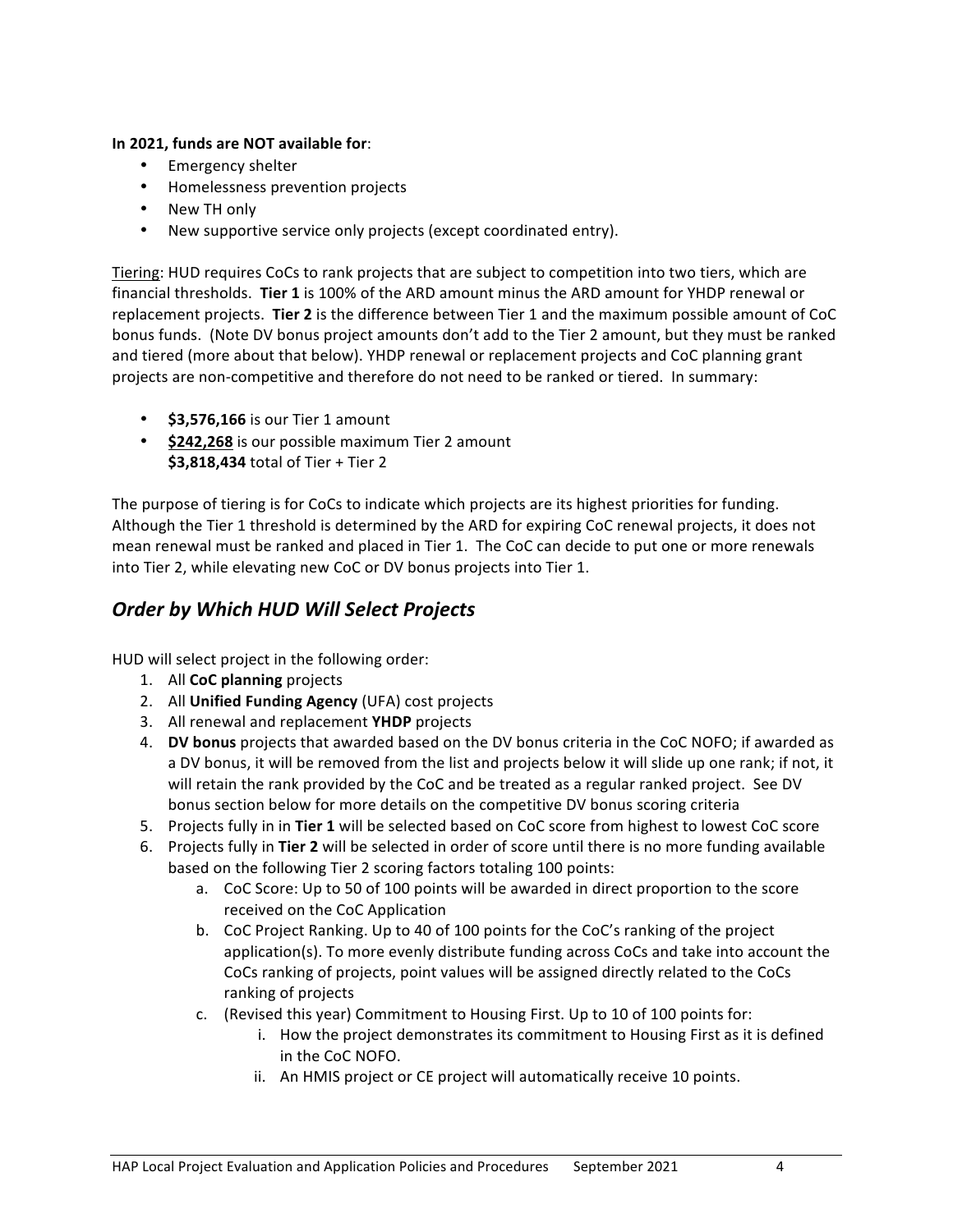For projects that straddle the two tiers, the Tier 1 portion will be funded in accordance with the above Tier 1 process and the Tier 2 portion will be funded in accordance with the Tier 2 process. HUD may award project funds for just the Tier 1 portion, provided the project is still feasible with the reduced funding (e.g., is able to continue serving homeless program participants effectively).

## **Overview of Key HUD Changes This Year**

- 1. **YHDP** projects are being renewed **non-competitively** this year; also YHDP recipients may replace their projects with new projects more suited to addressing youth homelessness.
- 2. **Indian tribes** have been added to the list of entity types that can be Collaborative Applicants and recipients of funds. Tribal areas can become CoC areas or be added to contiguous CoC areas.
- 3. Using **Housing First** is again being required.
- 4. More points are being given for coordination with public housing authorities (PHA) in using new **American Rescue Plan (ARP) vouchers and homeless preferences** for other vouchers.
- 5. More points are being added for addressing racial equity factors, including (a) IDing and eliminating barriers to equity, and (b) using equity in rating and ranking project applications.
- 6. Points are being added for how **COVID-19-related challenges** have addressed.
- 7. **Unsheltered homelessness** won't be considered this year due to COVID-19
- 8. CoCs may receive up to 10 bonus points on the CoC Application if the CoC Priority Listing includes new project applications created through reallocation or the CoC Bonus that utilizes **housing subsidies** or subsidized housing units funded through sources other than the CoC or ESG programs and healthcare provided through an array of healthcare services providers.

### *HUD's Homeless Policy & Program Priorities*

CoCs and Project Applications will be evaluated based on the extent to which they further HUD's policy priorities. The information provided in the policy priorities are not as extensive as previous years; however, upon close read you will find that the goal of ending homelessness remains the target. Policy priorities continue to focus on:

### 1. **Ending homelessness for all persons**

- Identify, engage, and effectively serve all persons experiencing homelessness
- Measure performance based on local data that take into account the challenges faced by all subpopulations (e.g., veterans, youth, families, or CH)
- Partner with housing, healthcare, and supportive services providers to increase housing options, such as PSH, housing subsidies, and RRH
- Use local data to determine the characteristics of individuals and families with the highest needs and longest experiences of homelessness to develop housing and supportive services tailored to their needs.

### **2. Using a Housing First Approach**

- Help individuals and families move quickly into permanent housing
- Measure and help projects reduce the length of time people experience homelessness
- Engage landlords and property owners to identify an inventory of housing available for rapid rehousing and permanent supportive housing participants, remove barriers to entry, and adopt client-centered service methods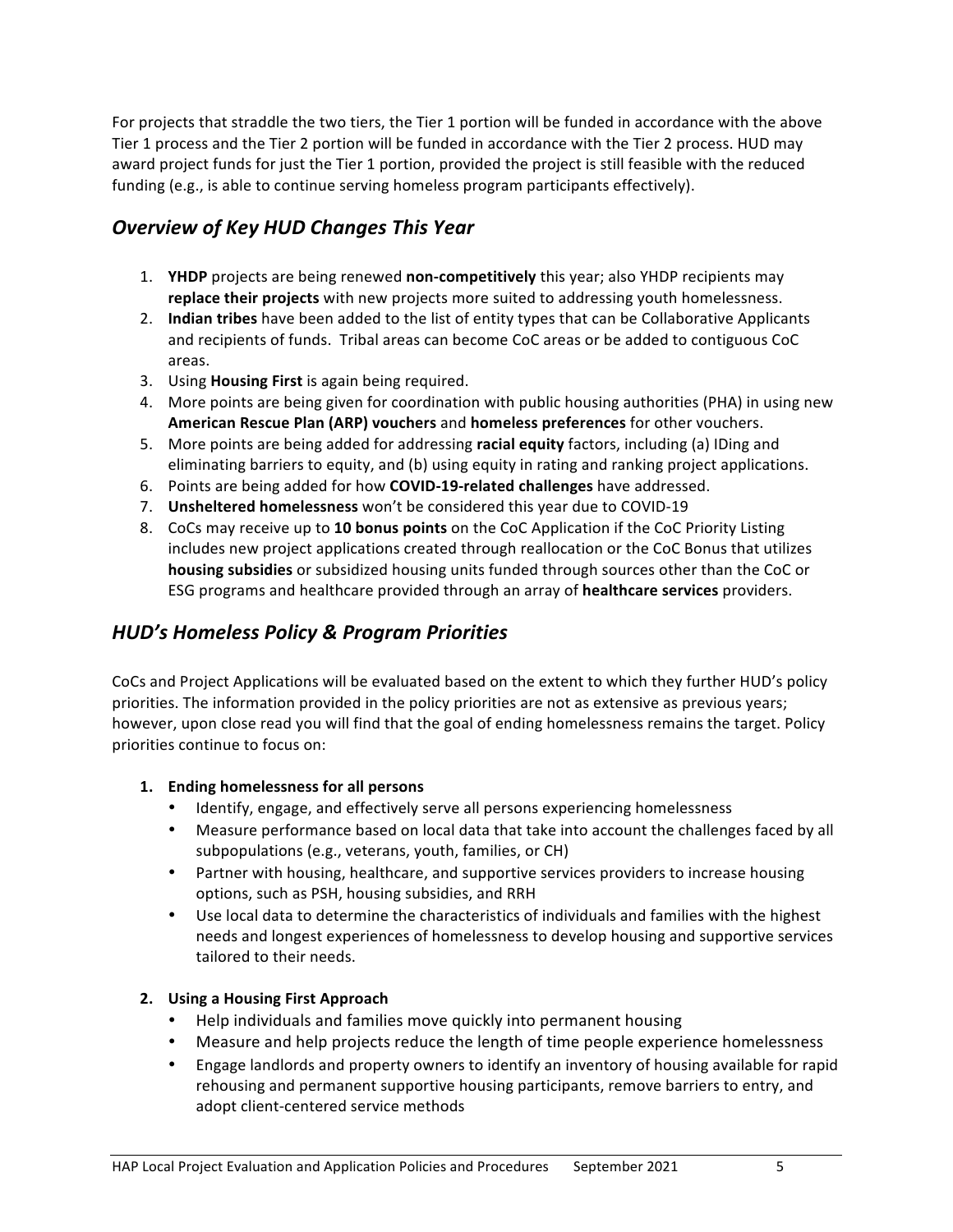• Assess how well Housing First approaches are being implemented in their communities.

### **3. Reducing Unsheltered Homelessness**

• Identify permanent housing options for people who are unsheltered.

#### **4. Improving System Performance**

- Use system performance measures such as the average length of homeless episodes, rates of return to homelessness, and rates of exit to permanent housing destinations to determine how effectively they are serving homeless people
- Use Coordinated Entry process to promote participant choice, coordinate homeless assistance and mainstream housing and services to ensure people experiencing homelessness receive assistance quickly, and make homelessness assistance open, inclusive, and transparent.
- Review all projects eligible for renewal in FY 2021 to determine their effectiveness in serving people experiencing homelessness, including cost-effectiveness
- Look for opportunities to implement continuous quality improvement and other process improvement strategies
- HUD recognizes the effects of COVID-19 on CoC performance and data quality and, compared to previous CoC NOFOs, reduces the points available for rating factors related to system performance.

#### **5. Partnering With Housing, Health, and Service Agencies**

- Use cost performance and outcome data to improve how all available resources are utilized to end homelessness (especially with new CARES Act and American Rescue Plan resources)
- Work closely with public and private healthcare organizations and assist program participants to obtain medical insurance to address healthcare needs
- Partner closely with public housing authorities and state and local housing organizations to utilize coordinated entry, develop housing units, and provide housing subsidies to people experiencing homelessness
- Help CoC Program participants exit permanent supportive housing through Housing Choice Vouchers and other available housing options
- Work together to implement targeted programs such as Emergency Housing Vouchers, HUD-VASH, Mainstream Vouchers, Family Unification Program Vouchers, and other housing voucher programs targeted to people experiencing homelessness
- Coordinate with their state and local housing agencies on the utilization of new HOME program resources provided through the Homelessness Assistance and Supportive Services Program that was created through the American Rescue Plan
- Partner with local workforce development centers to improve employment opportunities.

### **6. Racial Equity**

Review local policies, procedures, and processes to determine where and how to address racial disparities affecting individuals and families experiencing homelessness.

### **7.** Persons With Lived Experience

• Include in the local planning process people who are currently experiencing or have formerly experienced homelessness to address homelessness, including determining how local policies may need to be revised and updated, participating in CoC meetings and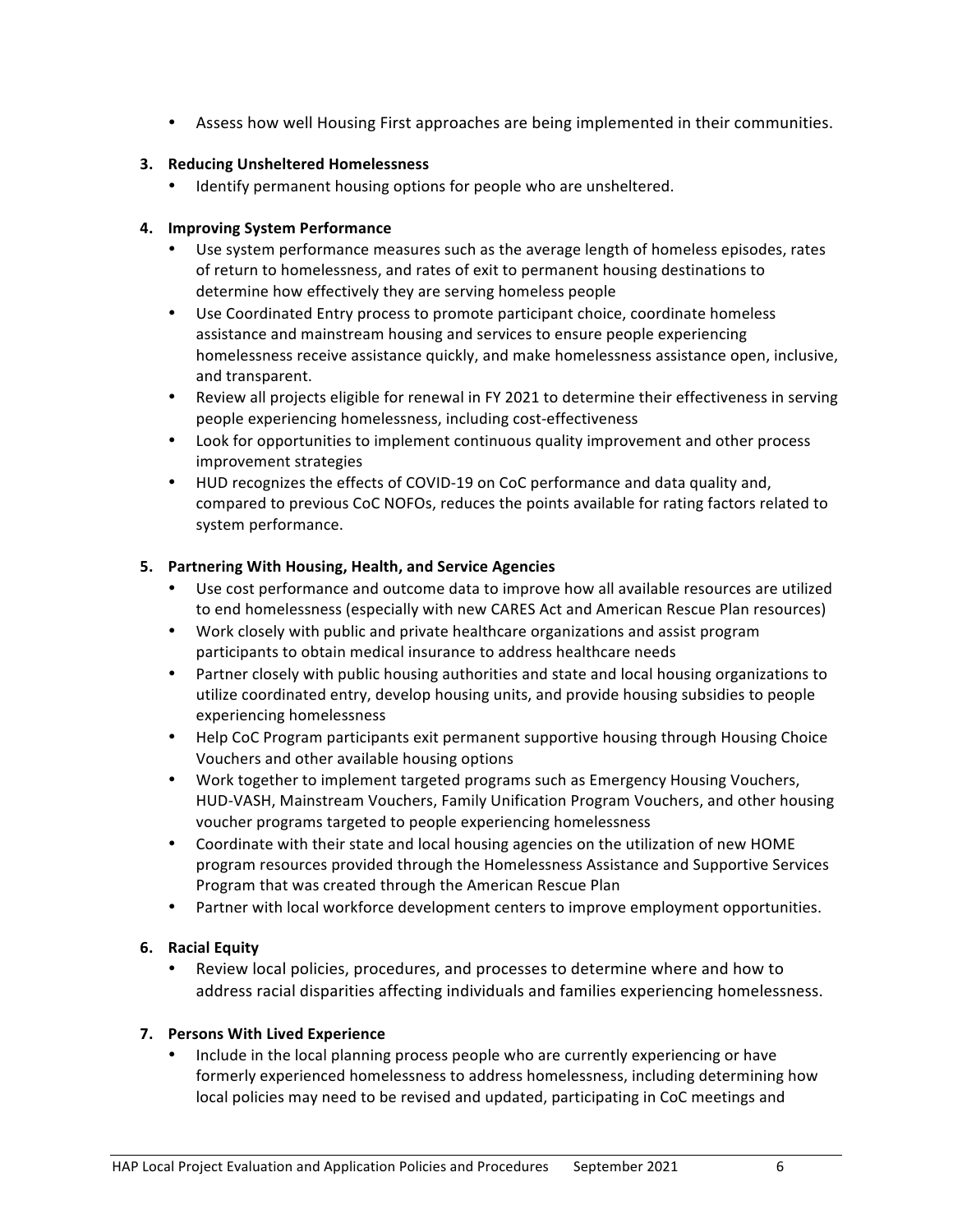committees as stakeholders, providing input on decisions, and providing input related to the local competition process (e.g., how rating factors are determined), and hiring people with lived experience.

### *Who can be Served*

Persons served by CoC funded projects must be "homeless" under the HUD's final rule on the definition of homelessness under the HEARTH Act. However, different project types have different requirements for homeless categories and eligibility. The definition includes four broad categories of homelessness:

- 1. People who are living in a place not meant for human habitation, in emergency shelter, in **transitional housing, or are exiting an institution** where they temporarily resided if they were in shelter or a place not meant for human habitation before entering the institution. The only significant change from existing practice is that people will be considered homeless if they are exiting an institution where they resided for up to 90 days (it was previously 30 days), and were homeless immediately prior to entering that institution.
- 2. People who are losing their primary nighttime residence, which may include a motel or hotel or a **doubled up situation, within 14 days** and lack resources or support networks to remain in housing. HUD had previously allowed people who were being displaced within 7 days to be considered homeless. The regulation also describes specific documentation requirements for this category.
- 3. Families with children or unaccompanied youth who are unstably housed and likely to continue in **that state**. This is a new category of homelessness, and it applies to families with children or unaccompanied youth (up to age 24) who have not had a lease or ownership interest in a housing unit in the last 60 or more days, have had two or more moves in the last 60 days, and who are likely to continue to be unstably housed because of disability or multiple barriers to employment. New and renewal RRH, Joint TH-RRH, and SSO projects may serve persons in this category only if HUD has approved the CoC to do so; new and renewal PSH projects may not serve persons in this category.
- 4. People who are fleeing or attempting to flee domestic violence, dating violence, sexual assault, stalking, or other dangerous or life-threatening situations related to violence; have no other residence; and lack the resources or support networks to obtain other permanent housing.

For information HUD requirements for documenting "homeless" status, please see HUD's homeless status guidance available at: https://www.hudexchange.info.

### Unaccompanied Youth

Any youth-serving provider funded under this NOFO may serve unaccompanied youth aged 24 and under (or families headed by youth aged 24 and under) who have an unsafe primary nighttime residence and no safe alternative to that residence.  $3^{rd}$  party documentation of homelessness cannot be required. HUD interprets "living in unsafe situations" as having an unsafe primary nighttime residence and no safe alternative to that residence. These youth-related requirements supersede any conflicting requirements.

Also, **YHDP projects** must serve youth experiencing homelessness, including unaccompanied and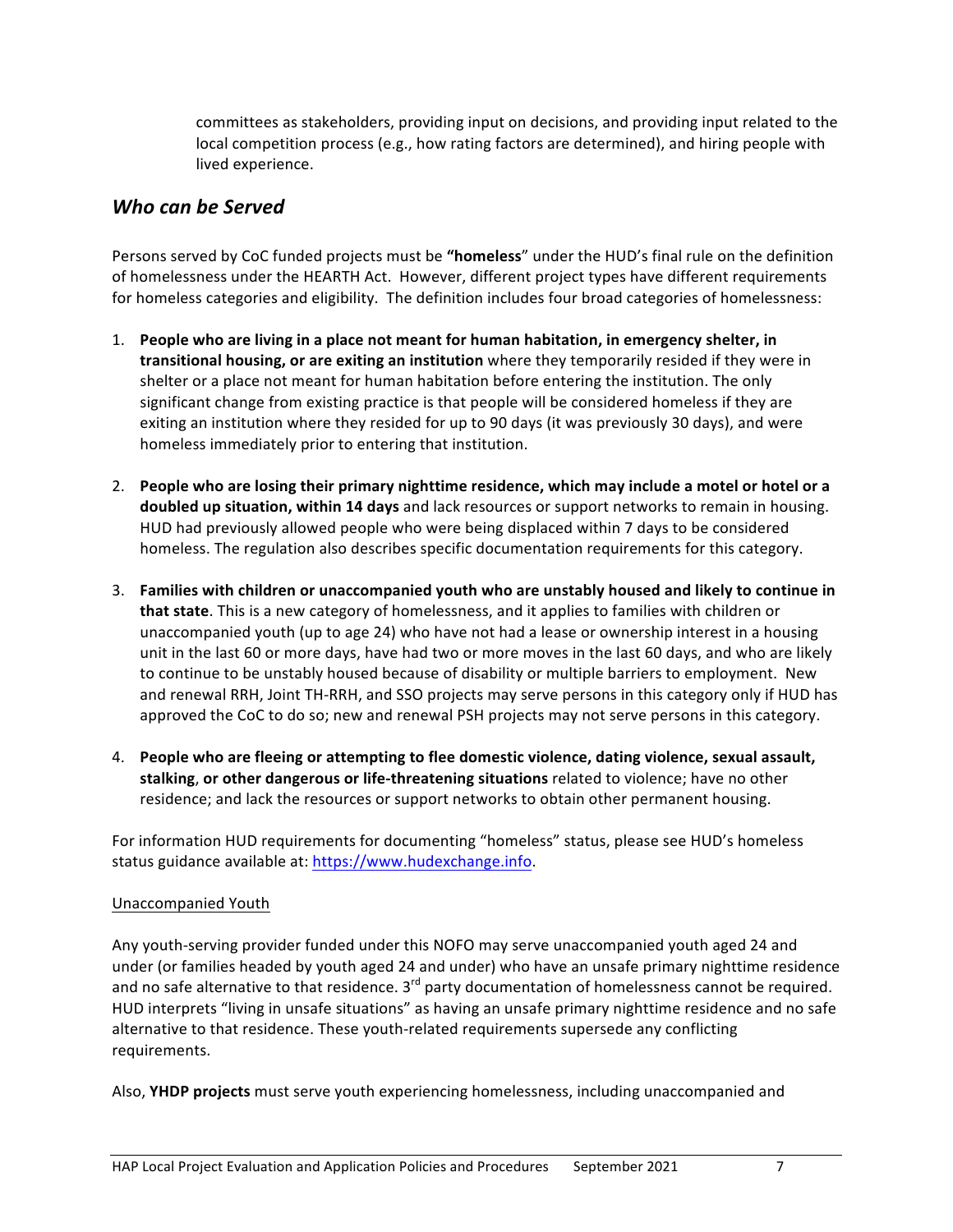pregnant youth, where no member of the household is older than 24.

### Chronically Homeless

In addition to meeting the definition of homeless, some projects must serve persons who meet the more specific definition of "chronically homeless." These projects include new permanent supportive housing (PSH) projects, renewal PSH projects that were originally funded under chronic homelessness initiatives, and any other PSH project that has committed in recent years to targeting and/or prioritizing chronically homeless.

A homeless individual, or a family with an adult head of household (of if no adult, a minor head of household) with a disability who:

- Lives in a place not meant for human habitation, a safe haven, or in an emergency shelter; AND
- Has been homeless in such place for at least 12 months OR on at least 4 separate occasions in the last 3 years, as long as the combined occasions equal at least 12 months and each break in homelessness separating the occasions included at least 7 consecutive nights.

Stays in institutional care facilities for fewer than 90 days will not constitute as a break in homelessness, but are included in the 12-month total.

#### Some Types of People who are not Considered Homeless

People in the following situations are NOT homeless:

- Paying excessive amount for housing, housing is substandard, or the housing is crowded;
- Living with relatives or friends;
- Living in a Board and Care, Adult Congregate Living Facility, or similar place;
- Being discharged from an institution (after a stay of 90 consecutive days or more); or
- Utilizing Housing Choice Vouchers, except Katrina evacuees that received Katrina
- Disaster Housing Assistance Program (KDHAP) Housing Choice Vouchers.

### *Eligible Project Applicants*

Eligible project applicants for the CoC Program Competition are **nonprofit organizations, States, local** governments, and instrumentalities of State and local governments, and public housing agencies. Forprofit entities are not eligible to apply for grants, or to be subrecipients of grant funds.

### *Eligible CoC Program Components*

The CoC program includes the following four project components eligible under the 2021 CoC NOFA:

**Permanent housing** (PH) is defined as community-based housing without a designated length of stay in which formerly homeless individuals and families live as independently as possible. The CoC Program may fund two types of permanent housing: (1) **permanent supportive housing** (PSH), which is permanent housing with indefinite leasing or rental assistance paired with services to help homeless people with disabilities achieve housing stability; and (b) rapid re-housing (RRH), a model that emphasizes housing search and relocation services and short- and medium-term rental assistance to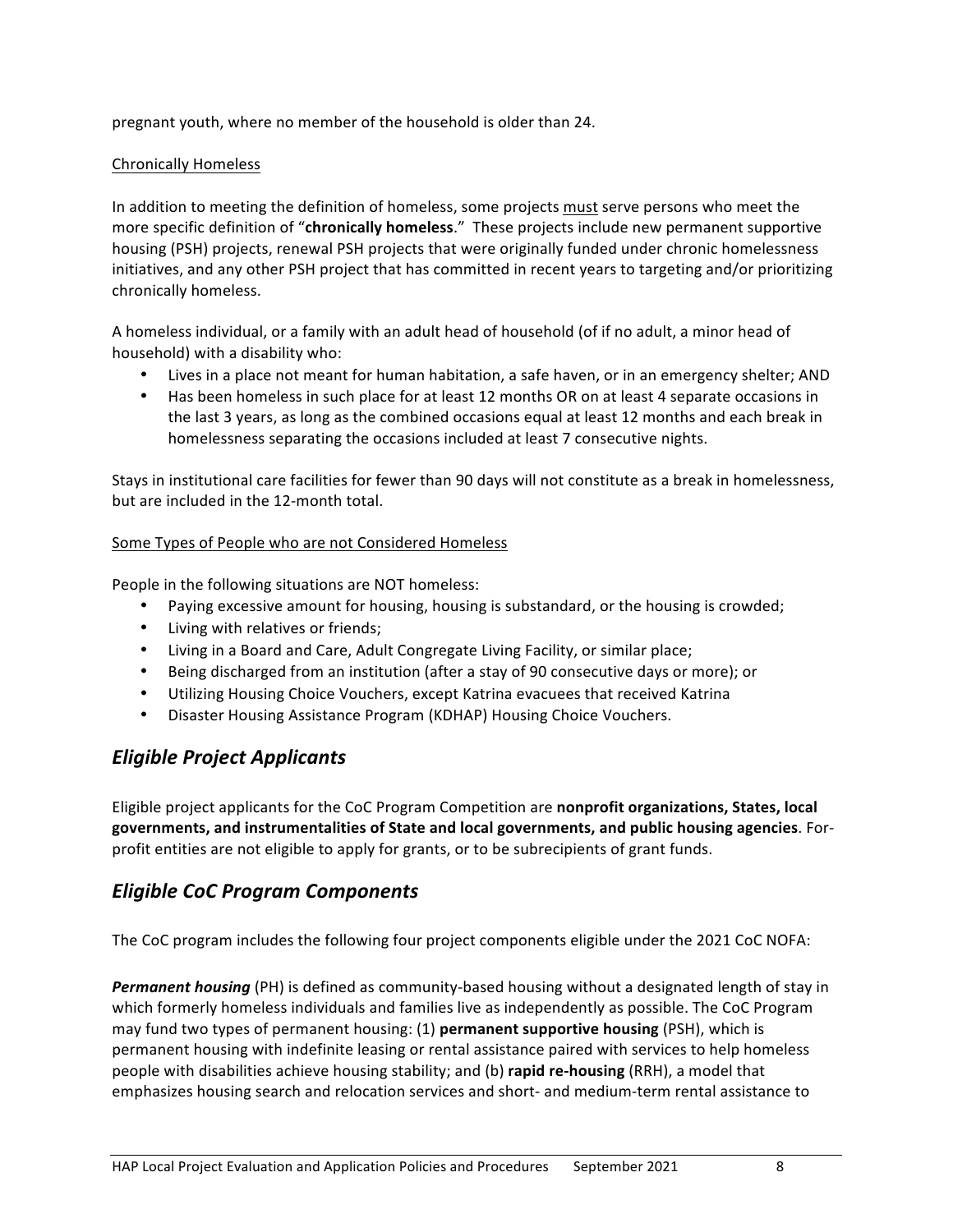move homeless people as rapidly as possible into permanent housing.

**Transitional housing** (TH) is a project component that may be used to cover the costs of up to 24 months of housing with accompanying support services, providing a period of stability to enable homeless people to transition successfully to and maintain permanent housing within 24 months of program entry. Program participants must have a lease or occupancy agreement in place when residing in transitional housing. Note: In 2021, HUD is allowing a Joint TH and RRH component project type.

**Supportive services only** (SSO) is a program component limited to recipients and subrecipients providing services to individuals and families not residing in housing operated by the recipient. SSO recipients and subrecipients may use the funds to conduct outreach to sheltered and unsheltered homeless persons, link clients with housing or other necessary services, and provide ongoing support. SSO projects may be offered in a structure or structures at one central site, or in multiple buildings at scattered sites where services are delivered. Projects may also be operated independent of a building (e.g., street outreach) and in a variety of community-based settings, including in homeless programs operated by other agencies. Note: In 2021, the only new SSO projects allowed are **Coordinated Entry** Projects created through reallocation and/or bonus funding, or **YHDP replacement** Projects in line with the requirements for such in this NOFO.

Homeless Management Information System Funds under this component may be used only by HMIS leads for leasing a structure in which the HMIS operates, for operating the structure in which the HMIS is housed, and/or for covering other costs related to establishing, operating, and customizing a CoC's HMIS. Note: In 2021, reallocation and/or bonus funding can be used for a new dedicated HMIS project or expansion of an existing dedicated HMIS project.

## *Eligible Cost Types*

CoC Program funding can only be used to support eligible costs listed in the CoC Interim Rule. Not all costs are eligible in each program component or project type. The eligible costs are summarized below. For further information, please see the CoC Interim Rule and CoC Program Introductory Guide at: https://www.hudexchange.info. 

**Acquisition** of real property is an eligible cost category under the PH, TH, and SSO program components. Grant funds may be used for up to 100 percent of the cost of purchasing property for the purpose of providing permanent Housing, transitional housing, and supportive services only activities.

**Rehabilitation** of structures is an eligible cost category under the PH, TH, and SSO program components. Eligible rehabilitation costs include installing cost-saving energy measures and bringing a structure up to health and safety standards. Rehabilitation on leased properties is ineligible.

**New construction** of structures is eligible under the PH and TH program components. New construction may include building entirely new facilities, constructing an addition to an existing structure that increases the floor area by 100 percent or more, and the cost of land for construction. Grant funds may be used for up to 100 percent of costs (as long as the match requirement is met through other means).

**Leasing** is an eligible cost category under the PH, TH, SSO, and HMIS program components. Funds may be used to lease individual units or all or part of structures. Rents must be reasonable and, in the case of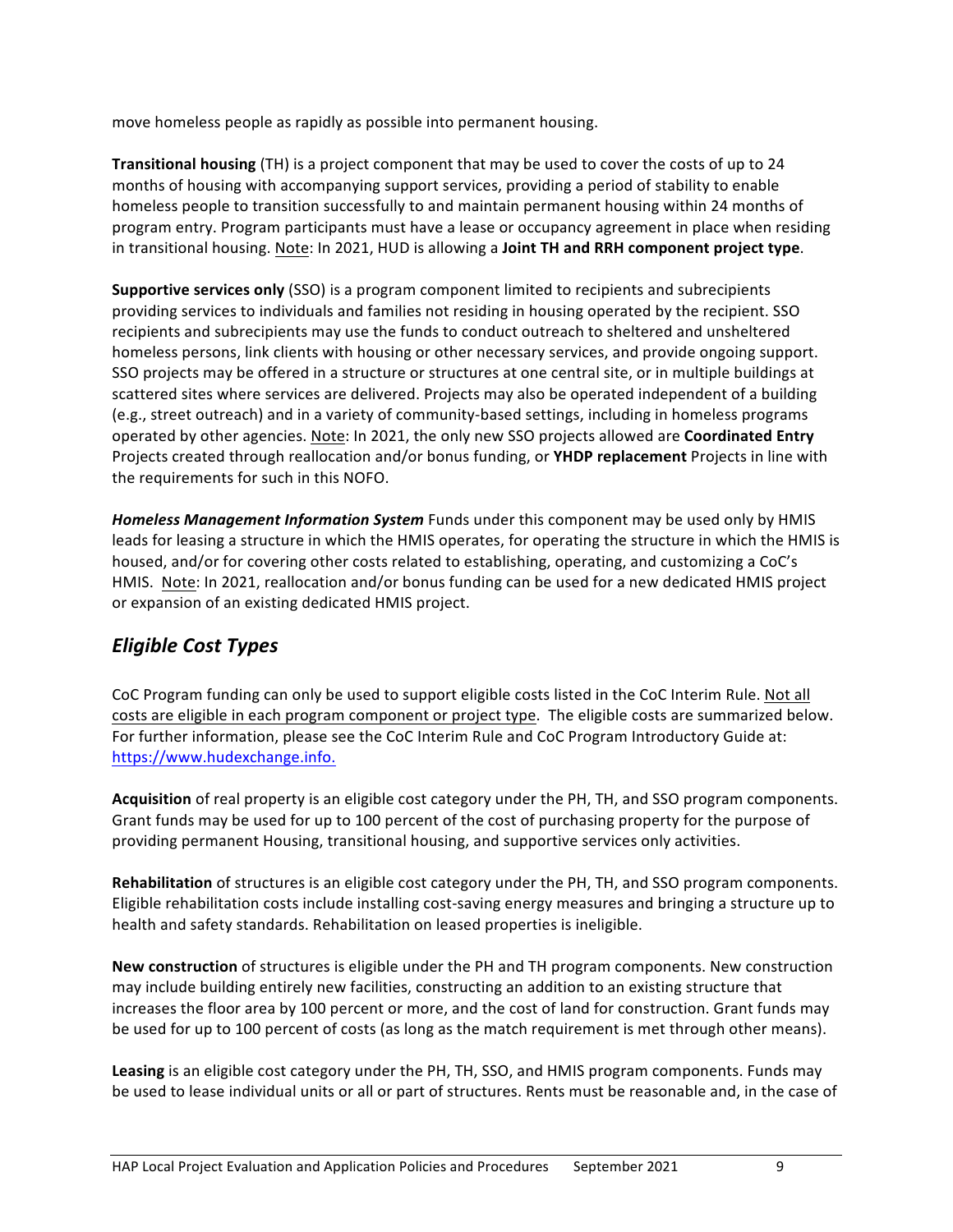individual units, the rent paid may not exceed HUD-determined fair market rents. Leasing funds may not be used for units or structures owned by the recipient, subrecipient, or their parent organization. When leasing funds are used to pay rent on units, the lease must be between the recipient or the subrecipient and the landowner, with a sublease or occupancy agreement with the program participant. The recipient may charge the program participant an occupancy charge consistent with the interim CoC rule.

**Rental assistance** is an eligible cost category under the PH and TH program components and may be tenant-based (TBRA), sponsor-based (SBRA), or project-based (PBRA), depending upon the component type. Rental assistance may be short-term for up to 3 months; medium-term for 4 to 24 months; or long-term for more than 24 months. The length of assistance depends upon the component type under which the cost is funded. Recipients must serve as many program participants as shown in their funding application to HUD, but, if the amount reserved for the term of the grant exceeds the amount needed to pay actual costs, the excess funds may be used to cover property damage, rent increases, or the rental needs of a greater number of program participants. When rental assistance funds are used to pay rent on units, the lease must be between the program participant and the landowner.

**Supportive services** are eligible costs under the PH, TH, and SSO program components, including Coordinated Entry. All eligible services types are listed in the box, and any cost not listed is ineligible. As in the past, services must be offered to residents of PSH and TH for the full period of their residence. RRH programs must require program participants to meet with a case manager at least monthly. Services may be provided to formerly homeless individuals for up to six months after their exit from homelessness, including the six months following exit from a transitional housing project. Eligible costs include the cost of providing services, the salary and benefits of staff providing services, and materials and supplies used in providing services.

**Operating costs** are eligible under the PH, TH, and HMIS program components. Funds may be used to pay the day-to-day operating costs in a single structure or individual housing units, including maintenance (such as scheduled replacement of major systems), repair, building security (when CoC Program funds pay for more than 50 percent of the facility by unit or area), electricity, gas,

#### **Eligible Types of Services**

- . Annual assessment of service needs
- $\cdot$  Assistance with moving costs
- · Case management
- · Child care operations or vouchers
- · Education services
- · Employment assistance and job training
- · Food (meals or groceries)
- · Housing search and counseling
- · Legal services
- $\cdot$  Life skills training
- $\cdot$  Outpatient mental health services
- · Outpatient health services
- · Outreach services
- · Outpatient substance abuse treatment
- · Transportation
- · Utility deposits

water, furniture, equipment, property insurance, and taxes. These costs may not be combined with rental assistance costs within the same structure.

**HMIS Costs** related to contributing client data to or maintaining data in the CoC's HMIS or a comparable database for victim services providers or legal services providers are eligible costs under the PH, TH, SSO, and HMIS program components. Eligible HMIS costs include hardware, equipment and software costs; training and overhead; and HMIS-related staffing costs.

**Project Administration** These costs include expenses related to the overall administration of the grant, such as management, coordination, monitoring, and evaluation activities and environmental review.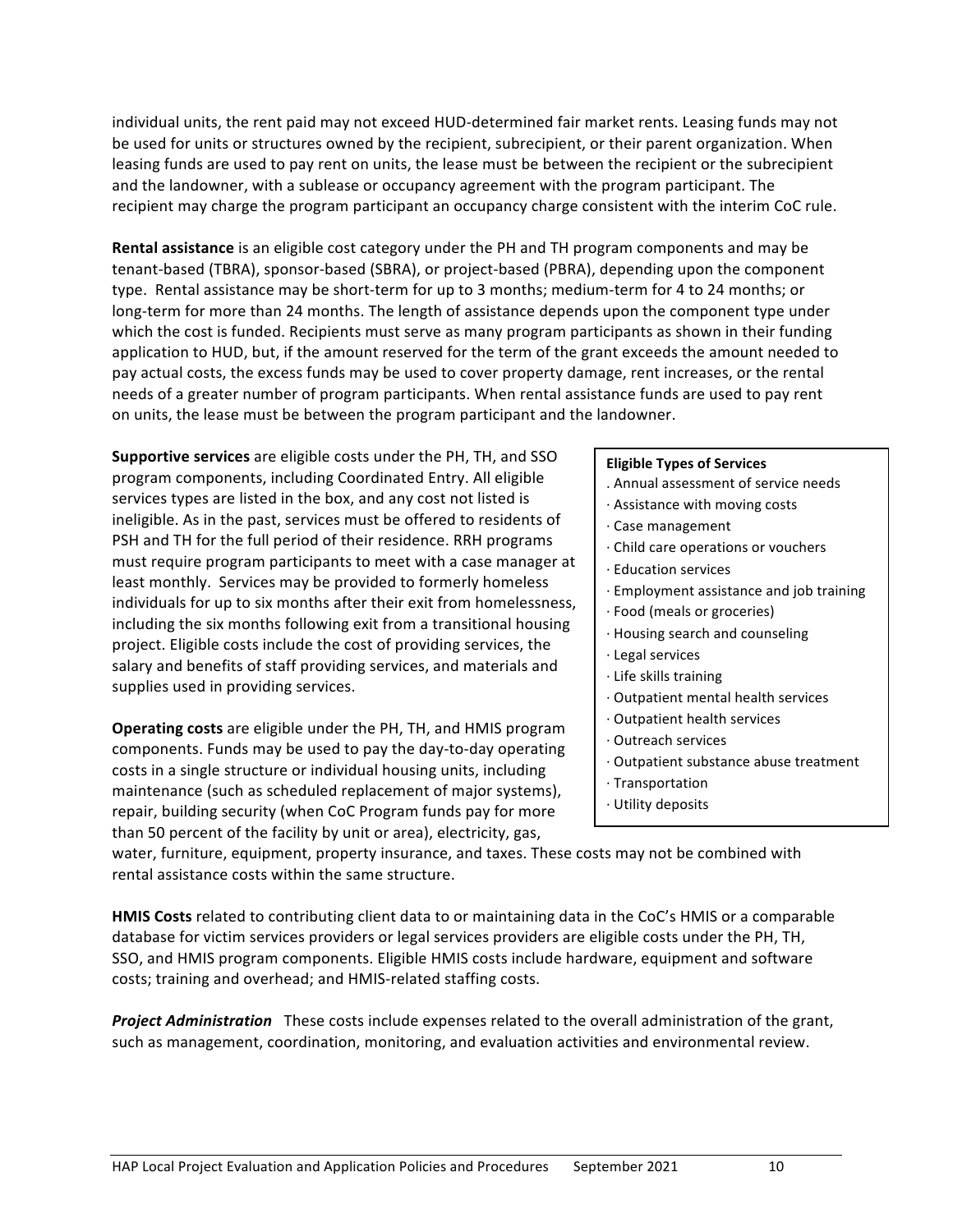#### **Indirect Costs**

**Indirect Costs** (also known as "facilities and administrative costs" defined at 2 CFR 200.56) are eligible under the CoC Program for all project types, and if the applicant does not have an approved federally negotiated indirect cost rate, the applicant may use a *de minimus* rate of 10 percent of modified total direct costs. If a renewal project decides to request indirect costs, it must carve the amount out of other program costs.

## *CoC Renewal Funding*

Projects that have existing CoC grants that are expiring can apply for a continuation (renewal) grant under the following parameters.

- Which Grants Can be Renewed: To apply for renewal funding, the existing grant must be expiring in the calendar year 2022 (January  $1$  – December 31, 2022). A grant agreement for the project being renewed must be in place no later than December 31, 2021
- Applicants That Can Renew: The applicant must be the same entity that signed the expiring grant agreement with HUD
- Activities That Can Be Renewed: A project can only request renewal of term activities:
	- o Leasing
	- o Rental assistance
	- o Operations
	- $\circ$  Supportive services
	- o HMIS
	- $\circ$  Project administration
- Amount That Can be Renewed (GIW): A project's request cannot exceed the Annual Renewal Amount for the project approved by HUD in the Grant Inventory Worksheet (GIW)
- First-Time S+C Renewals: S+C projects renewing for the first time, can request more units than the original grant if the units are documented with leases and approved in advance by HUD through the CoC Registration and GIW process
- FMR issues: Eligible renewal projects requesting rental assistance are permitted to request a perunit amount less than the Fair Market Rent (FMR), based on the actual rent costs per unit (but not more than). This will help to reduce the number of projects receiving rental assistance that have large balances of unspent funds remaining at the end of the operating year. Renewal project applicants must ensure that the amount requested will be sufficient to cover all eligible costs, as HUD cannot provide funds beyond what is awarded through the competition. HUD will adjust leasing, operating, and rental assistance budget line items based on changes to the Fair Market Rents (FMR). All adjustments will be made prior to award announcement.
- Renewal term: 1 year for all renewal projects.

### Renewing PSH and DedicatedPLUS

A renewal project that is PSH 100% dedicated to chronically homeless people may either become a DedicatedPLUS project or may continue to dedicate 100 percent of its beds to chronically homeless individuals and families. If a renewal project that has 100 percent of its beds dedicated to chronically homeless individuals and families elects to become a DedicatedPLUS project, the project will be required to adhere to all fair housing requirements.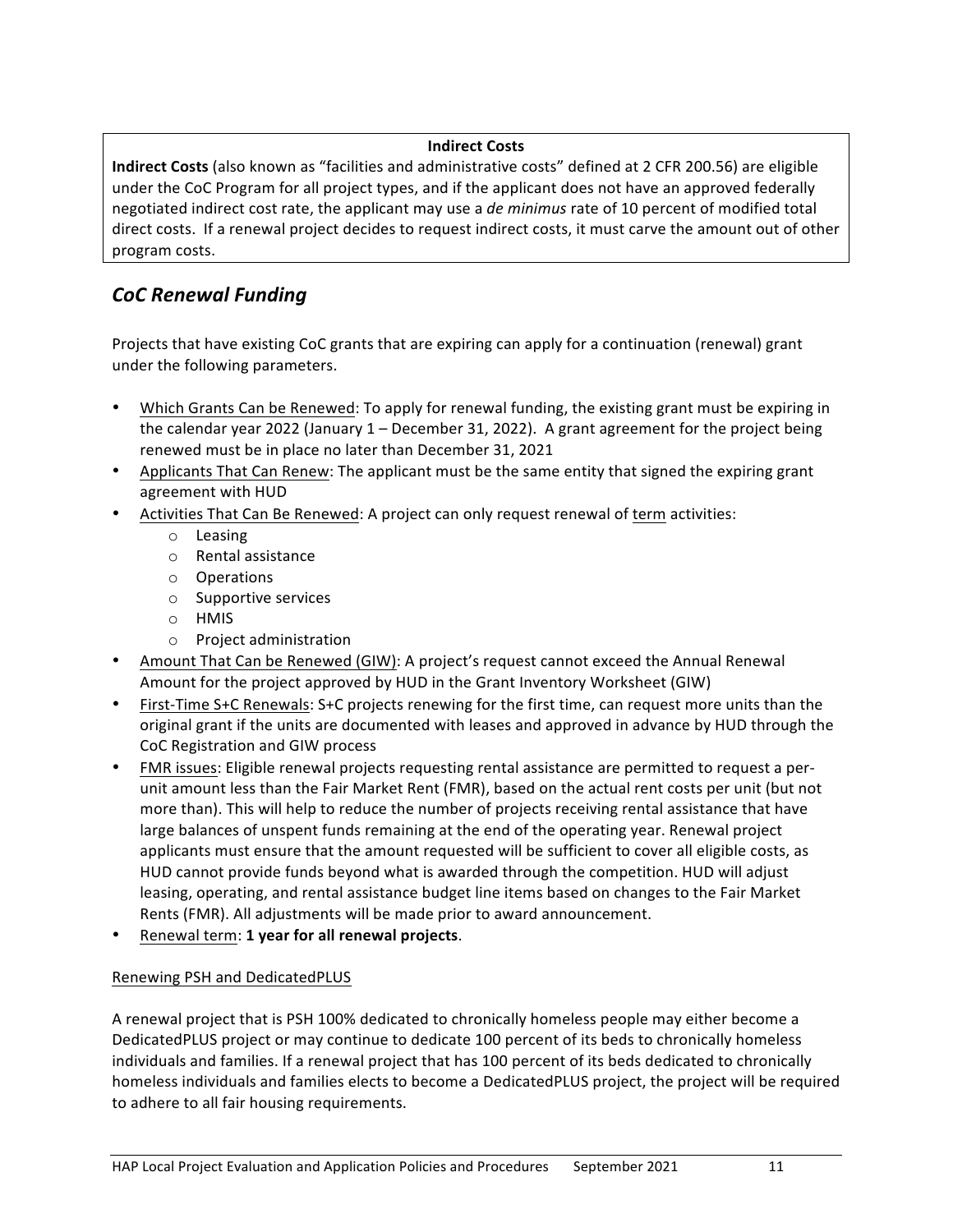A DedicatedPLUS project is defined as a project where 100 percent of the beds are dedicated to serve individuals with disabilities and families in which one adult or child has a disability, including unaccompanied homeless youth, that at intake are:

- Experiencing chronic homelessness
- Residing in a TH project that will be eliminated and meets the definition of chronically homeless in effect at the time in which the individual or family entered the TH project
- Residing in a place not meant for human habitation, emergency shelter, or safe haven, but the individuals or families experiencing chronic homelessness had been admitted and enrolled in a PH project within the last year and were unable to maintain a housing placement
- Residing in TH funded by a Joint TH and PH-RRH component project and who were experiencing chronic homelessness prior to entering the project
- Residing and has resided in a place not meant for human habitation, a safe haven, or emergency shelter for at least 12 months in the last 3 years, but has not done so on 4 separate occasions OR
- Receiving assistance through a Department of Veterans Affairs (VA)-funded homeless assistance program and met one of the above criteria at initial intake to the VA system.

### Consolidating Renewal Projects

Eligible renewal project applicants may consolidate up to ten eligible renewal projects into one project application during the application process. This means that a CoC Program recipient no longer must wait for a grant agreement amendment to be executed to consolidate two or more grants before it can apply for a single consolidated project in the CoC Program Competition. The projects being combined during a grant consolidation will continue uninterrupted.

To be eligible for consolidation, the projects must have the same recipient and be for the same component; and will be funded in this competition only with FY 2021 funds (meaning no funds recaptured from prior years will be awarded to the project). HUD will not permit projects with outstanding problems, such as monitoring findings or financial management issues, to consolidate. HUD will not permit a transitional housing and a permanent housing project to consolidate to form a Joint TH and PH-RRH project and will not permit a transition grant to be consolidated with any other project.

To apply for a consolidated grant, applicants must submit separate renewal project applications in esnaps for each of the grants that are proposed to be consolidated, and an application for the new consolidated grant with the combined budget and information of all grants proposed for consolidation. Project applications for the grants that are proposed to be consolidated will be ranked, and if all those grants are selected, HUD will award the single consolidated grant. If one of the grants proposed to be consolidated is found to be ineligible for consolidation or is not selected, HUD will award all grants that are eligible for renewal and selected as separate grants.

#### YHDP Renewals

YHDP renewal projects are not subject to competition this year. Also, YHDP renewal projects may not use the above consolidation option to consolidate with non-YHDP projects.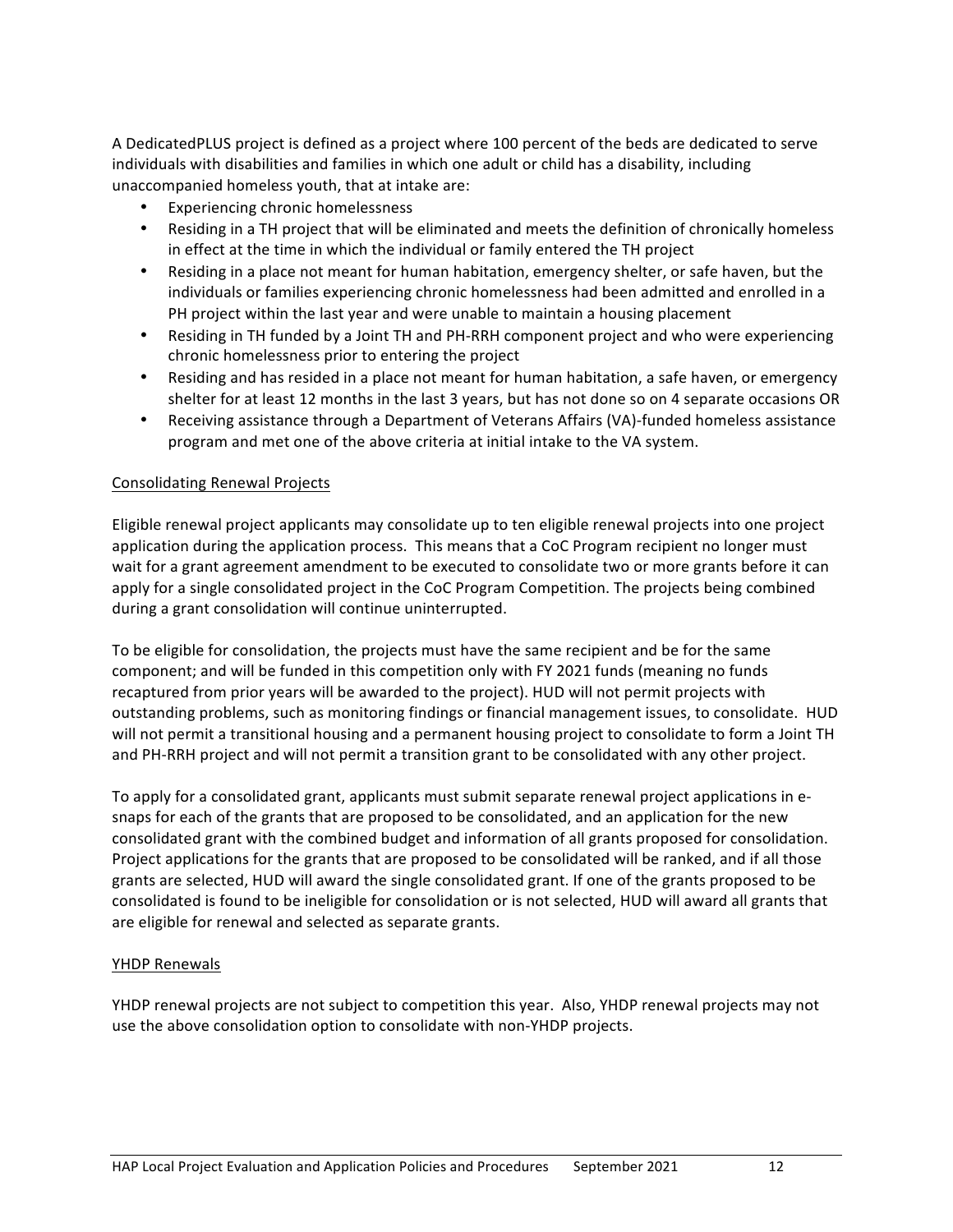#### A Note About Renewal Threshold Requirement

HUD assumes renewal projects meet project eligibility and quality threshold requirements because of previously approved grant applications, unless information to the contrary is received (e.g., monitoring findings, results from investigations by the Office of Inspector General, the recipient routinely does not draw down funds from LOCCS at least once per quarter, or consistently late APRs.). Eligibility threshold is determined on a pass/fail basis. Please see the 2021 CoC NOFA for further information.

HUD reserves the right to reduce or reject a funding from the project applicant for the following:

- Outstanding obligation that is in arrears or a payment schedule has not been agreed upon
- Audit finding(s) for which a response is overdue or unsatisfactory
- History of inadequate financial management accounting practices
- Evidence of untimely expenditures on prior award
- History of other major capacity issues that have significantly affected the project
- History of not reimbursing subrecipients for eligible costs timely, or at least quarterly
- History of serving ineligible program participants, expending funds on ineligible costs, or failing to expend funds within statutorily established timeframes.

### *Creating New Projects*

In 2021, CoCs may submit new projects created through (1) reallocation, (2) CoC bonus, (3) combination of reallocation and CoC bonus, (4) DV bonus, and (5) YHDP replacement. To be eligible for any new project, a CoC must use system performance measures (see above) in ranking and selecting projects.

Also, new projects typically can request grant terms of one or more years depending on the project type, but maximizing future funding for the CoC favors requesting only one year (e.g., renewal of a oneyear \$100,000 grant would be \$100,000 per year, while a three-year \$100,000 grant would be only \$33,333 per year).

- New **Stand-alone vs. expansion** grants Generally, a new project can be either a stand-alone project or an expansion of an existing renewal in order to increase the numbers served, beds/units provided, services provided, HMIS services, etc. The new expansion applications must be submitted separately from the renewal application being expanded, although if both are funded HUD will issue a single contract. The expansion grant can be **funded only if the underlying renewal is also funded. YHDP projects are not eligible** for the expansion process this year. DV bonus projects can be created using the expansion process.
- **Transition grant** option Applicants may opt to use the grant year to transition a renewal project from one CoC Program component to another (e.g., TH to RRH, RRH to PSH). To create a transition grant, the CoC must agree to wholly eliminate the original projects and use those funds to create the single, new transition grant. No more than 50% of the funds may be used on the original project activities being transitioned. See below for more details.

#### New Reallocation and/or CoC Bonus Projects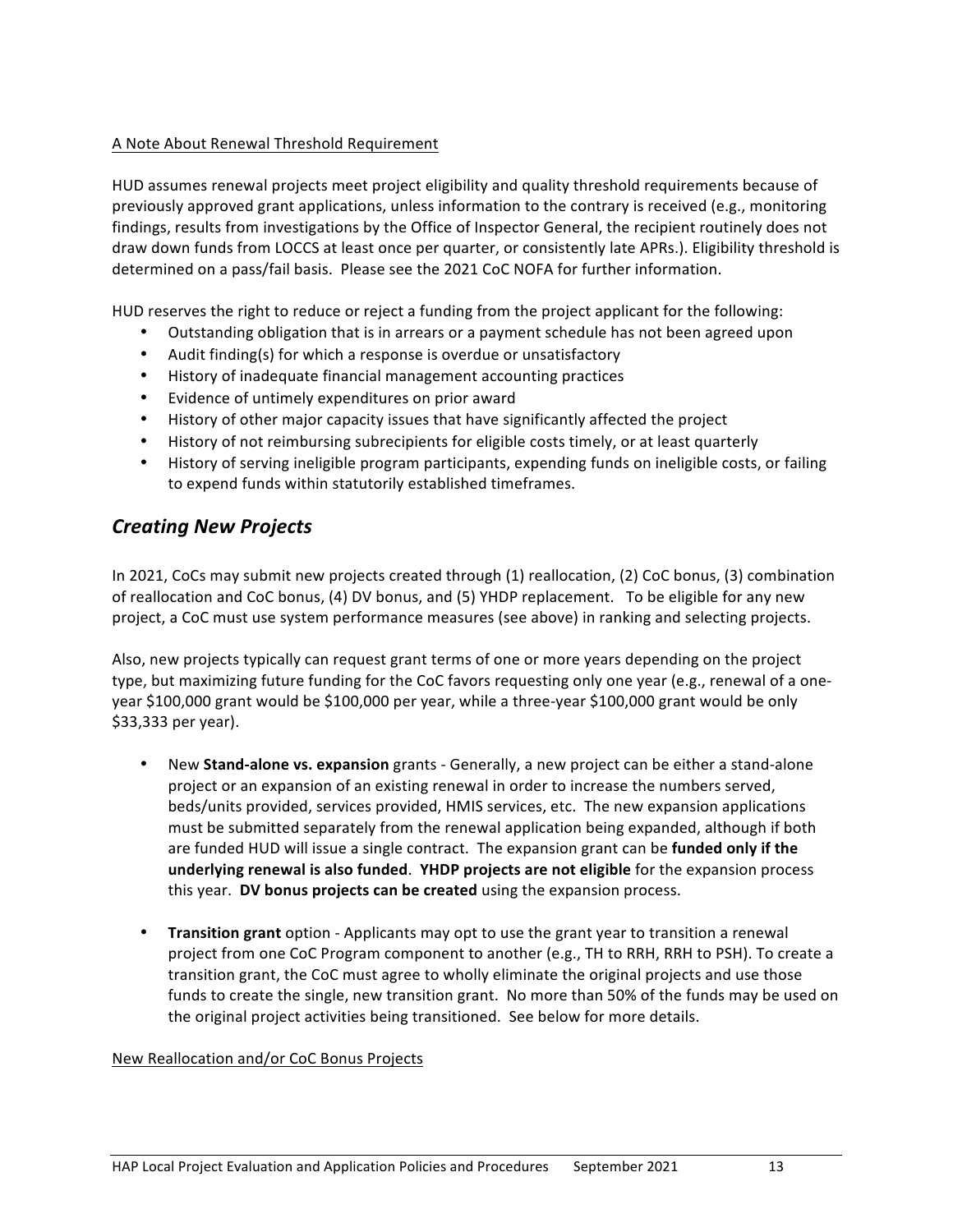The following project types are eligible in 2021 to be created through **reallocation** of existing renewal funding (amount varies based upon Board reallocation decisions) and/or the **CoC bonus**, which can be no more than 5% of ARD (242,268 in our case). One or more projects can be created, but the overall amount requested cannot exceed the funds being reallocated and/or the maximum CoC bonus.

- 1. **PSH** projects that will serve the qualified chronically homeless or DedicatedPLUS population
- 2. RRH projects that will serve homeless categories 1, 2, and 4.
- 3. TH-RRH projects that will serve homeless categories 1, 2, and 4.
- 4. CES project that will serve homeless categories 1, 2, and 4.
- 5. **HMIS** project.

#### Domestic Violence Bonus Projects

The 2021 NOFO provides a set-aside of **\$102 million** nationally for a DV bonus competition for new projects that serve a 100% DV population. Each CoC can receive a DV bonus amount of no more than 15% of its Preliminary Pro Rata Need (in our case **\$149,015).** The minimum single application amount is \$50,000. Also, a DV bonus project can be an expansion of a non-DV renewal (e.g., a RRH project expands to serve an exclusively DV population in the expansion). Eligible project types:

- 1. **RRH** following Housing First, one or more projects
- 2. **TH-RRH** following Housing First, one or more projects
- 3. **CES focused on DV** priorities, trauma-informed, client centered, no more than one project.

HUD competitive scoring for DV bonus funds will include:

- **CoC Score**. Up to **50 points** in direct proportion to the score received on the CoC Application
- **Need** for the Project. Up to 25 points based on the extent the CoC quantifies the need
- **Quality** of the Project Applicant. Up to 25 points based on the previous performance.

Because CoCs must rank all new DV Bonus projects, care must be taken to avoid unintended consequences for lower projects. This because if **HUD selects** a project for the bonus, it will remove the **project from the CoC Priority Listing** and all **projects below the DV bonus project will slide up one rank** position. However, if HUD does not select the project, it will remain on the CoC Priority Listing, may get selected as a regular new project, which could negatively impact projects ranked below it.

#### YHDP Replacement Projects

In 2021, a YHDP renewal applicant may opt to **replace** its current project with a new project. The new project can include **activities ineligible under the CoC Program** and can retain parts of its old program, provided the replacement project demonstrates it will directly address youth homelessness, and includes approval by the CoC. Eligible replacement project types:

- **PSH**
- **TH-RRH**
- TH or **Crisis Residential TH**
- **CES** focused on youth
- Supportive Services Only (SSO) e.g., housing search, case management, drop-in centers, legal services, or street outreach (SO)
- **Host homes** and **kinship care**
- **Other innovative project** approved by YAB and CoC that provides evidence it will achieve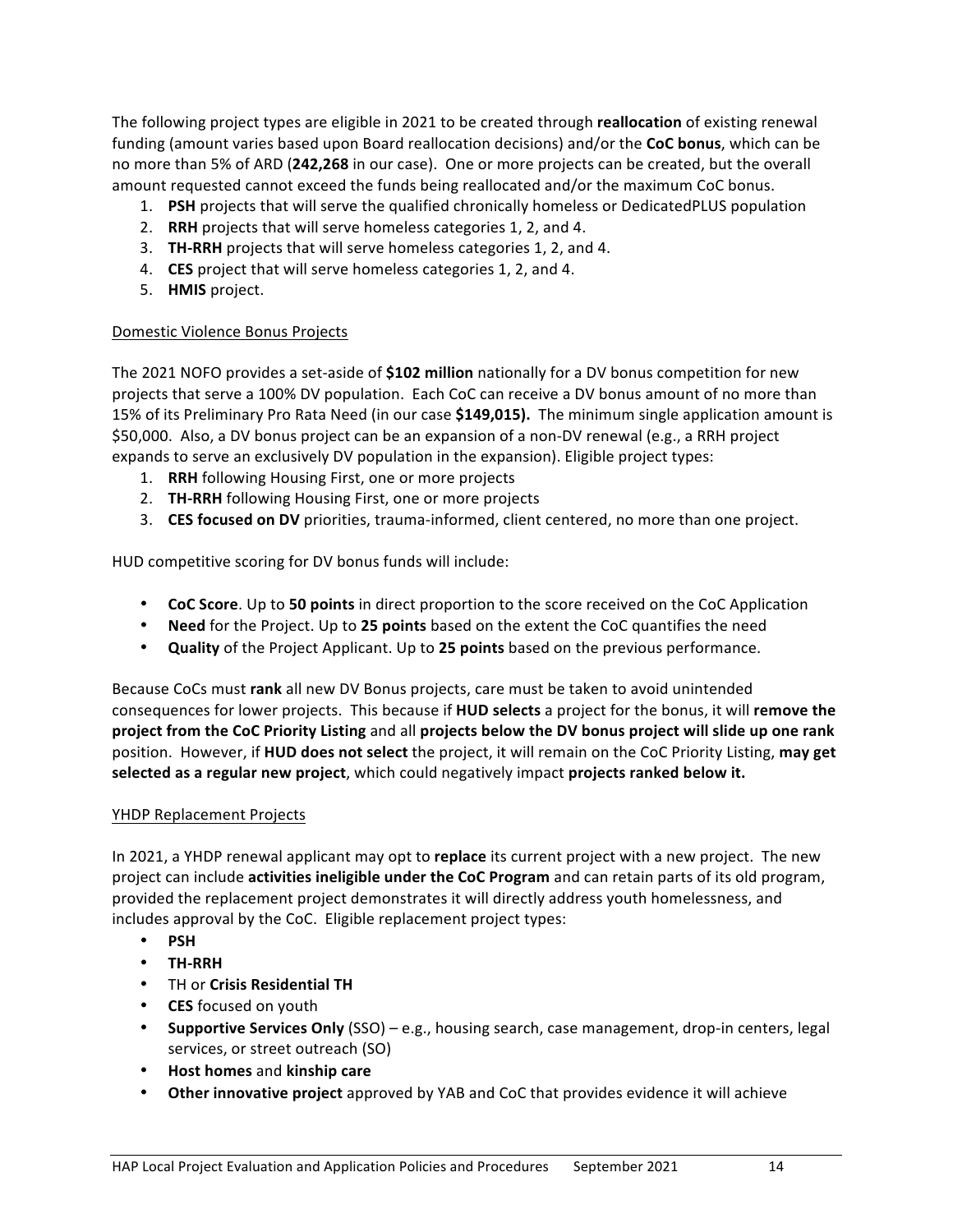positive outcomes and be cost effective.

Replacement projects cannot request capital costs (i.e., new construction, acquisition, or rehabilitation).

The NOFO has a long list of special program flexibilities detailed below. In sum, the flexibilities relate to issues such as subsidizing housing costs, paying for a range of other youth living costs, and relaxed lease and housing inspection-type requirements. For further details, please see the CoC NOFO, especially pp. 36-40. 

| CoC bonus and/or Reallocation | <b>DV Bonus</b>    | <b>YHDP Replacement</b>               |
|-------------------------------|--------------------|---------------------------------------|
| 1. PSH - CH or DedicatedPlus  | RRH projects<br>1. | 1. PSH                                |
| 2. RRH                        | Joint TH-RRH<br>2. | TH-RRH<br>2.                          |
| 3. Joint TH-RRH               | <b>CES</b><br>3.   | 3. TH or Crisis Residential TH        |
| 4. CES                        |                    | 4. CES focused on youth               |
| 5. HMIS                       |                    | <b>Supportive Services Only</b><br>5. |
|                               |                    | (SSO)                                 |
|                               |                    | 6. Host homes and kinship care        |
|                               |                    | Other innovative project              |

### **Summary of Eligible New Project Types in 2021**

#### New Project Threshold Requirements

For new projects, the review process considers applicant and subrecipient eligibility and capacity, project eligibility, and project quality as part of the threshold review. Project Eligibility Threshold: HUD will review eligibility threshold requirements on a pass/fail standard, and if standards are not met, the project will be rejected from the competition.

### Applicants and subrecipients must:

- Be eligible under the CoC Program
- Demonstrate financial and management capacity and experience to carry out the project and to administer Federal funds
- Submit required certifications
- Propose an eligible population for the project type, as designated by the CoC Program
- Show that the project is cost-effective, with costs not deviating substantially from the norm in that locale for similar project activities
- Agree to participate in HMIS (except for victim service providers who must use a comparable database).

**Project Quality Threshold:** HUD will review all new project applications to determine if they meet project quality threshold requirements with clear and convincing evidence. The housing and services proposed must be appropriate to the needs of the program participants and the community.

- For new PSH or RRH projects, applications must receive at least 3 out of 4 possible points, and must meet the  $3^{rd}$  point, to be funded. Quality threshold factors include:
	- 1. Whether the type of housing, number, and configuration of units will fit the needs of the program participants
	- 2. Whether the type of the supportive services offered (regardless of funding source) will ensure that participants obtain or retain permanent housing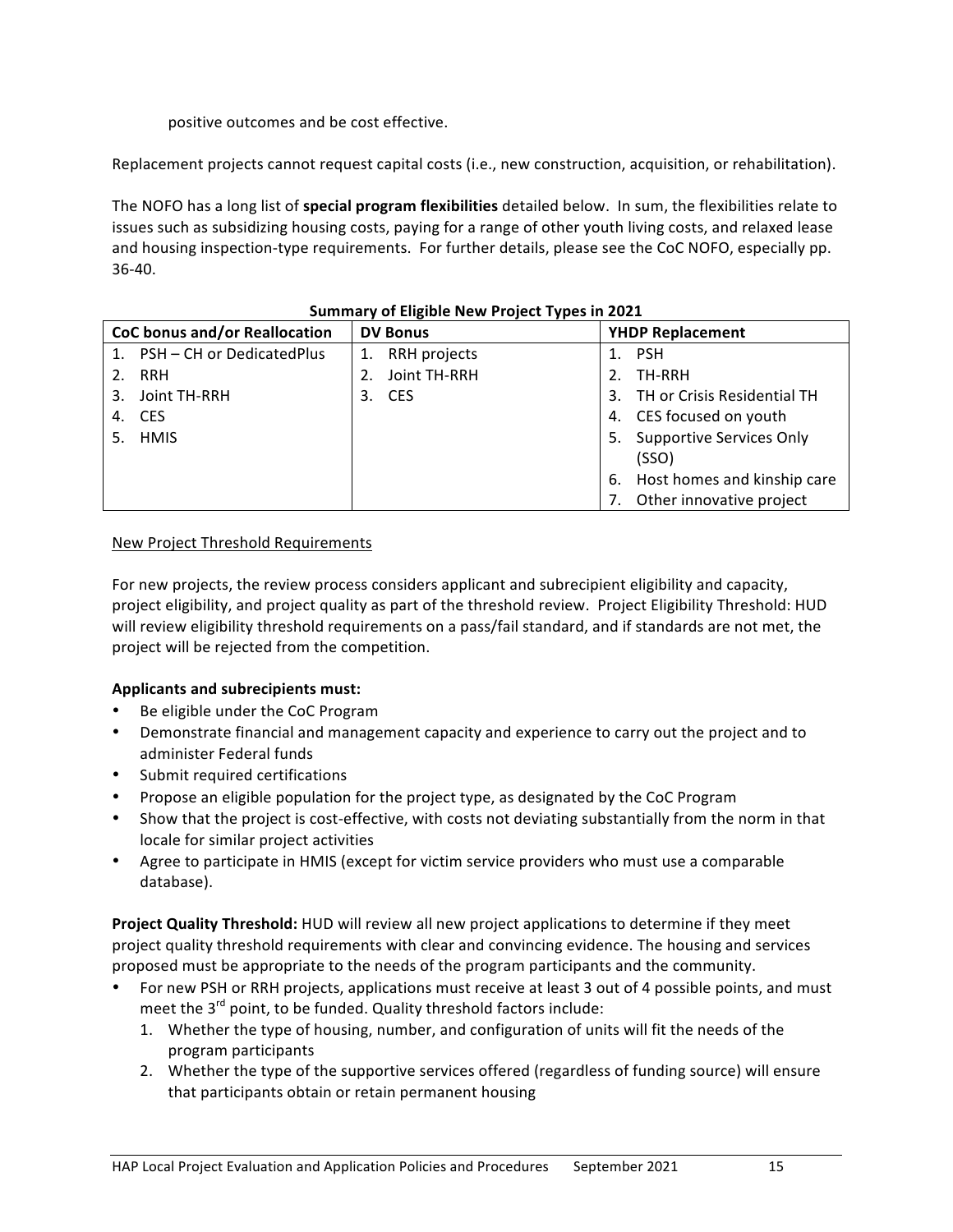- 3. Whether the plan to connect clients to benefits meets program participant needs
- 4. Whether participants are assisted in obtaining and remaining permanent housing in a manner that fits their needs.
- For new Joint TH and RRH projects, applications must receive at least 4 out of 6 possible points, and must meet the 4th point, to be funded. Quality threshold factors include:
	- 1. Whether the type of housing, number, and configuration of units will fit the needs of the program participants
	- 2. The proposed project will provide enough rapid rehousing assistance to ensure that at any given time a program participant may move from transitional housing to permanent housing. This may be demonstrated by identifying a budget that has twice as many resources for the rapid rehousing portion of the project than the TH portion, by having twice as many PH-RRH units at a point in time as TH units, or by demonstrating that the budget and units are appropriate for the population being served by the project
	- 3. Whether the type of the supportive services offered (regardless of funding source) will ensure that participants obtain or retain permanent housing
	- 4. Whether the plan to connect clients to benefits meets program participant needs
	- 5. Whether participants are assisted in obtaining and remaining permanent housing in a manner that fits their needs
	- 6. Whether the project has low barriers to entry and prioritizes rapid placement and stabilization in housing.
- For new SSO projects for centralized or coordinated assessment systems, applications must receive at least 3 out of 5 possible points, and must meet the  $5<sup>th</sup>$  point, to be funded. Quality threshold factors include:
	- 1. Whether the system is easily accessible to all in the CoC's geography who are seeking information about homelessness assistance
	- 2. Whether the advertising strategy is designed to reach persons with the highest barriers
	- 3. Whether there is a standardized assessment process
	- 4. Whether the project ensures participants are directed to housing/services that fit their needs
	- 5. Whether the plan to connect clients to benefits meets program participant needs.

### **Other threshold requirements:**

- Project applicants and potential subrecipients must have satisfactory capacity, drawdowns, and performance for existing grant(s), as evidenced by timely reimbursement of subrecipients, regular drawdowns, and timely resolution of any monitoring findings
- For expansion projects, project applicants must clearly articulate the part of the project that is being expanded. Additionally, the project applicants must clearly demonstrate that they are not replacing other funding sources
- Project applicants must demonstrate they will be able to meet all timeliness standards
- HUD reserves the right to deny the funding request for a new project, if the request is made by an existing recipient that HUD finds to have significant issues related to capacity, performance, or unresolved audit/monitoring finding related to one or more existing grants. Additionally, HUD reserves the right to withdraw funds if no APR is submitted on the prior grant.

### *More About Reallocation, CoC Bonus, and Combined Projects*

• **\$242,268** is the maximum CoC bonus amount this year, but again this amount can be combined with reallocated funds, if available, to form a larger project.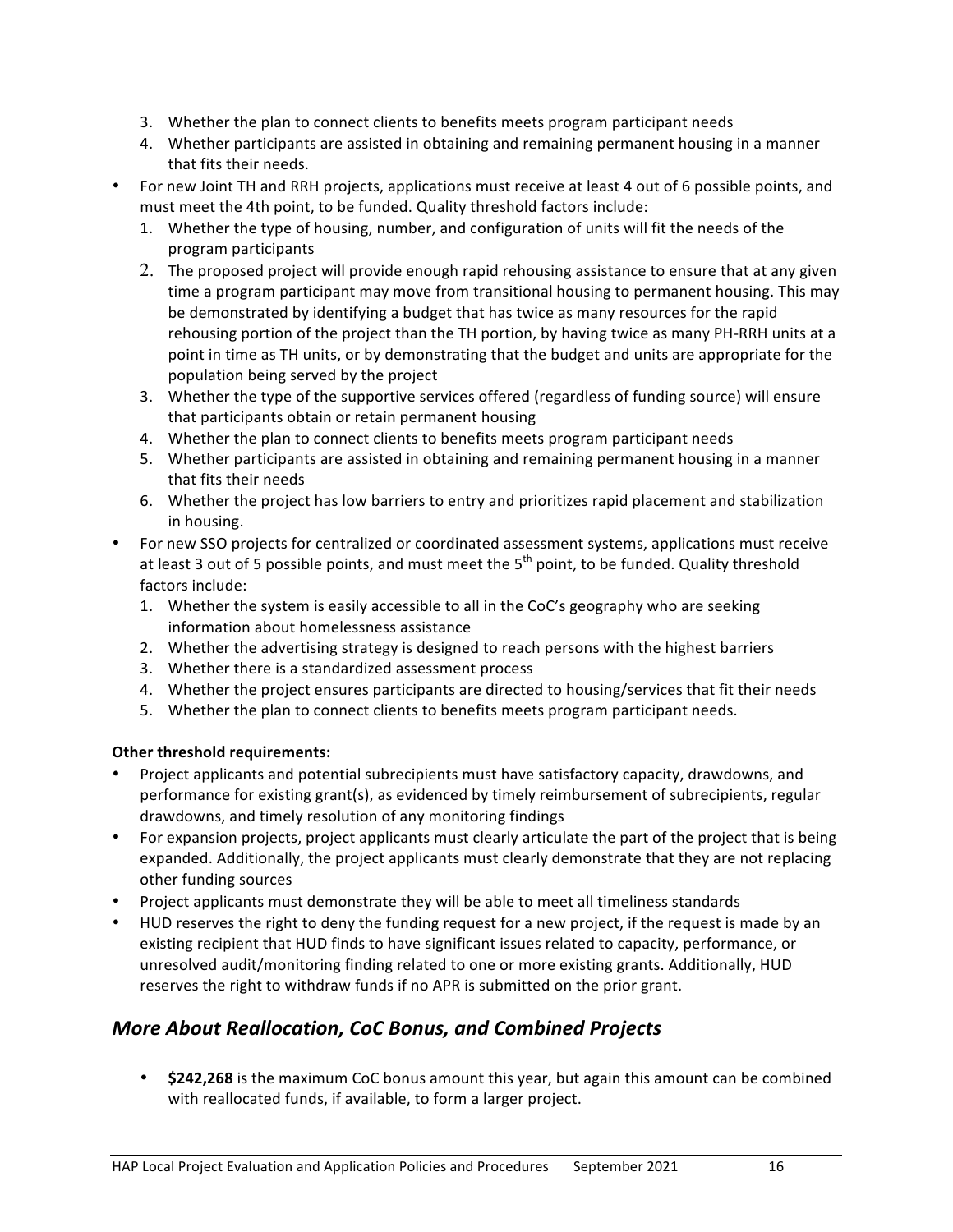- The availability of reallocated funds in any amount is not guaranteed and depends upon whether the HAP Board reallocated funds from one or more renewals for performance reasons or if reallocation would better end homelessness.
- Reallocated, CoC bonus, and combination projects must be ranked and tiered with other projects; there is no separate competition.

### PSH bonus and/or reallocation projects:

- May use grant funds for:
	- o Acquisition
	- o Rehabilitation
	- o New Construction
	- o Leasing
	- o Operations
	- o Rental Assistance
	- o Supportive Services
	- o HMIS
	- o Administration
- Must be fully dedicated to (100%) to chronically homeless individuals and families or to the populations allowed by the DedicatedPLUS project type
- Should use a Housing First approach. Housing First is a model of housing assistance that is offered without preconditions (such as sobriety or a minimum income threshold). Service participation requirements are now allowed. Rapid placement and stabilization in permanent housing are primary goals
- May be single site or scattered site
- Services must be offered based on residents needs
- A tenant lease is required, must be for at least one year, must be renewable, and terminable only for cause.

#### RRH bonus and/or reallocation projects:

- May use grant funds for:
	- $\circ$  Short term (up to 3 months) and/or medium-term (3-24 months) tenant-based rental assistance (must be at full FMR)
	- $\circ$  Supportive services
	- o HMIS
	- o Administration
- May serve homeless individuals and families, including unaccompanied youth
- Lease is required; must be renewable, for a term of at least one year (regardless of the length of assistance provided), and terminable only for cause.
- Project must:
	- $\circ$  Limit rental assistance to no more than 24 months per household
	- $\circ$  Limit services to no more than 6 months after rental assistance stops
	- $\circ$  Re-evaluate at least once per year whether the project participant continues to lack the resources and support networks necessary to retain housing without CoC assistance
	- $\circ$  Offer supportive services (may include any eligible CoC Program supportive service). Project participants should have access to a wide array of supportive services designed to help them retain stable, long-term housing
	- $\circ$  Require project participants to meet with a case manager at least monthly.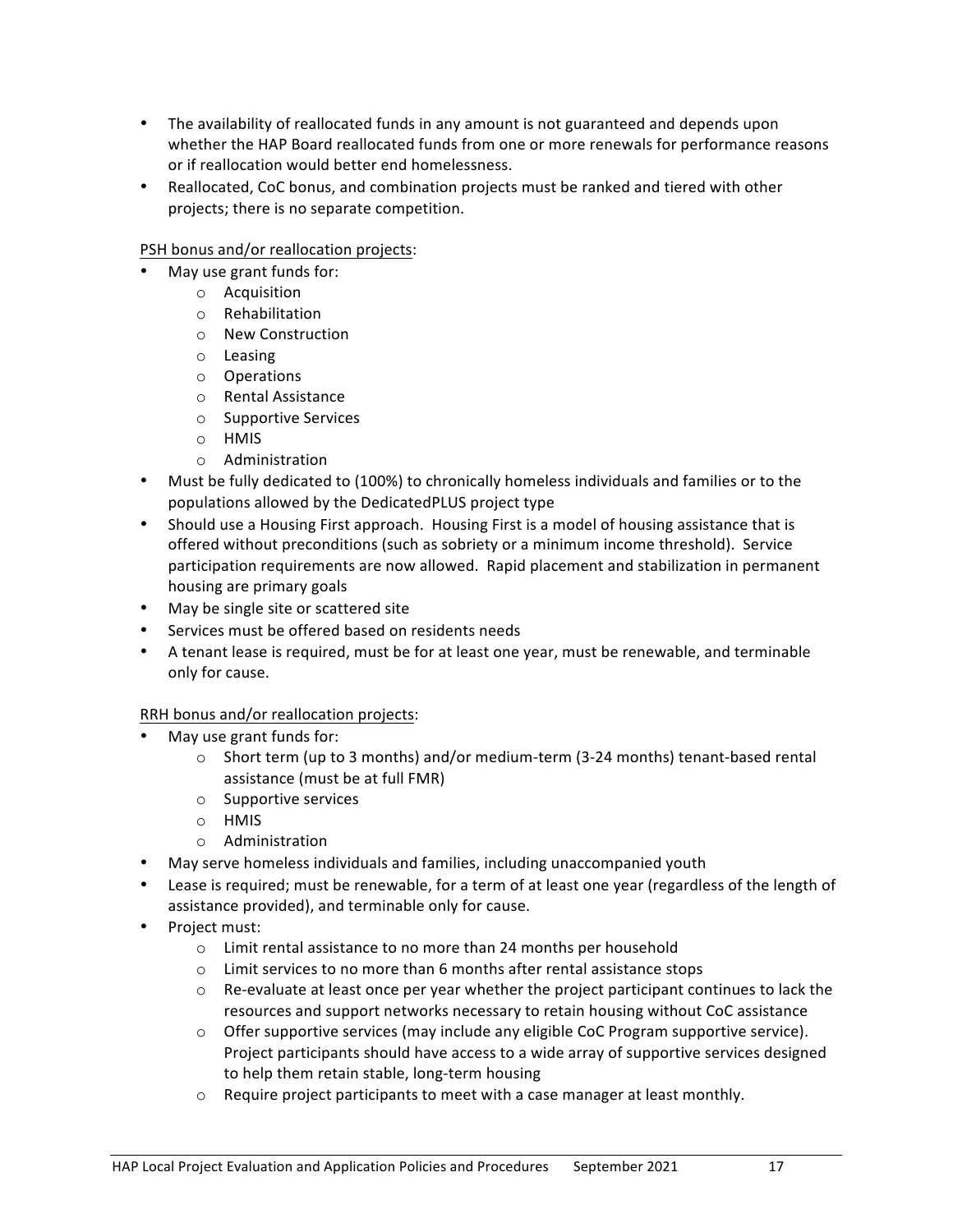- Project may (in line with written RRH program standards adopted by the HAP):
	- $\circ$  Set a maximum amount of rental assistance that a project participant may receive
	- $\circ$  Set a maximum number of months (up to 24 months) that a project participant may receive rental assistance
	- $\circ$  Set a maximum number of times that a participant may receive rental assistance
	- $\circ$  Require project participants to share in the costs of rent.

#### Joint TH and RRH bonus and/or reallocation projects:

- May use grant funds for:
	- $\circ$  Leasing of a structure or units
	- $\circ$  Operating costs to provide transitional housing
	- $\circ$  Short or medium-term tenant-based rental assistance on behalf of program participants to pay for the RRH portion of the project
	- $\circ$  Supportive services
	- o HMIS
	- $\circ$  Project administrative costs
- May serve homeless families and/or individuals
- Must use Housing First
- Must be able to provide both components, including the units supported by the TH component and the rental assistance and services provided through the RRH component, to all participants
- A participant may choose to receive only the TH unit or the assistance provided through the RRH component, but the project must make both types of assistance available
- Must provide enough rapid rehousing assistance to ensure that at any given time a program participant may move from transitional housing to permanent housing. This may be demonstrated by identifying a budget that has twice as many resources for the rapid rehousing portion of the project than the TH portion, by having twice as many PH-RRH units at a point in time as TH units, or by demonstrating that the budget and units are appropriate for the population being served by the project
- Must limit total assistance to 24 months.

#### HMIS bonus and/or reallocation projects:

- Grant funds may be used for: HMIS and Administration
- The CoC's HMIS Lead Agency is the only agency that can apply for this funding.

#### CES bonus and/or reallocation projects:

- Coordinated entry is defined to mean a centralized or coordinated process designed to coordinate program participant intake, assessment, and provision of referrals. A centralized or coordinated assessment system covers the geographic area, is easily accessed by individuals and families seeking housing or services, is well advertised, and includes a comprehensive and standardized assessment tool
- Grant funds may be used for: Supportive services and Administration.

### *More About Transitional Grants*

Applicants may transition renewal projects from one CoC Program component to another (e.g., TH to RRH, RRH to PSH) during the competition. To be eligible to receive a transition grant, the renewal project applicant must have the consent of its CoC. To create a transition grant, the CoC must wholly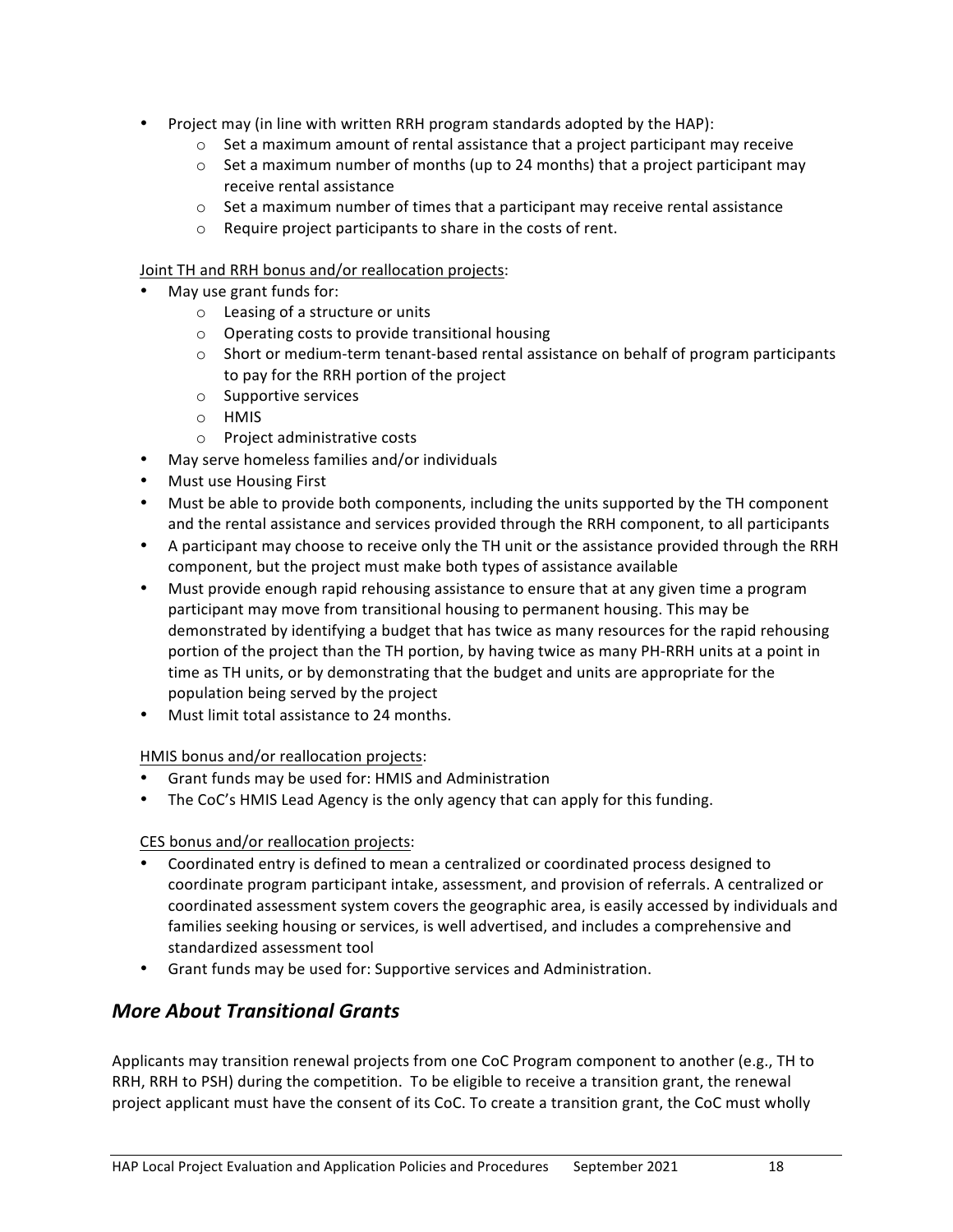eliminate one or more projects and use those funds to create the single, new transition grant. No more than 50% of the funds may be used on the original project activities being transitioned.

For a new project to be considered a transition grant, the applicant for the new project must be the same recipient for the eligible renewal grant(s) being eliminated, and the applicant must provide the grant number(s) of the projects being eliminated to create the new project and attach a copy of the most recently awarded project application (e.g., if the project was last funded in the FY 2020 CoC Program Competition, a copy of the FY 2020 CoC Program Competition project application must be attached to the project application).

## **More About New Projects Created Through Expansion of Existing Projects**

HUD will allow applicants to apply for a new expansion project under the reallocation process, new CoC bonus, and new DV bonus to expand and eligible renewal project by adding units or beds, persons served, services provide to existing participants, or to add additional activities in the case of HMIS or CE projects. For the new expansion project to be selected for conditional award the renewal project application must also be selected for conditional award. Expansion requests may only be for a one-year term and HUD will not fund capital development activities.

If both the new expansion project and the renewal it expands are selected for funding, one grant agreement incorporating both project applications will be executed. If the renewal project application is not conditionally selected for funding, the expansion project application will not be selected.

Project applicants may use the DV bonus to expand an existing renewal project that is not currently dedicated to serving survivors of domestic violence, dating violence, or stalking that meet the definition of homeless in order to dedicate additional beds, units, persons served, or services provided to existing program participants to this population. YHDP projects are not eligible for the expansion process this year.

To apply for an expansion grant, project applicants must submit separate renewal and new project applications and a renewal application that includes the information from the renewal new project application that combines the activities, and budgets into one renewal project application. While the renewal and new projects will be ranked by the CoC, the combined expansion project will not be ranked and, if selected for conditional award, will take the ranked position of the stand-alone renewal project, and the separate new project will be removed from the ranking resulting in project applications below to slide up one ranked position. However, if the combined renewal expansion project is also part of a consolidation project application, HUD will follow the ranking process for consolidated projects outlined in the NOFO, and if the combined expansion and consolidation is selected for conditional award, the ranked position of the stand-alone renewal project and the new project will be removed from the ranking, resulting in project applications below to slide up. If HUD determines the combined expansion project is ineligible, HUD will review the renewal and new project applications separately as these projects will retain their ranked position on the CoC Project listings

### *More About YHDP Replacement Projects*

This year, a renewing YHDP project may choose to replace its current program project with a new project, which may include activities ineligible under the CoC Program, or portions of its current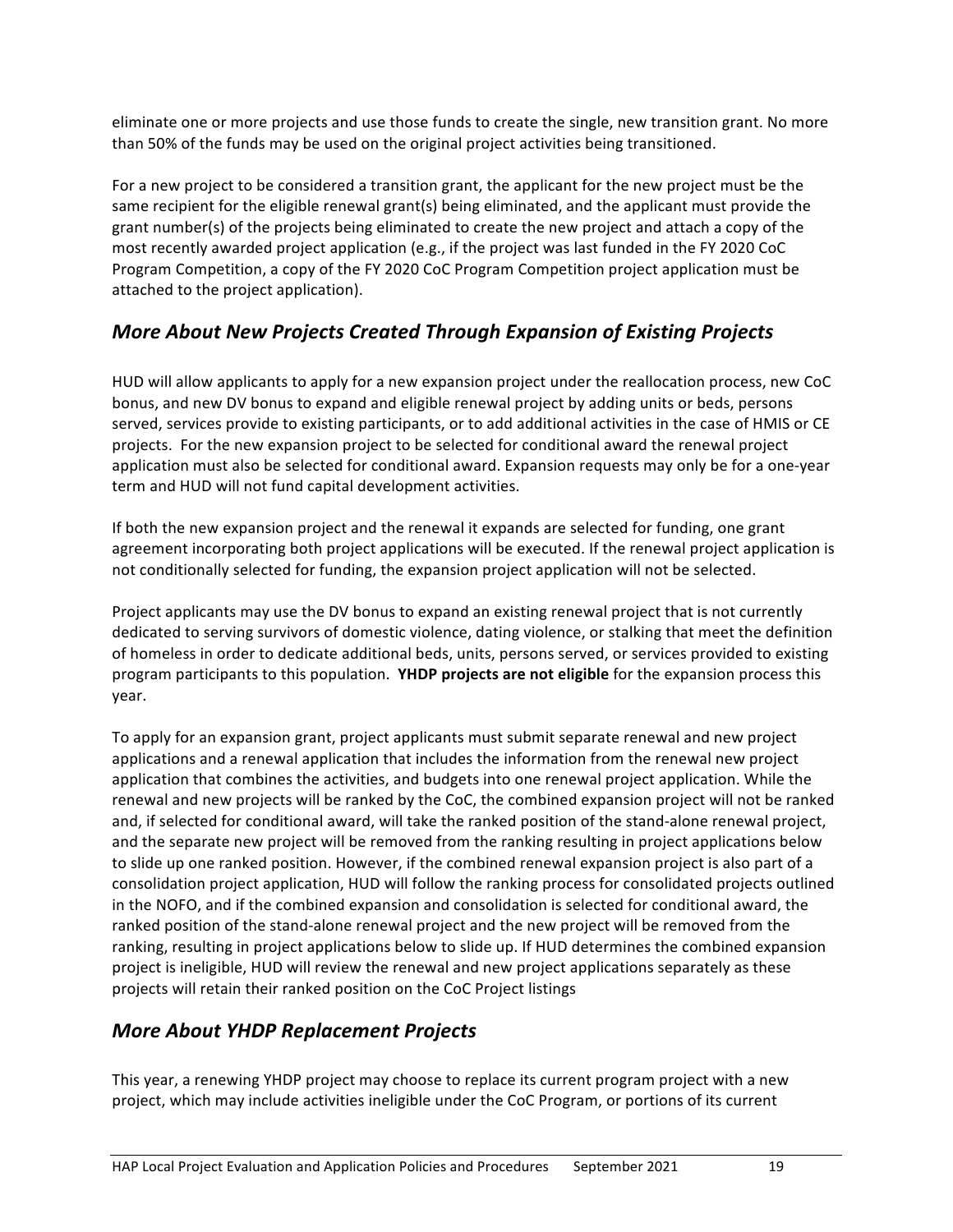program design, to conduct activities that are ineligible with CoC Program funds provided the replacement project demonstrates it will directly address youth homelessness.

If an eligible YHDP renewal project applicant wants to submit a YHDP replacement project application in lieu of submitting a renewal project application, it must include the grant number from the YHDP renewal project being replaced in the YHDP replacement project application. The CoC's Collaborative Applicant is responsible for ensuring that only a renewal YHDP or replacement YHDP project application is submitted through the CoC Priority Listing. If the Collaborative Applicant submits both a renewal and replacement YHDP project application for the same project, HUD will only select the renewal YHDP project application.

If a renewing YHDP project chooses to replace some or all current activities, it must submit a YHDP replacement project application and it will be reviewed by HUD to ensure that the activities requested are eligible and do not exceed the ARA of the renewal project that is being replaced; however, the replacement YHDP project will not be rejected (unless a renewal YHDP project application has been submitted for the same project being replaced). If needed, HUD will work with replacement YHDP recipients to correct or revise information submitted after the final FY 2021 award announcement prior to executing the grant agreement.

HUD will only fund YHDP replacement projects as described below:

- 1. Permanent Housing, including PSH and RRH projects.
- 2. Joint **TH-RRH** Component.
- 3. **Transitional Housing** (TH) or **Crisis Residential Transitional Housing** which is a form of transitional housing that is short-term, low-barrier, utilizes a congregate living setting, and provides access to the following supportive services in particular: family engagement and unification, case management, emergency triage services and other supportive services whose purpose is to move youth rapidly into stable housing.
- 4. **SSO**, including, but not limited to, projects dedicated to coordinated entry, housing search and placement services, case management, drop-in centers which are a physical location that offers a variety of services to individuals and families experiencing homelessness that can be funded through the drop-in center grant or through another grant, legal services, or street outreach.
- 5. SSO-**CE**.
- 6. **HMIS**.
- 7. **Host Homes and Kinship Care**, a model in which a family agrees to permit a youth to reside with them. Recognizing that the addition of another person in the home may increase costs to the family, HUD will entertain applications that propose to house youth with families and to subsidize the additional costs attributable to housing the youth. The residence is in a community-based setting. The family could be related to the youth and the length of stay may be time-limited or without time limits. YHDP replacement projects may be used to subsidize the increased costs to the family that are attributable to housing the youth. An example of eligible costs would be additional food or transportation costs.
- 8. **Shared Housing**, a model of housing assistance where rental assistance is provided for a youth to reside with a family. The youth leases from the property owner and shares the unit with the family. The unit may be a house or an apartment. Under this NOFO "immediate family member" is defined to mean parents, grandparents, siblings, and legal guardians.

CoC funds may be used to provide replacement YHDP projects with tenant-based rental assistance for a youth to reside with a family. The FMR will be adjusted to the youth's pro-rata share of the FMR for the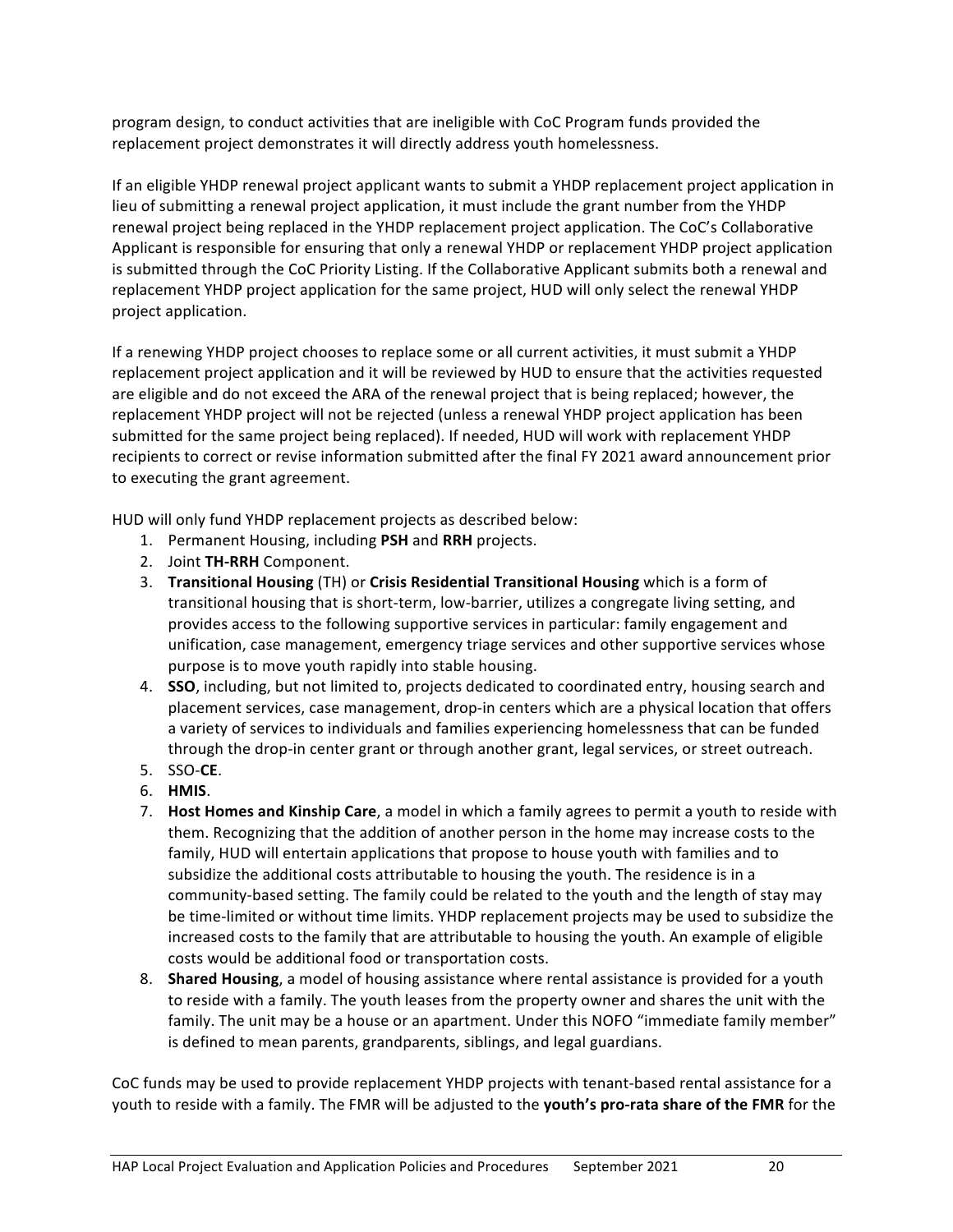shared housing unit size. For example, in the case of a single youth who will occupy one bedroom in a 4bedroom house, the FMR used would be the youth's pro-rata share of the 4-bedroom FMR (i.e., ¼ of the 4-bedroom FMR).

YHDP replacement projects may also choose to submit applications for the following special YHDP activities ineligible under the CoC program. Recipients may:

- 1. Have leases for a minimum term of 1 month under rental assistance
- 2. Use leasing, sponsor-based rental assistance, and project-based rental assistance in RRH
- 3. Use Admin funds to support costs associated with involving youth with lived experience
- 4. Use Admin funds to attend relevant conferences and trainings that are not HUD-sponsored
- 5. **Employ youth** who are receiving services or housing from the recipient organization.
- 6. Use **habitability standards**, not Housing Quality Standards, in short or medium term assistance
- 7. Provide **moving expenses more than one-time** to a program participant
- 8. Provide **payments of up to \$500** per month for families under a host home model
- 9. Use the following:
	- a. Security deposits for units in an amount not to exceed 2 months of rent
	- b. Housing damages while the youth is still in the unit up to two-months' rent
	- c. Household **cleaning supplies** for clients
	- d. Housing start-up expenses, including furniture, pots and pans, linens, toiletries, and other household goods, not to exceed \$300
	- e. One-time cost of purchasing a **cellular phone** and service for program participant use
	- f. Cost of **internet** in a program participant's unit
	- g. Payment of rental arrears of up to 6 months, including any late fees on those arrears
	- h. Payment of **utility arrears of up to 6 months** per service
	- i. Up to **three months of utilities** for a program participant
	- **j. Gas and mileage** costs for a program participant's **personal vehicle** for trips to and from medical care, employment, childcare, or other services eligible under this section
	- k. Legal fees, including court fees, bail bonds, and required courses and equipment.
	- **1.** Driving fines and fees that prevent driver's license renewal and impacting housing
	- m. Costs for **car insurance and registration**, if the personal vehicle is necessary to reach medical care, employment, childcare, or other services eligible
- 10. Provide up to 36 months of RRH rental assistance
- 11. Continue providing **supportive services for up to 24 months after exit** from homelessness, transitional housing or after the end of housing assistance
- 12. Continue providing supportive services for up to 36 months after exit from homelessness
- 13. Rental assistance may be combined with leasing or operating funds in the same building
- 14. Provide **payments of up to \$1000 per month for families** that provide housing under a host home and kinship care model, if the additional cost is necessary to recruit hosts to the program
- 15. Carry out other *innovative activities*, provided the activity meets the following criteria:
	- a. Approved by both the **Youth Action Board (YAB) and CoC**
	- b. Tests or likely to achieve a **positive outcome** in at least **core outcomes area**
	- c. Is **cost effective**
	- d. Is not in conflict with fair housing, civil rights, or environmental regulations.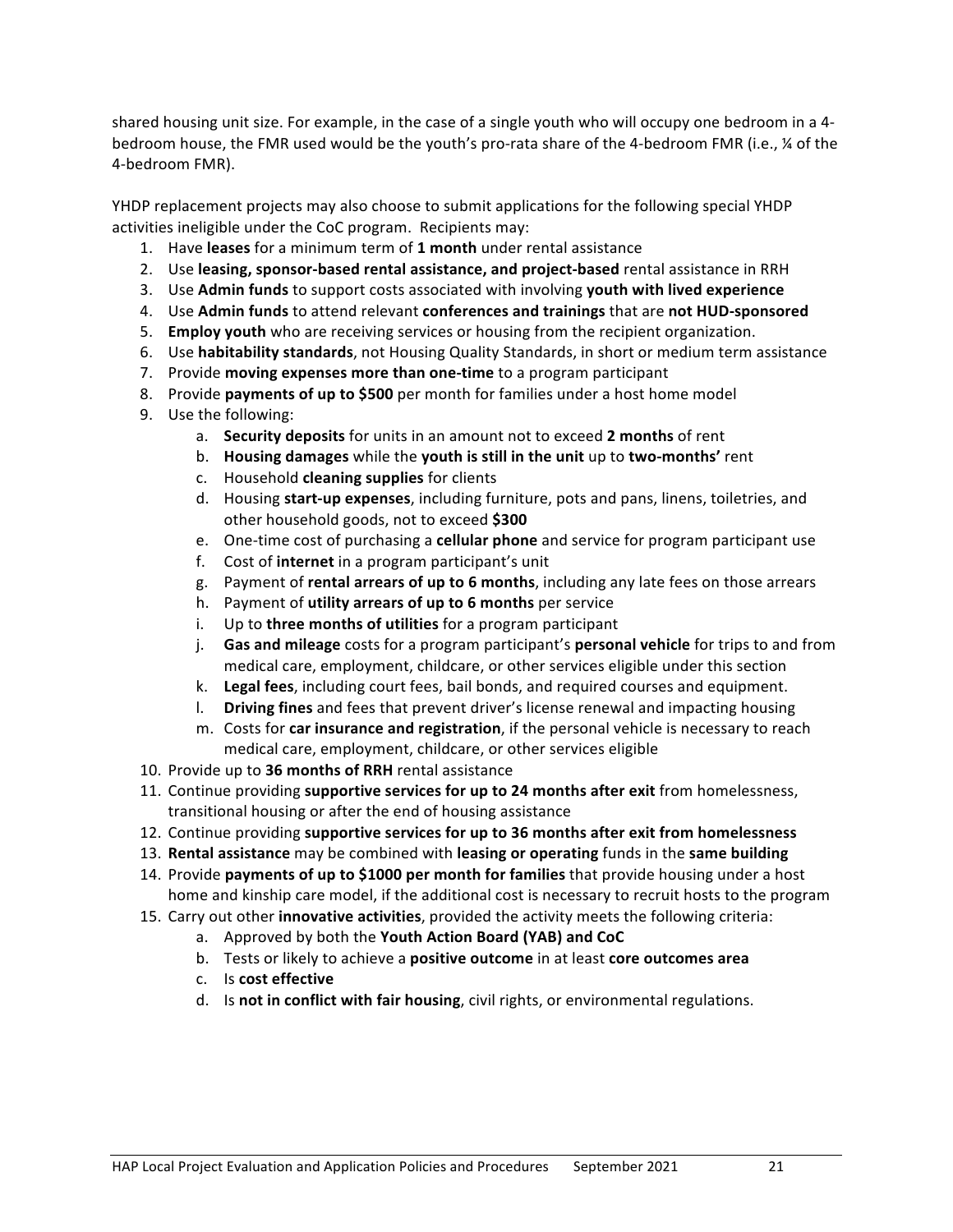## *Additional New Project Design and Implementation Issues*

### Funding Levels and Adjustments

- New project applications must request the full FMR amount per unit
- HUD will adjust leasing, operating, and rental assistance budget line items based on changes to the Fair Market Rents (FMR). All adjustments will be made prior to award announcement
- If the recipient has a subrecipient, it is required to share at least 50% of project administrative funds with its subrecipient(s).

### Timeliness

- Proof of site control, match, environmental review, and the documentation of financial feasibility must be completed within 12 months of the announcement of the award, or 24 months in the case of funds for acquisition, rehabilitation, or new construction. The 12-month deadline may be extended by HUD for up to 12 additional months upon a showing of compelling reasons for delay due to factors beyond the control of the recipient or subrecipient
- For recipients of funds for rehabilitation or new construction:
	- 1. Construction activities must begin within 9 months of the later of signing of the grant agreement or of signing an addendum to the grant agreement authorizing use of grant funds for the project.
	- 2. Construction activities must be completed within 24 months of signing the grant agreement.
	- 3. Activities that cannot begin until after construction activities are completed must begin within 3 months of the date that construction activities are completed
- In order to expend funds within statutorily required deadlines, applicants funded for new sponsor-based and project-based rental assistance must execute the grant agreement and begin providing rental assistance within 2 years. However, HUD strongly encourages all rental assistance to begin within 12 months of award. Applicants unable to begin within 12 months should consult with the local HUD CPD Field Office.

#### New Project Grant Terms

It makes sense for new and renewal projects apply for 1 year renewable yearly to maximize funding. However, the following the following terms are allowable under the 2021 CoC NOFO:

New Projects can request 1, 2, 3, 4, 5, or 15 year grant terms, with the following exceptions:

- 1. Any new projects that request tenant-based rental assistance may request a 1-year, 2-year, 3-year, **4-year, or 5-year** grant term.
- 2. Any new project application that includes leasing could only request up to a 3-year grant term.
- 3. Any new projects requesting project-based rental assistance or sponsor-based rental assistance, or operating costs could request up to a 15-year grant term, but request up to 5 years of funds.
- 4. Any of the following new projects could request 1-year, 2-year, 3-year, 4-year, or 5-year grant terms: operating costs, supportive services only, HMIS, and project administration.
- 5. Any new project applications that requested new construction, acquisition, or rehabilitation had to request a minimum of a 3-year grant term and could request up to a 5-year grant terms.
- 6. If an applicant requested funds for new construction, acquisition, or rehabilitation in addition to requesting funds for operating, supportive services, or HMIS, the term had to be 3 years plus the time necessary to acquire the property, complete construction, and begin operating the project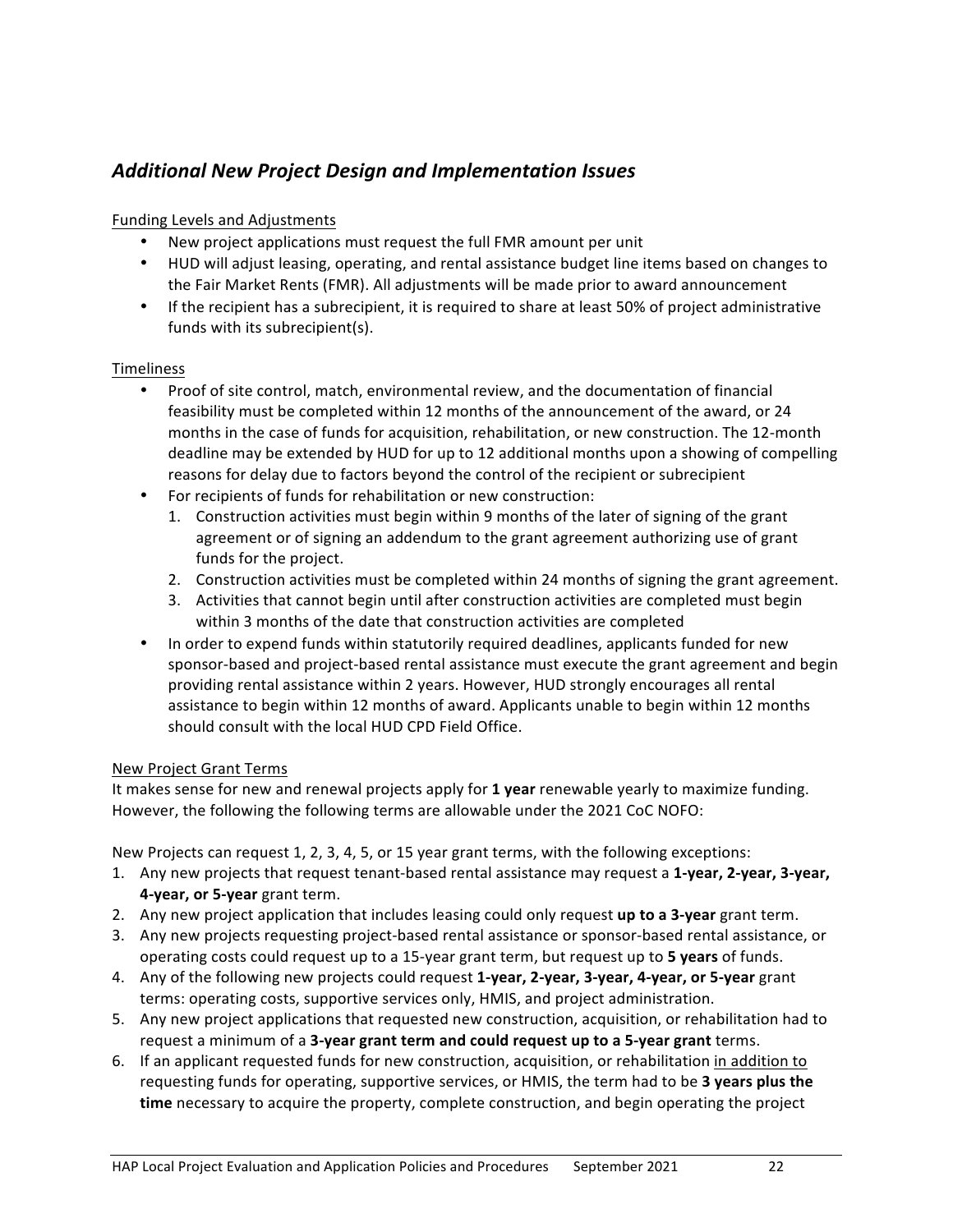- 7. Expansion proposals are limited to 1 year.
- 8. YHDP replacement projects are limited to 1 year.
- 9. HUD will allow new projects that request a 1 year of funding to request a longer initial grant term not to exceed 18 months. HUD has determined that most new projects requesting 1 year of funding normally take approximately 3 to 6 months to begin fully operating the new project (e.g., hiring staff, developing partnerships with landowners if leasing or renting). Therefore, a new project requesting 1 year of funding may request a grant term of 12 months to 18 months.

### *Match Requirements*

All eligible funding costs, except leasing, must be matched with no less than **a 25 percent cash or in-kind contribution.** No match is required for leasing. The match requirements apply to project administration funds, CoC planning costs, and UFA costs, along with the traditional expenses—operations, rental assistance, supportive services, and HMIS.

New this year, YHDP renewal or replacement projects will not be required to meet the 25 percent match requirement if the applicant is able to demonstrate it has taken reasonable steps to maximize resources available for youth experiencing homelessness.

Cash match: A recipient or subrecipient may use funds from any source, including any other federal sources (excluding CoC program funds), as well as State, local, and private sources, provided that funds from the source are not statutorily prohibited to be used as a match. (The recipient must ensure that the rules governing match funds allow them to be match for the CoC Program.) The cash must be used for activities that are eligible under the CoC Interim Rule.

- NOTE: **Program income CAN be used as match**.
- Funds from other federal programs (e.g., HUD VASH) are eligible sources of match and are considered government sources. Project applicants are encouraged to include funds from these sources, whenever possible.

In-kind Match: The recipient or subrecipient may use the value of **property, equipment, goods**, or **services** contributed to the project, provided that, if the recipient or subrecipient had to pay for such items with grant funds, the costs would have been eligible. If third-party services are to be used as a match, the recipient or subrecipient and the **third-party service provider** that will deliver the services must enter into a **memorandum of understanding (MOU)**—before the grant is executed—documenting that the third party will provide such services and value towards the project.

- Services provided by individuals must be valued at rates consistent with those ordinarily paid for similar work in the recipient's or subrecipient's organization
- The MOU must establish the unconditional commitment, except for selection to receive a grant, by the third party to provide services, the specific service to be provided, the profession of the persons providing the service, and the hourly cost of the service to be provided.

### *Electronic Application (***e-snaps***)*

The following e-snaps information is a just a brief summary. Project applicants should rely on HUD's very detailed e-snaps materials as authoritative on e-snaps matters.

CoCs and applicants are required to apply for CoC funds electronically through HUD's *e-snaps* system.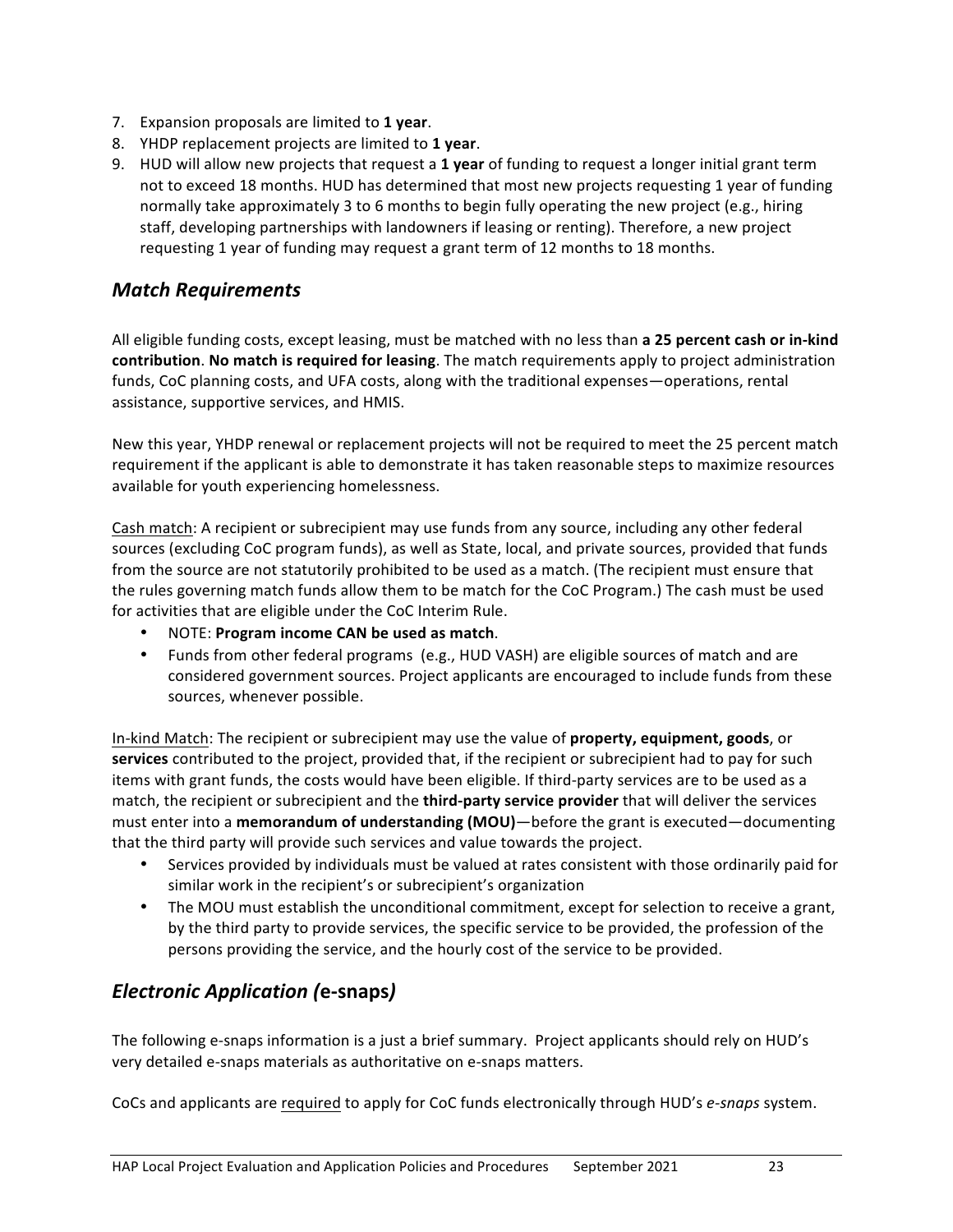Santa Cruz County projects must participate in the Santa Cruz CoC application through *e-snaps*. The esnaps online grant application and management system, training materials, Frequently Asked Questions, and additional resources are available at: https://www.hudexchange.info.

Questions may be submitted to HUD through the *e-snaps* Virtual Helpdesk also at: https://www.hudexchange.info. 

E-snaps can be directly accessed at: https://esnaps.hud.gov/grantium/frontOffice.jsf

In essence, applicants will:

- 1. Create a User Profile (new users only): First, create a user name and password
- 2. Project Applicant Profile: Second, fill out and submit a Project Applicant Profile form AND
- 3. Project Application: Finally, register for, fill out and submit a Project Application form for each project and provide applicable attachments.

H4H lead staff will have access in *e-snaps* to each Project Application in order to review the applications. Any changes needed will be returned to applicants for correction. H4H lead staff will not be able to directly edit Project Applications.

In 2021, the HAP Board must approve (or reject), rank, and place into Tier 1 or Tier 2 all projects correctly submitted in e-snaps. This includes CoC bonus and DV bonus projects, but does not include YHDP projects or CoC planning projects. If not correctly submitted, projects cannot be approved or ranked in e-snaps and thus cannot be funded.

Applicants using e-snaps must have a valid **DUNS** number and up-to-date federal **System for Award Management (SAM)** registration.

Again, only basic information is about e-snaps (subject to change and correction) is provided above. Therefore, it is critical that you access and review e-snaps materials at: https://www.hudexchange.info.

The Santa Cruz County Homeless Action Partnership's CoC Consultant will be available to answer questions about e-snaps at tonygardnerconsulting@yahoo.com. **Before contacting the consultant,** please attempt to answer your own question by reading the applicable e-snaps information or *training materials.*

## *Use of Energy Star*

The HAP fully supports HUD's policy to promote energy-efficient housing. All McKinney-Vento CoCfunded projects are encouraged to purchase and use Energy Star labeled products. Applicants constructing, rehabilitating, or maintaining housing or community facilities are encouraged to promote energy efficiency in design and operations. They are urged especially to purchase and use products that display the Energy Star label. Applicants providing housing assistance or counseling services are encouraged to promote Energy Star materials and practices, as well as buildings constructed to Energy Star standards, to both homebuyers and renters. Applicants are encouraged to undertake program activities that include developing Energy Star promotional and information materials, providing outreach to low- and moderate-income renters and buyers on the benefits and savings when using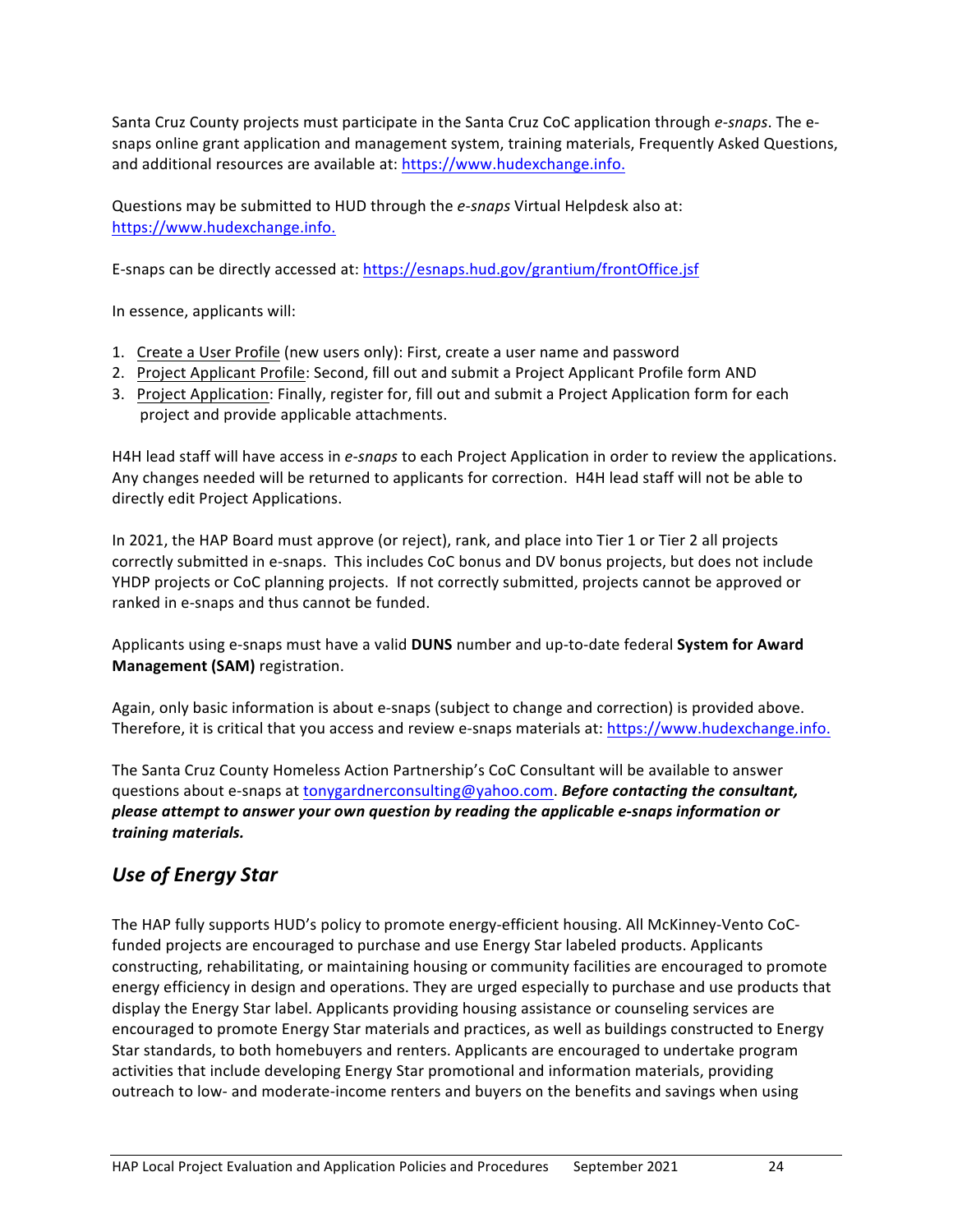Energy Star products and appliances, utilizing Energy Star-designated products in the construction or rehabilitation of housing units, and replacing worn products or facilities such as light bulbs, water heaters, furnaces, etc., with Energy Star products to reduce operating costs. For further information about Energy Star, please go to http://www.energystar.gov/.

## **LOCAL SANTA CRUZ COUNTY 2021 CoC PROJECT EVALUATION PROCESS**

## **Role of the Santa Cruz County Homeless Action Partnership (HAP)**

Applicants for new and/or renewal CoC funding in 2021 must participate in the local consolidated application being coordinated by the Santa Cruz HAP. The process includes applying for funds, providing information as needed for the consolidated application, and participating in planning meetings. The key local deadlines and requirements are listed in the attached CoC Process Timeline. Please note that the dates and requirements are subject to change. The best way to keep track of such changes is to attend all the meetings; however, we will make our best effort to keep everyone informed! Technical assistance is available from the CoC Consultant at tonygardnerconsulting@yahoo.com.

## *Types of Projects Encouraged*

All eligible projects are encouraged to apply for CoC funds in the local competition. Based upon HUD priorities and Santa Cruz CoC priorities the following proposal types are being encouraged:

Renewal Proposals:

Renewal of existing CoC and YHDP projects (those expiring in 2022) that are high performing and are an effective use of funds for reducing homelessness.

Reallocation Proposals:

- Voluntary or transitional reallocation of TH projects to (1) new PSH exclusively targeted to CH with emphasis on the longest histories of homelessness and most severe needs, $1$  (2) new DedicatedPLUS projects, (3) new Joint TH and RRH projects, (4) new RRH for homeless individuals or families, including unaccompanied youth, and (4) expansion CE or HMIS proposals to the extent justified by unmet operational costs for those programs, or to improve program or administrative efficiency
- Other proposals requesting reallocation of funds for new PSH exclusively targeted to CH with emphasis on the longest histories of homelessness and most severe needs, new DedicatedPLUS projects, new Joint TH and RRH projects, or new RRH for homeless individuals or families, including unaccompanied youth
- Proposals requesting reallocation of funds for expansion of coordinated entry and HMIS projects to the extent justified by unmet operational costs for those programs, or to improve program or administrative efficiency.

New CoC Bonus Proposals

New PSH serving exclusively CH individuals and families with emphasis on the longest histories of homelessness and most severe needs

 $1$  See CPD Notice 14-012 on prioritizing persons with experiencing chronic homelessness for more details at: https://www.hudexchange.info/resources/documents/Notice-CPD-14-012-Prioritizing-Persons-Experiencing-Chronic-Homelessness-in-PSH-and-Recordkeeping-Requirements.pdf. The CoC has adopted this policy.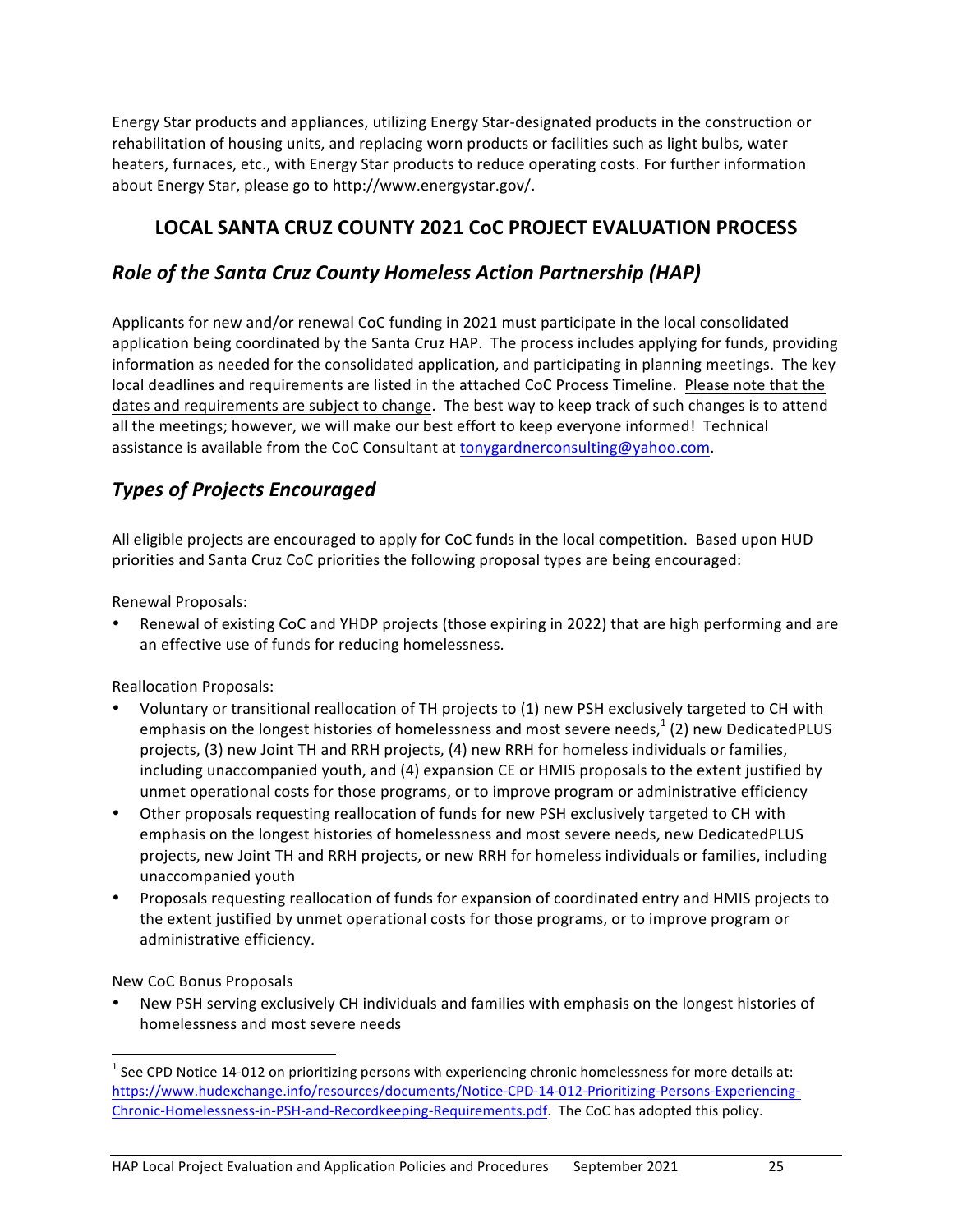- New PSH DedicatedPLUS projects
- New Joint TH and RRH projects
- New RRH for homeless individuals or families, including unaccompanied youth
- Proposals requesting reallocation of funds for expansion of coordinated entry and HMIS projects to the extent justified by unmet operational costs for those programs, or to improve program or administrative efficiency.

New DV Bonus Proposals

- **RRH projects following Housing First**
- Joint TH and RRH projects following Housing First
- CE project that better equips CE to meet the needs of DV survivors and that are demonstrating trauma-informed and victim-centered.

YHDP Replacement Proposals

All eligible types, provided that the HAP Board and YHDP initiative agree to the new project.

The following types of projects are not eligible for CoCs like ours under HUD's rules:

- Emergency shelter
- Homelessness prevention
- New transitional housing
- New supportive services only.

### *Notice Regarding Potential Reallocation of Funds*

Please be aware that the HAP Board will review all renewal grants and may reallocate funds if it finds that the renewal project is under performing, obsolete, or ineffective, or that reallocation would reduce homelessness or improve program or administrative efficiency. See above for the types of projects that are eligible to receive reallocated funds.

### *Encouragement of Voluntary or Transitional Reallocation to Better Align the CoC*

In order to encourage projects to voluntarily align themselves with HUD priorities and local priorities under *Housing for a Healthy Santa Cruz: A Strategic Framework for Addressing Homelessness in Santa Cruz County*, existing transitional housing projects, or other projects components that are no longer needed, that no longer match the agency's mission, or that are underperforming, wishing to convert their project to one of the eligible new reallocation project types described above, will be given priority by the HAP Board in accessing the funds reallocated from their existing project. If desired, such projects may use the transitional grant procedure allowed this year under the 2021 CoC NOFA.

### *Specific Methods of Evaluating Proposals From Victim Service Providers*

The HAP encourages applications from victim service providers and other providers for DV bonus projects and other projects that will help meet the housing, safety, and other needs of survivors of domestic violence, dating violence, and stalking. The following specific evaluation methods apply to proposals from victim service providers: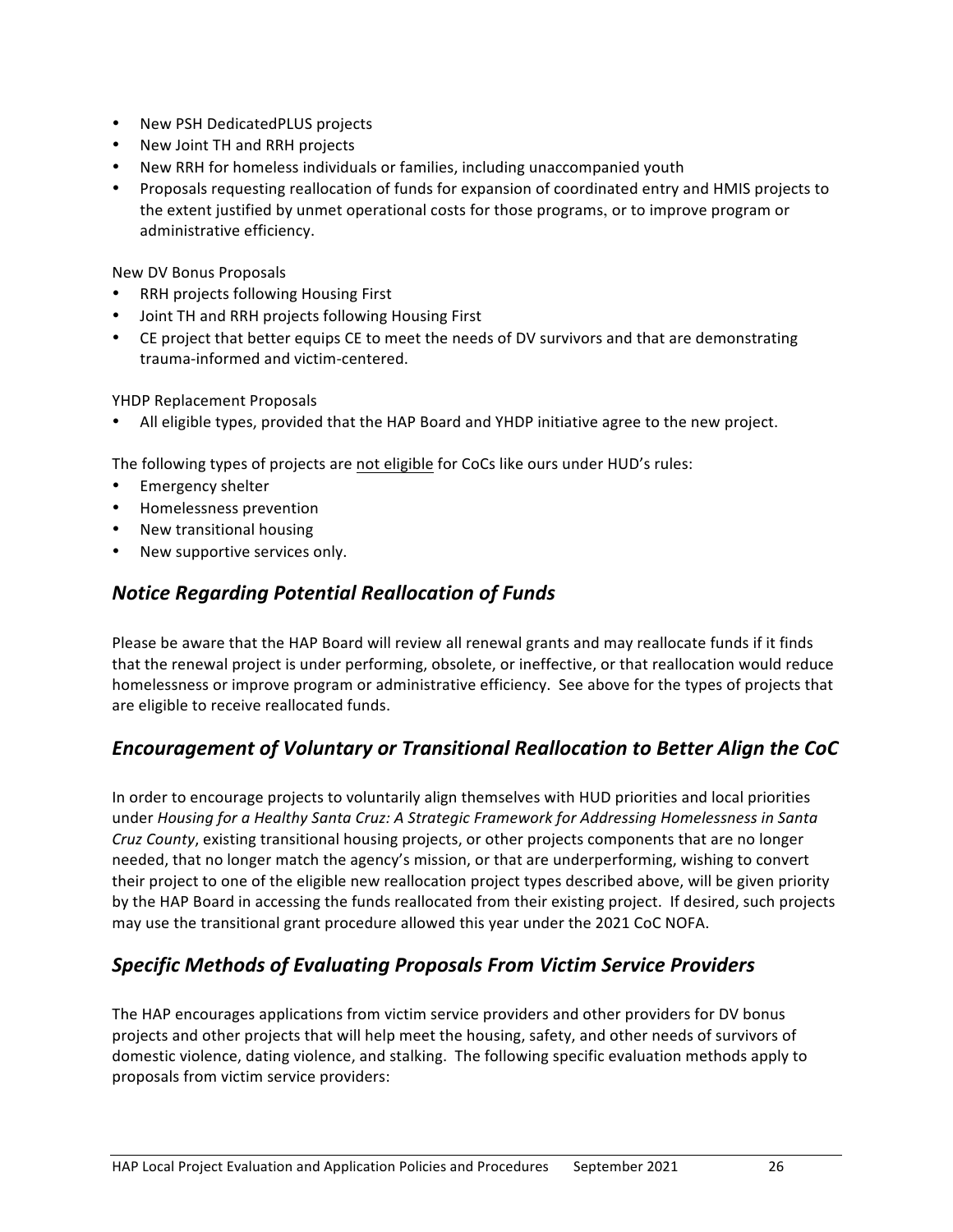Renewal Proposals:

- Use of comparable database: Victim service providers are prohibited from entering data into HMIS, and instead must use a comparable database that meets HMIS requirements. Therefore, all relevant performance and data questions in the local supplemental application and the HUD e-snaps application must be answered using aggregate (non-identifiable) data from a comparable database.
- Addressing safety needs: The project quality, readiness, and appropriateness section of the local supplemental application and the project description section of HUD e-snaps application must include a description of how the project will improve the safety of participants, and the performance metrics section of local supplemental application must propose at least one relevant measure of the degree of participant safety.

#### New Project Proposals

- Use of comparable database: Victim service providers are prohibited from entering data into HMIS, and instead must use a comparable database that meets HMIS requirements. Therefore, victim service providers proposing new projects must agree to use a comparable database and to provide the CoC with aggregate (non-identifiable) data from the comparable database.
- Addressing safety needs: The project quality, readiness, and appropriateness section of the local supplemental application and the project description section of HUD e-snaps application must include a description of how the project will improve the safety of participants, and the program goals to be measured annually section of local supplemental application must propose at least one relevant measure of the degree of participant safety.

### *Encouragement of New Applicants and Technical Assistance for Applicants*

The HAP is open to and encourages applications from entities that have not previously been awarded CoC funds. Any prospective or new applicants are requested to contact at tonygardnerconsulting@yahoo.com to learn more about the CoC application goals, requirements and process. In addition, prospective and new applicants will be invited to participate in all of the process steps below, including the Applicant Technical Assistance Session and on-call technical assistance.

## **Basic Local Evaluation Process Steps, Local Deadlines, Decision Minutes, Notice** *to Applicants, and Website Posting of Priority Listings*

- H4H staff issue an internal (Santa Cruz County) notice of funding with an application timeline specifying key requirements, criteria including system performance measures, dates, and deadlines.
- CoC Consultant holds a Technical Assistance Session to brief all prospective, new, and existing applicants about the requirements and process and to make sure every applicant has the necessary information and evaluation and application-related materials to apply.
- CoC Consultant furnishes on-going technical assistance to all applicants e-mail regarding technical requirements and *e-snaps*.
- H4H requires that local Project Proposals using HAP-created evaluation forms with required attachments (such as renewal APRs) be submitted along with e-snaps applications for review and ranking by the HAP Board (at least 30 days before the HUD deadline).
- The HAP Board meets to approve or reject, score, rank, and place in Tier 1 or Tier 2 renewal and new project applications (including CoC and DV bonus projects), and to hear applicant presentations.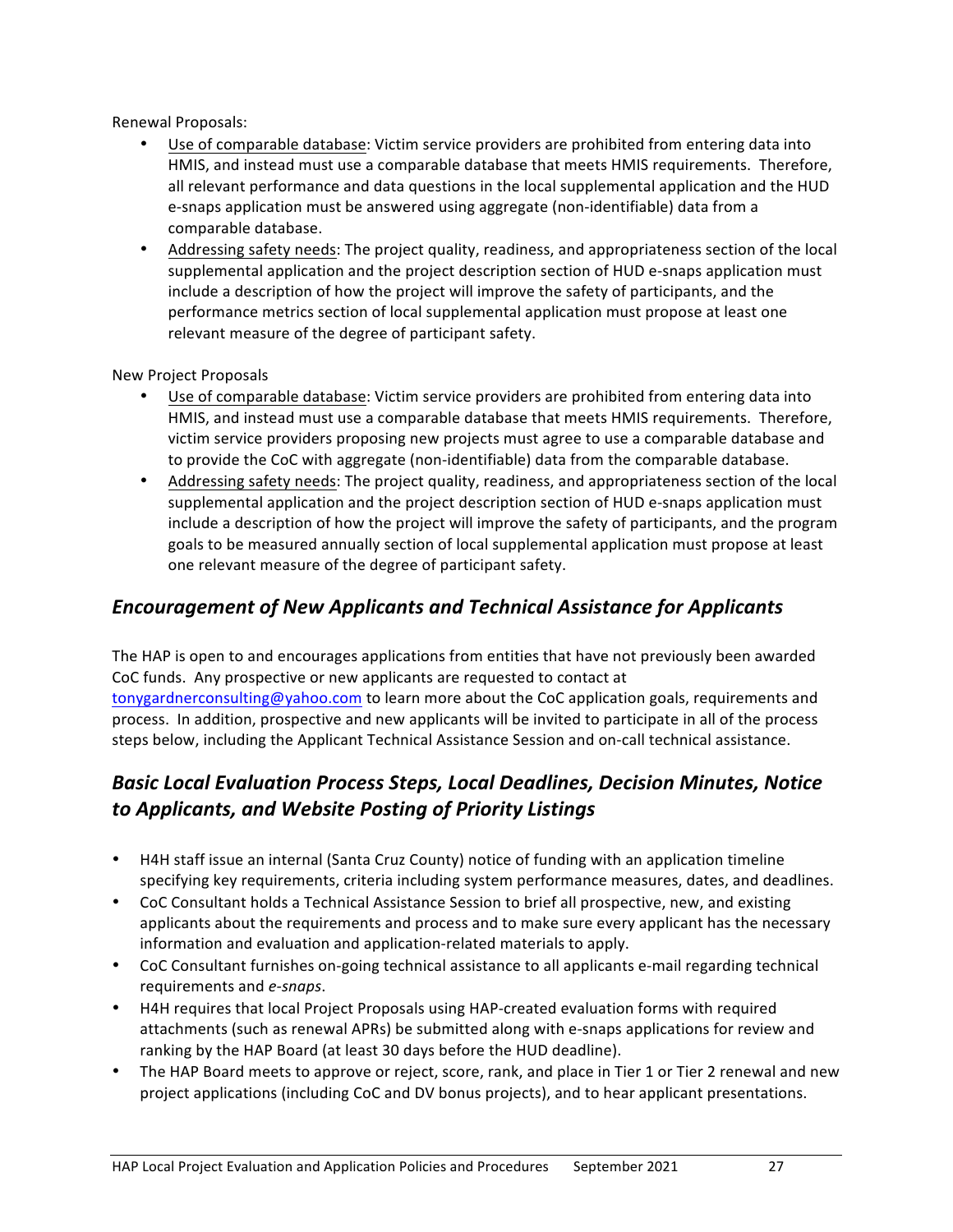- H4H staff provide notice to applicants regarding project approval or rejection, rank order, tier placement, and any reduction (at least 15 days before the HUD deadline). Minutes of the decisions will be made available to all CoC Members, and will posted online with the Project Priority listings.
- H4H requires that complete and accurate Project Applications be submitted in *e-snaps* with all HUDrequired forms (CoC staff will conduct a thorough technical review of the Project Applications and may amend them back in e-snaps for correction and re-submission).
- H4H posts the CoC Application and Project Priorities submission online for public review (at least two days before the HUD deadline).
- H4H submits the final 2021 CoC application in e-snaps to HUD, including the CoC Application, Project Applications, and Project Priority Listings.

Please see the attached 2021 CoC Process Timeline for further details about the process steps.

### *HAP Board Rating and Ranking and Publicly Announced Objective Criteria*

HUD requires that the community review, approve (or reject), rank, and place into Tiers 1 and 2 (if applicable) all projects submitted (including CoC and DV bonus projects, but not including YHDP projects and the CoC planning project, which are not ranked). As in previous years, this process will be carried out by the HAP Board with members selected for (1) lack of conflict of interest, (2) knowledge of the community and homelessness issues, and (3) representative of varied sector interests.

HAP Board members will engage in a fair, objective decision process that may include the following:

- 1. Signing the HAP Board's No Conflict of Interest Policy and recusal in any cases of conflict.
- 2. Reviewing, rating, and evaluating local projects using previously publicly announced objective criteria that include system performance measures.
- 3. The local applications and Evaluation Criteria will include project HMIS data used to measure project and system performance in line with national HEARTH Act performance objectives.
- 4. Proposal question and answer with applicants (if needed).
- 5. Discussion of the local applications in the context of local strategic plan and HUD priorities and needs, performance metrics, etc.
- 6. Vote on the approval (or rejection), rank order, and tier placement (if applicable) of each new and renewal project (including bonus projects).
- 7. As mentioned above, all applicants will receive notice regarding project approval (or rejection), rank order, Tier placement, and any reduction (at least 15 days before the HUD deadline). Minutes of the rating and ranking decisions, and bonus selection, will be made available to all CoC Members, and will posted online with the Project Priority listings (at least two days before the HUD deadline).

### *Deadlines and Proposal Requirements*

Please see the attached Process Timeline and Local Proposal Instructions/Checklist.

### *On-Call Technical Assistance: New and Existing Applicants*

If you need on-call technical assistance please don't hesitate to contact the HAP CoC Consultant at tonygardnerconsulting@yahoo.com.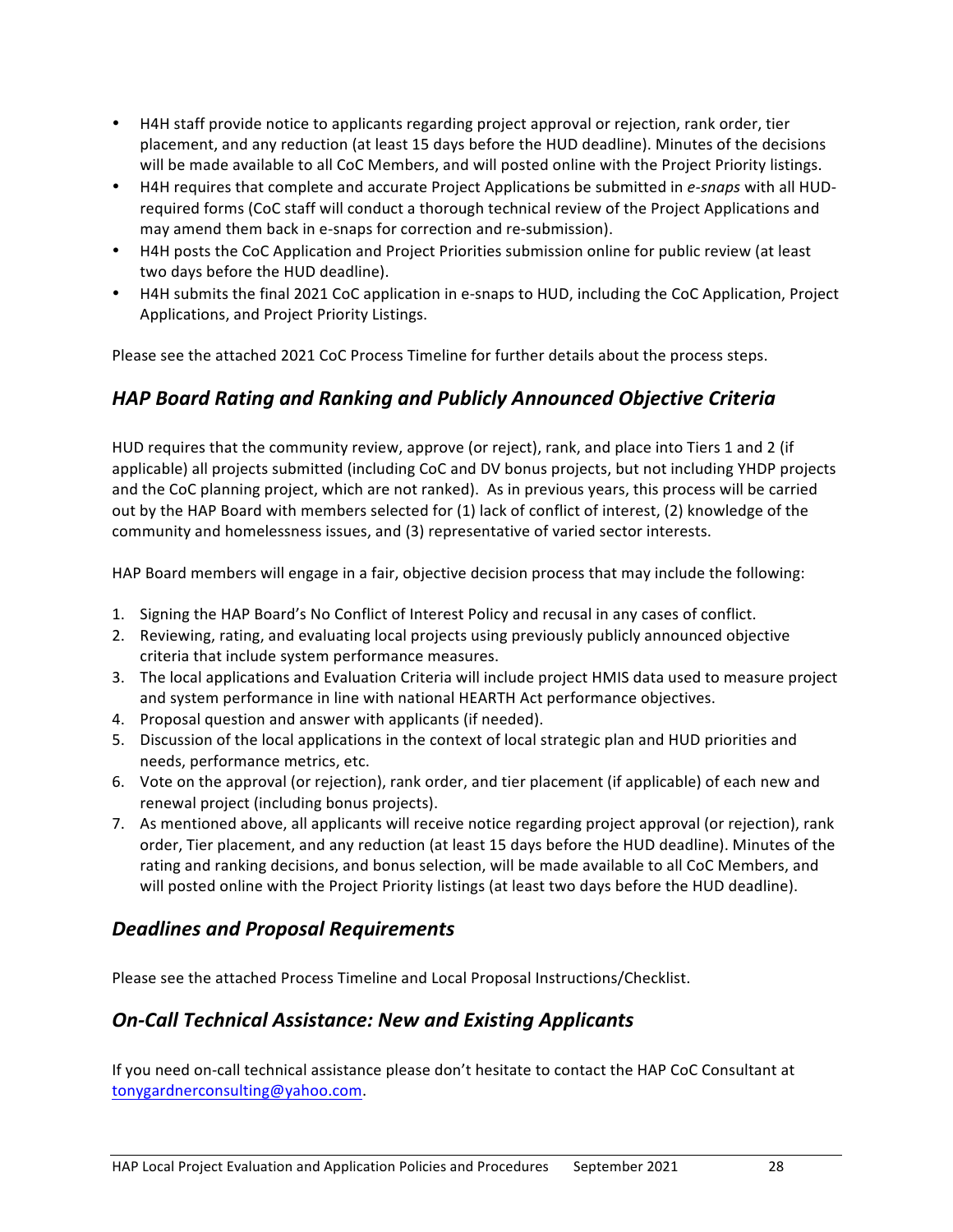### *Resource Information*

- 1. 2021 CoC NOFA Competition Page: https://www.hudexchange.info/programs/e-snaps/fy-2021coc-program-nofa-coc-program-competition/
- 2. 2021 CoC NOFA: https://www.hud.gov/program\_offices/comm\_planning/coc/competition
- 3. HUD Announcement of 2021 NOFA Release: https://www.hudexchange.info/news/fy-2021-cocprogram-competition/
- 4. CoC Program Interim Rule (24 CFR part 578): https://www.hudexchange.info/resource/2035/cocprogram-interim-rule-formatted-version/
- 5. Training and Resources: www.hudexchange.info/homelessness-assistance/
- 6. Code of Conduct for HUD Grant Programs: www.hud.gov/program\_offices/spm/gmomgmt/grantsinfo/conduct
- 7. Subscribe to HUD Listserv: www.hudexchange.info/mailinglist
- 8. HUD Exchange, Ask A Question (AAQ): https://www.hudexchange.info/programsupport/myquestion/
- 9. HUD Websites: www.hud.gov; www.hudexchange.info
- 10. Application Pages:
- 11. Access E-snaps Application System: https://esnaps.hud.gov
- 12. E-snaps Information: https://www.hudexchange.info/programs/e-snaps/
- 13. Santa Cruz County HAP webpage: http://homelessactionpartnership.org/

Attachments:

- 1. Local CoC Process Timeline
- 2. Local Objective Project Rating and Scoring Criteria
- 3. 2021 Renewal Project Scoring Tool
- 4. 2021 New Project Scoring Tool
- 5. Local Proposal Instructions and Checklist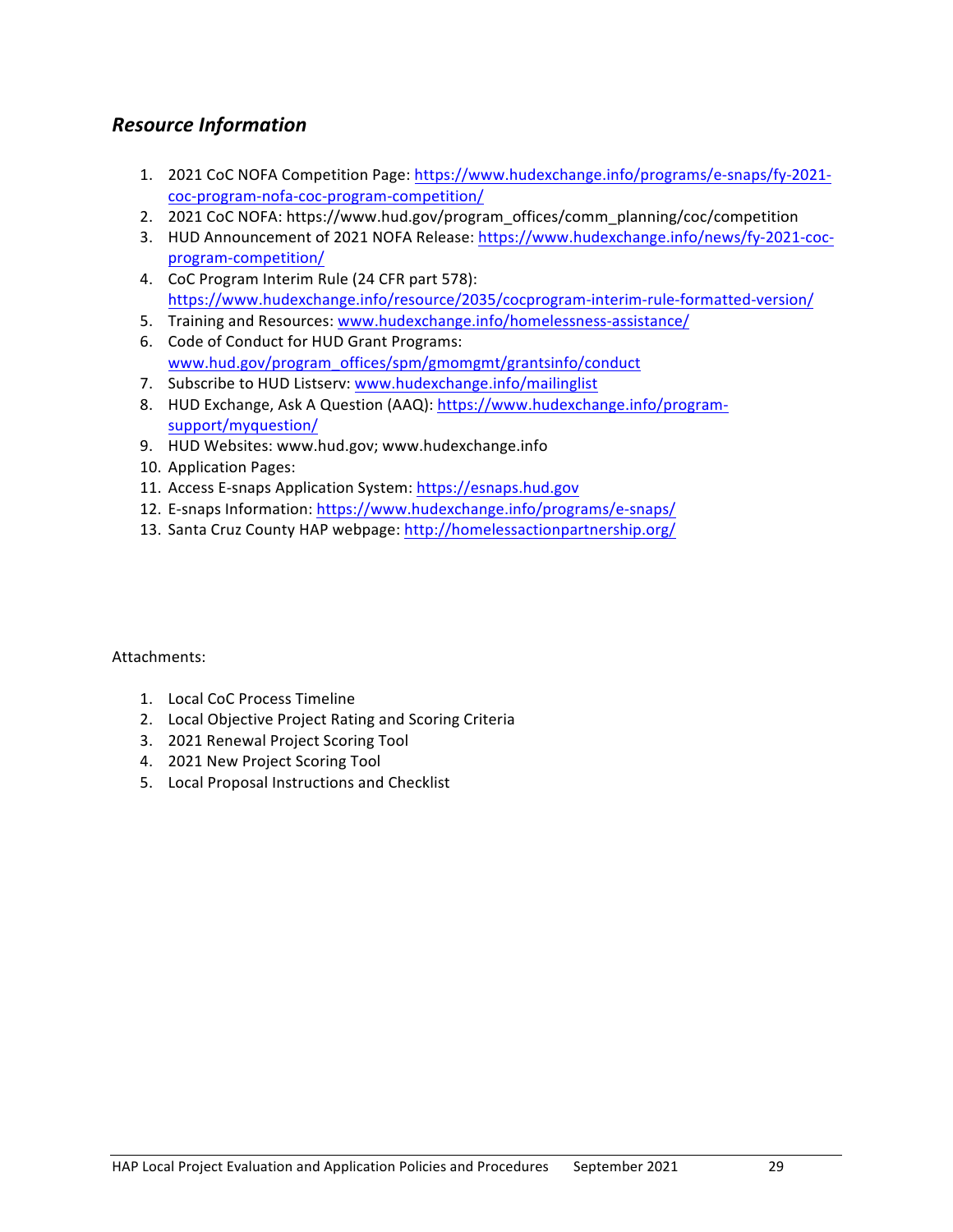## **ATTACHMENTS**

### *Local CoC Process Timeline*

Each year, the Homeless Action Partnership (HAP) administers the Continuum of Care (CoC) Program Competition for HUD funds. This calendar serves as a guide for CoC applicants who are considering applying for new or renewal funds from HUD. Please note that the dates are tentative and may change. Please do not hesitate to contact H4H at housingforhealth@santacruzcounty.us or me at tonygardnerconsulting@yahoo.com if you have any questions.

| Event                                                      | Date/Deadline                            |
|------------------------------------------------------------|------------------------------------------|
| HUD releases 2021 CoC NOFO & E-snaps Applications          | August 19, 2021                          |
| HAP issues initial local notice of CoC NOFO to agencies    | August 19, 2021                          |
| HAP releases Public Solicitation of Applications for CoC   | September 1, 2021                        |
| funds & invitation to Applicant Orientation Session        |                                          |
| <b>Virtual Applicant Orientation Session (recorded)</b>    | September 10, 2021, 2:30-5:00 via Teams  |
| Deadline to submit local supplemental application          | October 13, 2021 5:00                    |
| materials (via e-mail) and HUD applications (via e-snaps)  |                                          |
| (at least 30 days before HUD deadline)                     |                                          |
| YHDP renewal PROJECTS DO NOT need to submit                |                                          |
| local supplemental applications but DO need to             |                                          |
| submit the HUD e-snaps application                         |                                          |
| YHDP replacement projects DO need to submit local<br>٠     |                                          |
| request for approval form AND the e-snaps                  |                                          |
| application                                                |                                          |
| HAP Board decision meeting to evaluate, approve or reject, | October 22, 2021, 1:00-5:00 (latest) via |
| and rank/tier projects/may include applicant presentations | Teams                                    |
| Written decisions sent to applicants (at least 15 days     | <b>November 1, 2021</b>                  |
| before HUD deadline)                                       |                                          |
| <b>Applicant appeals period</b>                            | November 1-4, 2021.                      |
| Deadline for HAP to send appeals decisions to applicants   | <b>November 5, 2021</b>                  |
| Technical review of e-snaps project applications and       | November 1-9, 2021                       |
| coordination with applicants to make corrections           |                                          |
| Complete CoC Application and Project Priorities submission | November 10, 2021                        |
| posted on website (at least 2 days before HUD deadline)    |                                          |
| HUD deadline for submission of CoC Application             | November 16, 2021, 4:59 PST              |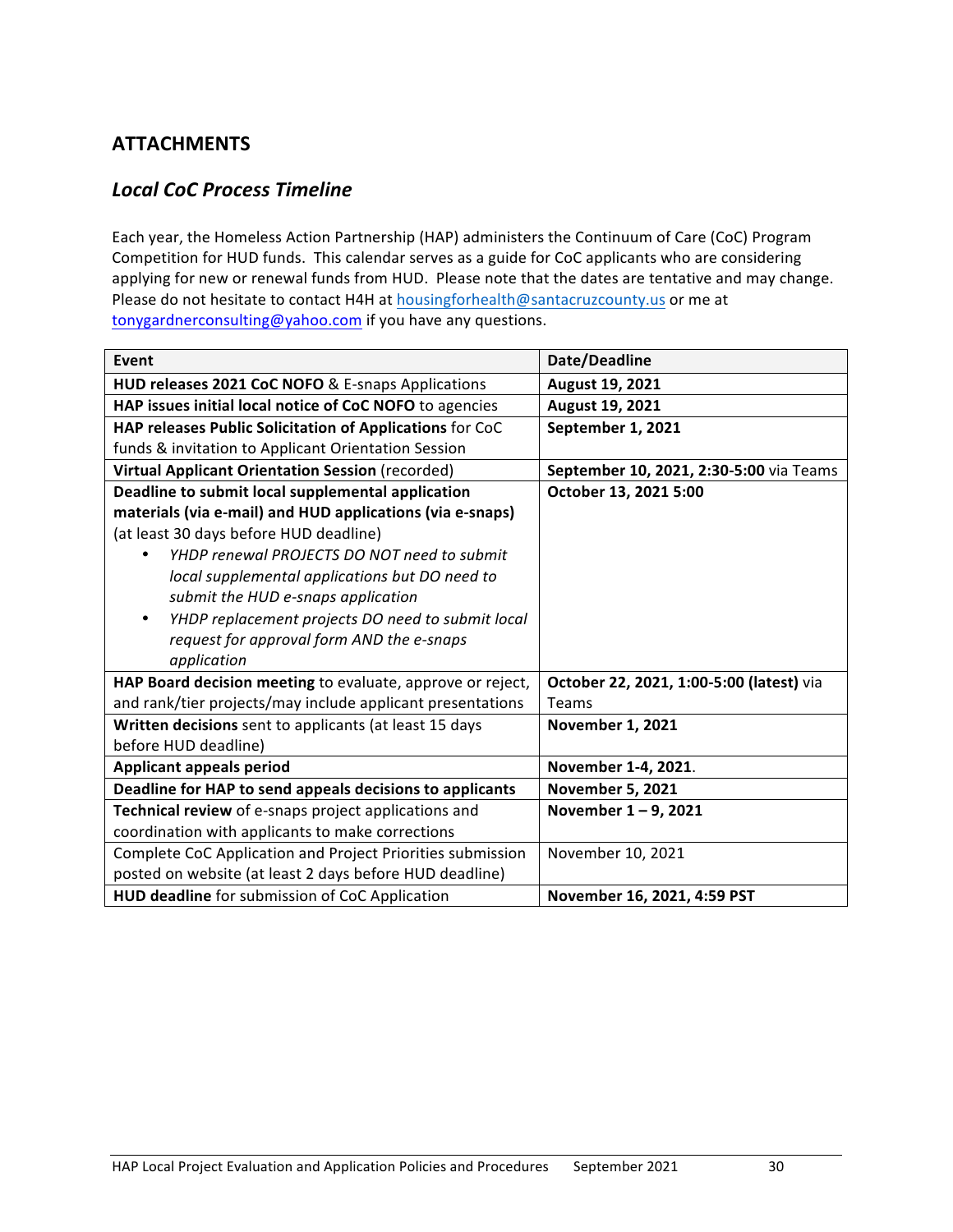## *Local Objective Project Rating and Scoring Criteria – 100 Points Possible*

The following objective rating and scoring criteria are aligned with the priorities of *Housing for a Healthy* Santa Cruz: A Strategic Framework for Addressing Homelessness in Santa Cruz County. They were developed by the HAP for use by the HAP Board in rating and ranking new and renewal proposals CoC funds. Each Local Project Proposal will be scored using the following publicly announced objective criteria. The HAP Board will use the scores to help determine whether each proposal is approved (or rejected), its rank order, and whether it is placed in Tier 1 or Tier 2 (if applicable), or is selected for the PSH bonus (if applicable). Each scoring criterion relates to a particular question in the Local Project Proposal Form (new and renewal).

### **1. Housing/Project Type (10 points possible)**

10 points, including  $-$ 

10 points for:

- (a) Renewal projects of the following types:
	- a. PSH serving 100% chronically homeless persons with emphasis on the longest histories of homelessness and most severe needs
	- b. PSH serving 100% DedicatedPLUS project type with emphasis on the longest histories of homelessness and most severe needs
	- c. RRH for homeless individuals or families, including unaccompanied youth
	- d. Joint TH and RRH projects
	- e. CE projects
	- f. HMIS projects.
- (b) New projects of the following types proposing to use funds reallocated (including voluntary or transitional reallocations) from renewals and/or CoC bonus funds:
	- a. PSH serving 100% chronically homeless persons with emphasis on the longest histories of homelessness and most severe needs
	- b. PSH serving 100% DedicatedPLUS project type with emphasis on the longest histories of homelessness and most severe needs
	- c. Joint TH and RRH projects
	- d. RRH for homeless individuals or families, including unaccompanied youth
	- e. Expansion of CE or HMIS to the extent justified by unmet operational costs for these programs, or to improve program or administrative efficiency.
- (c) New DV bonus projects of the following types:
	- a. RRH projects that must follow a Housing First approach
	- b. Joint TH and RRH projects that must follow a Housing First approach
	- c. CE project to meet the needs of DV survivors, demonstrating traumainformed and victim-centered approach.

#### 5 points for:

- (a) Renewal projects of the following types:
	- a. TH projects
	- b. PSH projects that are not dedicated 100% to chronically homeless persons with the longest histories of homelessness and most severe needs or are not DedicatedPLUS projects.
- (b) New projects of the following types proposing to use funds reallocated from renewals or CoC bonus funds: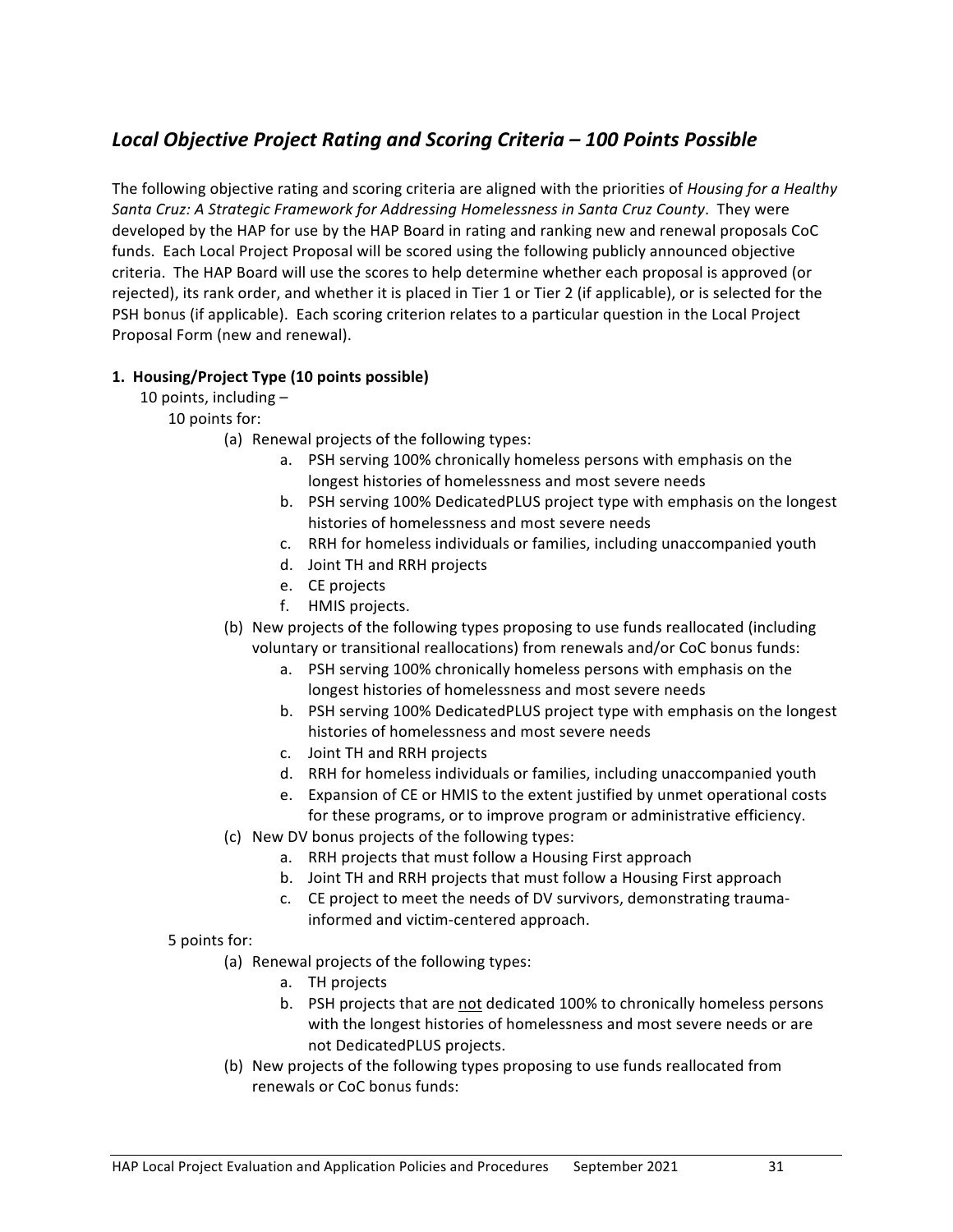a. PSH projects that are not dedicated 100% to chronically homeless persons or DedicatedPLUS population with the longest histories of homelessness and most severe needs.

0 points for:

– All other projects.

### **2. Population Served - Addresses Chronic Homeless Population or DV population (10 points possible)** *CES and HMIS Projects will automatically get 10 points.*

a. Points will be for the percentage of clients to be served who are homeless under HUD's definition of chronically homeless as follows:

10 points  $-$  100% served are chronically homeless 7.5 points – 70-99%  $5$  points  $-50-69%$  $2.5$  points  $- 25 - 49%$  $1$  point  $- 1 - 24$ % 0 points  $-0$ %.

### Or

b. Points will be for the percentage of clients to be served who are domestic violence (DV) survivors under HUD's definition:

10 points  $-$  100% served are DV survivors (note  $-$  DV bonus projects must be 100%)

7.5 points  $-70-99%$  $5$  points  $-50-69%$  $2.5$  points  $- 25 - 49%$  $1$  point  $- 1 - 24$ % 0 points  $-0$ %.

### **3. Performance Measures (Renewals Only) or Program Design (New Projects Only) (20 points possible)**

*HMIS* projects and first-year projects without a full year of HMIS data will automatically get 15 points. 3A. For Renewal Projects: Please provide the performance metric information requested from HMISgenerated data for the year from *July 1, 2020 to June 30, 2021* (or comparable database for victim service providers) relating to these questions:

3A1. Housing Stability: (7 points)

- For PSH, did you meet the standard in helping leavers and stayers combined retain permanent housing for 7 months or more? HUD and CoC Performance Standard – at least 90%
- For transitional housing and RRH, did you meet the standard in helping leavers find and move into permanent housing? HUD and CoC Performance Standard - at least 90%

3A2. Income: (5 points - 2.5 pts. per question)

- For all projects except HMIS, did you meet the standard in helping leavers and stayers combined maintain or increase income from employment AND non-cash benefits from mainstream sources? CoC Performance Standard **– at least 75%**
- For all projects except HMIS, did you meet the standard in helping ADULT leavers and stayers combined maintain or increase income from employment ONLY? CoC Performance Standard - at **least 25%**

3A3. Non-Cash Mainstream Benefits: (2 points)

For all projects except HMIS, did you meet the standard in helping leavers and stayers combined maintain or increase at least one source of non-cash benefits? CoC Performance Standard - at least **50%**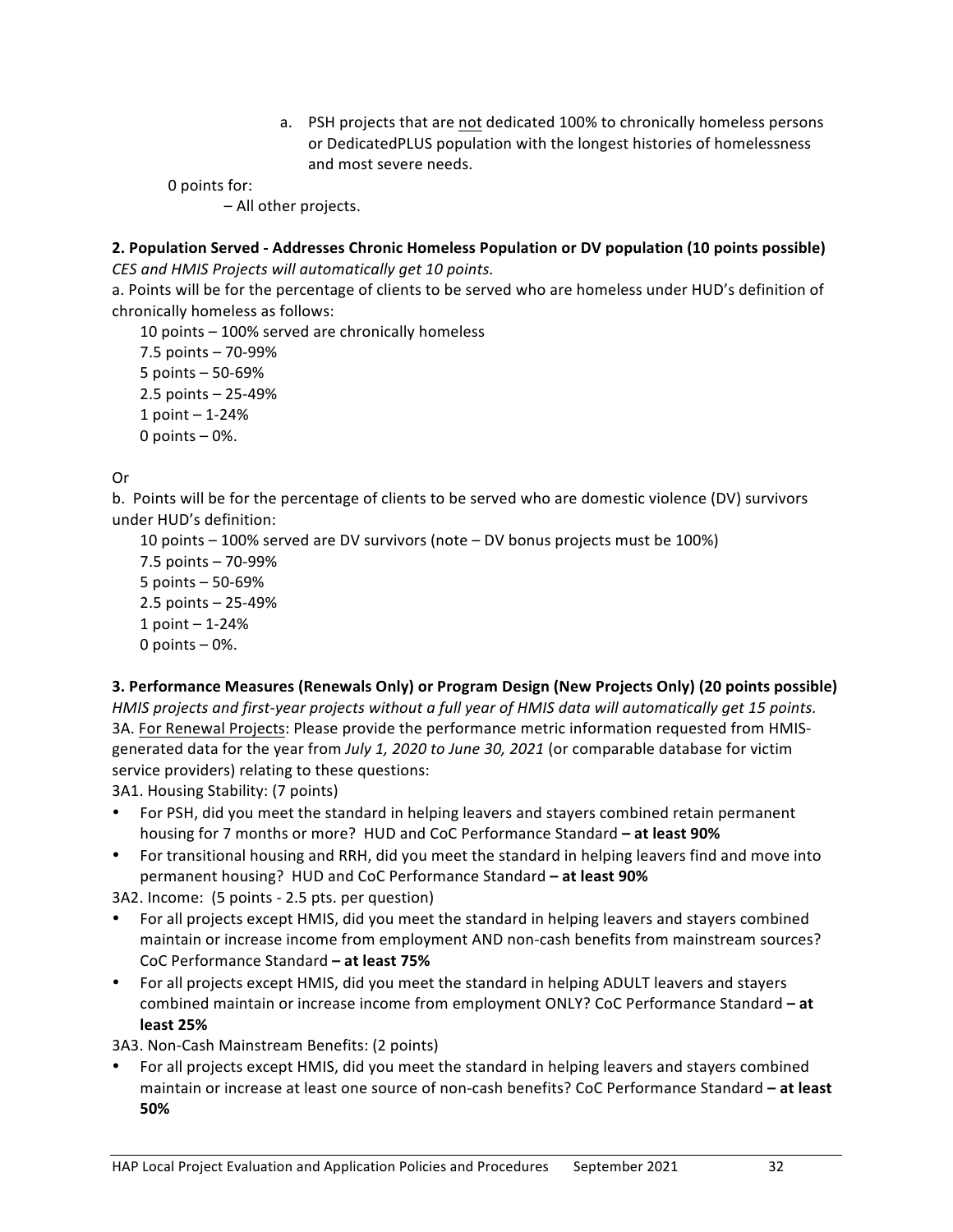3A4. Program Occupancy (bed utilization): (2 points)

- For all projects except HMIS, did you meet the standard in ensuring that average program occupancy met CoC standard. CoC Performance Standard - at least 90% for the year
- 3A5. Returns to Homelessness: (2 points)
- For all projects except HMIS, did you meet the standard in ensuring that leavers did not exit to nonpermanent destinations (e.g., shelters, transitional housing, hotels, motels, and the streets)? CoC Performance Standard - no more than 20%

3A6. Length of Stay: (2 points)

- For PSH only, did you meet the standard by increasing the annual average LOS in permanent housing for leavers and stayers combined? - higher LOS average than previous APR year
- For TH and RRH only, did you meet the standard by decreasing the annual average LOS in TH or RRH for leavers? – **lower LOS average than previous APR year**

*3A7. Victim Service Providers only - Safety: (not scored this year):*

• Please propose at least one relevant measure of the degree of participant safety that you will *commit to using in the future.* 

#### 3A. For New Housing Projects Only: Please briefly identify:

3A1. Your program goals to be measured annually in the HUD Annual Performance Report (APR);

3A2. Where your homeless participants will come from;

3A3. Your outreach plan to bring participants in;

3A4. The types and frequency of services participants will receive;

3A5. How participants will be helped to obtain and remain in permanent housing;

3A6. How participants will be helped to increase their employment and income and live independently;

*3A7. Victim Service Providers only* – Is the plan to increase the **safety** of project participants appropriate and feasible: and

*3A8. Victim Service Providers only* – Does the application clearly describe a feasible plan to implement a Housing First strategy.

3B. For New Coordinated Entry Projects Only: Please briefly identify:

3B1. The geographic accessibility of the proposed system for all persons within the CoC's geographic area who are seeking information regarding homeless assistance;

3B2. The strategy for advertising the project that is designed specifically to reach homeless persons with the highest barriers within the CoC's geographic area;

3B3. The standardized assessment process proposed (or the process to choose a standardized assessment system);

3B4. Whether/how the system will ensure that program participants are directed to the appropriate housing and services to fit their needs; and

3B5. The strategy for implement a trauma-informed, client-centered approach.

#### **4. Program Effectiveness (20 points possible)**

*CES and HMIS projects will automatically get 15 points.*

4A. Coordinated entry participation (10 points)

Minimum percent of new clients since  $1/1/20$  from Smart Path CES referral, or for a new project,

commits to taking from Smart Path CES referral:

10 points - 95% - 100% from Smart Path CES referral

8 points  $-90% - 94%$ 

6 points  $-85% - 89%$ 

4 points – 80% - 84%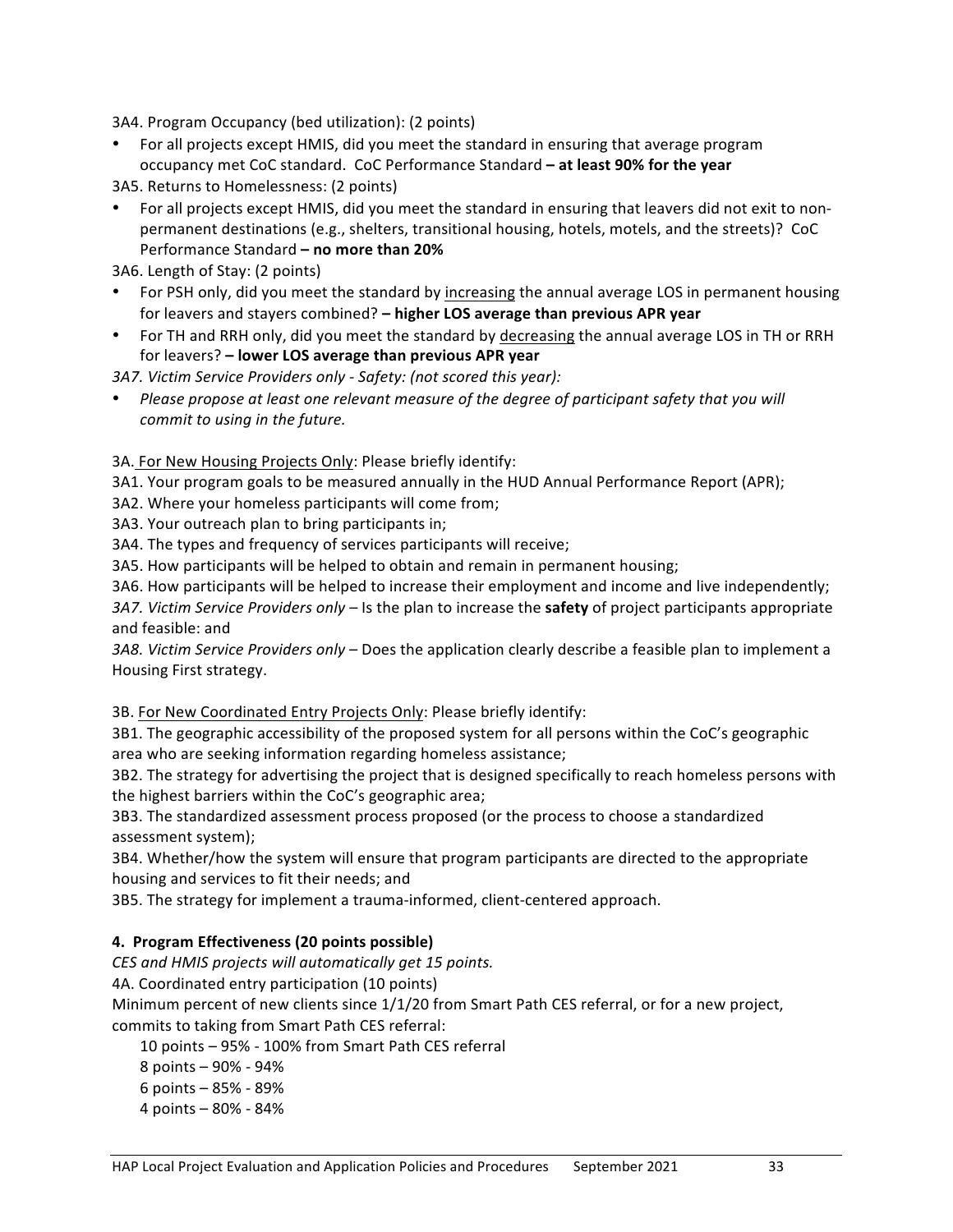2 points – 75% - 79% 1 points – 70% - 74% 0 points - below 70%.

4B. Housing First fidelity assessment (10 points possible)

Serving People with the Highest Barriers to Housing (6 points):

To what extent does your project embrace the following Housing First approaches?

- 1. Does the project prioritize client selection based on duration of homelessness and vulnerability?
- 2. Does the project accept all clients regardless of substance use history, or current use?
- 3. Does the project accept clients who are diagnosed with, or show symptoms of, a mental illness?
- 4. Does the project accept clients regardless of criminal history?
- 5. Does the project accept clients regardless of income or financial resources?
- 6. Does the project use a harm-reduction model for drugs and/or alcohol use?

Each "yes" response receives 1 point; each "no" response receives 0 points.

Removing Barriers to Housing (4 points)

To what extent does your project eliminate the following barriers to housing?

- 1. No minimum income
- 2. No required current employment
- 3. No required state issued photo id
- 4. Need not show sobriety (drugs or alcohol)
- 5. OK to have symptoms of mental illness
- 6. Need not have transportation
- 7. No required specific disabling condition (e.g., MH, SA, HIV/AIDS)
- 8. Need not show use medication.

Each "yes" response receives 1 point; each "no" response receives 0 points.

#### **5. Financial and Cost Effectiveness (10 points possible)**

5A. Housing vs. service funding (5 points renewal, 10 points new)

*HMIS* and *CES* projects will automatically get 4 points (renewals) or 8 points (new). Percentage of *program* funding (not including admin) proposed to be used on housing activities (acquisition, construction, rehab, and housing operations) vs. percentage funding used on non-housing activities (supportive services, services-only operations, and HMIS).

5 points renewal 10 points new - 90% - 100% housing activities

- 4 points renewal 8 points new  $-80% 89%$
- 3 points renewal 6 points new  $-70\% 79\%$
- 2 points renewal 4 points  $new 60\% 69\%$
- 1 point renewal 2 points  $new 50\% 99\%$
- 0 points below 50%.

5B. Renewals only: Drawdown completeness in the most recently completed program year (5 points) Percentage of overall HUD grant actually drawn down in the most recent completed program year.

5 points - 100% of budgeted funds successfully drawn down

- 4 points – 98% - 99%
- 3 points 96% 97%
- 2 points  $-94% 95%$
- 1 points 92% 93%
- 0 points below 92%.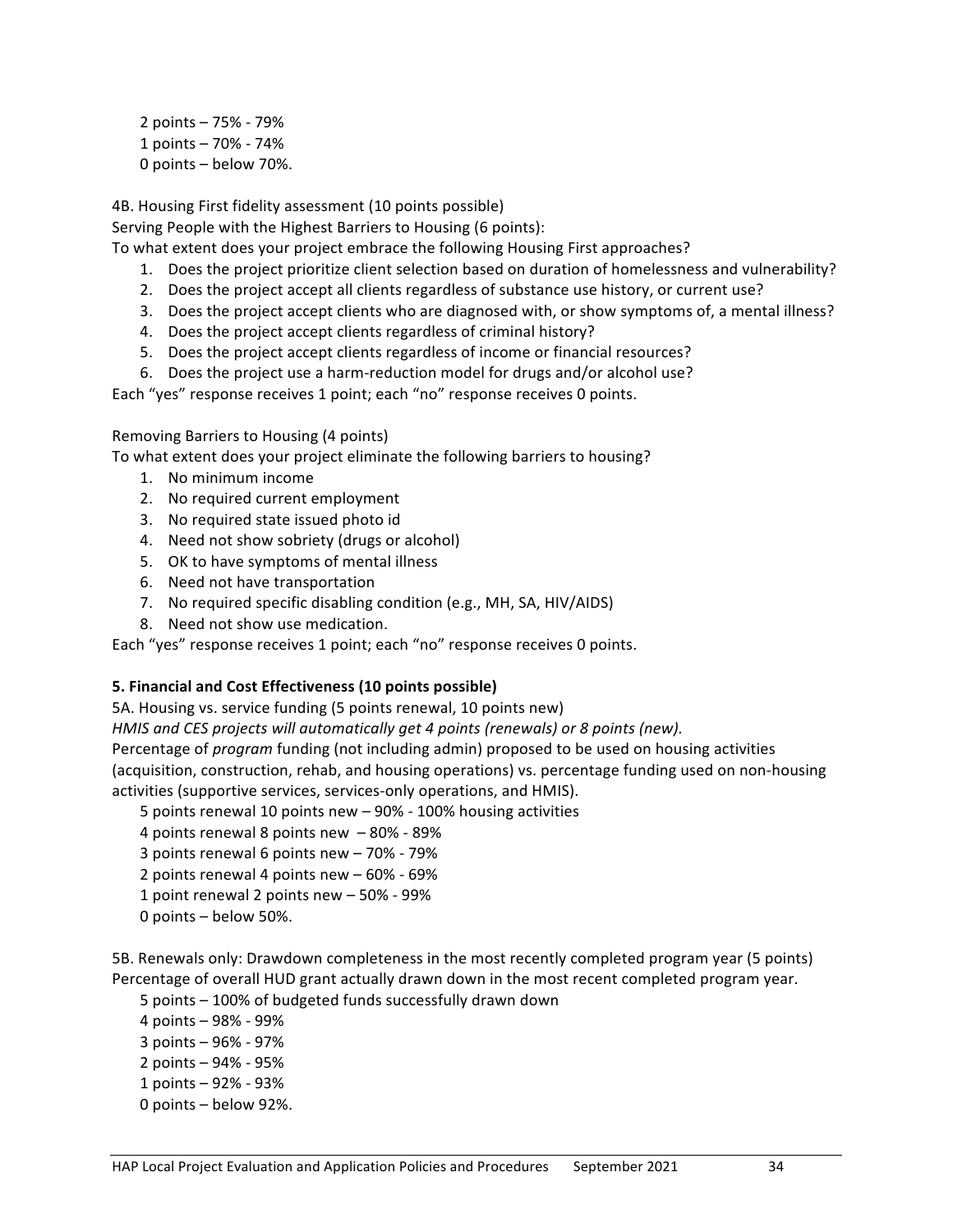### **6. Agency Experience/Capacity (10 points possible)**

6A. Agency Experience: Years of experience in implementing the proposed program or similar program types (e.g., RRH or PSH) (10 points)

10 points  $-8+$  years 8 points  $-5$  to 7 years 6 points  $-4$  to 6 years 4 points  $-2$  to 3 years 2 points  $-1$  to 2 years 0 points  $-$  below 1 year.

6B. Capacity Issues: Points will be deducted if in the past year (9/10/20-present): (1) HUD has disencumbered funds from the agency's CoC programs, (2) the agency has unresolved HUD monitoring findings in CoC programs, or (3) the agency has been late in submitting a CoC APR. (10-point deduction possible)

4 points deduction - disencumbered funds

4 points deduction – unresolved findings

4 points deduction - late APR.

#### **7. Mainstream Resources (10 points possible)**

Please check each strategy your program uses to help clients access federal mainstream benefits, including Medicaid; State Children's Health Insurance Program; TANF (CalWORKS); Food Stamps; SSI; Workforce Investment Act; *Employment Income*; Welfare to Work Grant Programs; and, Veterans Health Care. Points will be allocated as follows:

10 points  $-7 - 8$  strategies used 8 points  $-5 - 6$  strategies used 6 point  $-3 - 4$  strategies used  $4$  points  $-2$  strategies used 2 point  $-1$  strategy used 0 points  $-$  0 strategies used.

### **8. Equity Factors (7 points possible)**

Check each factor below that your agency has implemented or commits to implement within one year. Agency leadership, governance, and policies:

1 point - Agency has under-represented individuals (BIPOC, LGBTQ+, etc.) in managerial and leadership positions

1 point - Agency board of directors includes representation from more than one person with lived experience

1 point - Agency has relational process for receiving and incorporating feedback from persons with lived experience

1 point - Agency has reviewed internal policies and procedures with an equity lens and has a plan for developing and implementing equitable policies that do not impose undue barriers.

Program participant outcomes:

1 point - Agency has reviewed program participant outcomes with an equity lens, including the disaggregation of data by race, ethnicity, gender identity, and/or age

1 point - Agency has identified programmatic changes needed to make program participant outcomes more equitable and developed a plan to make those changes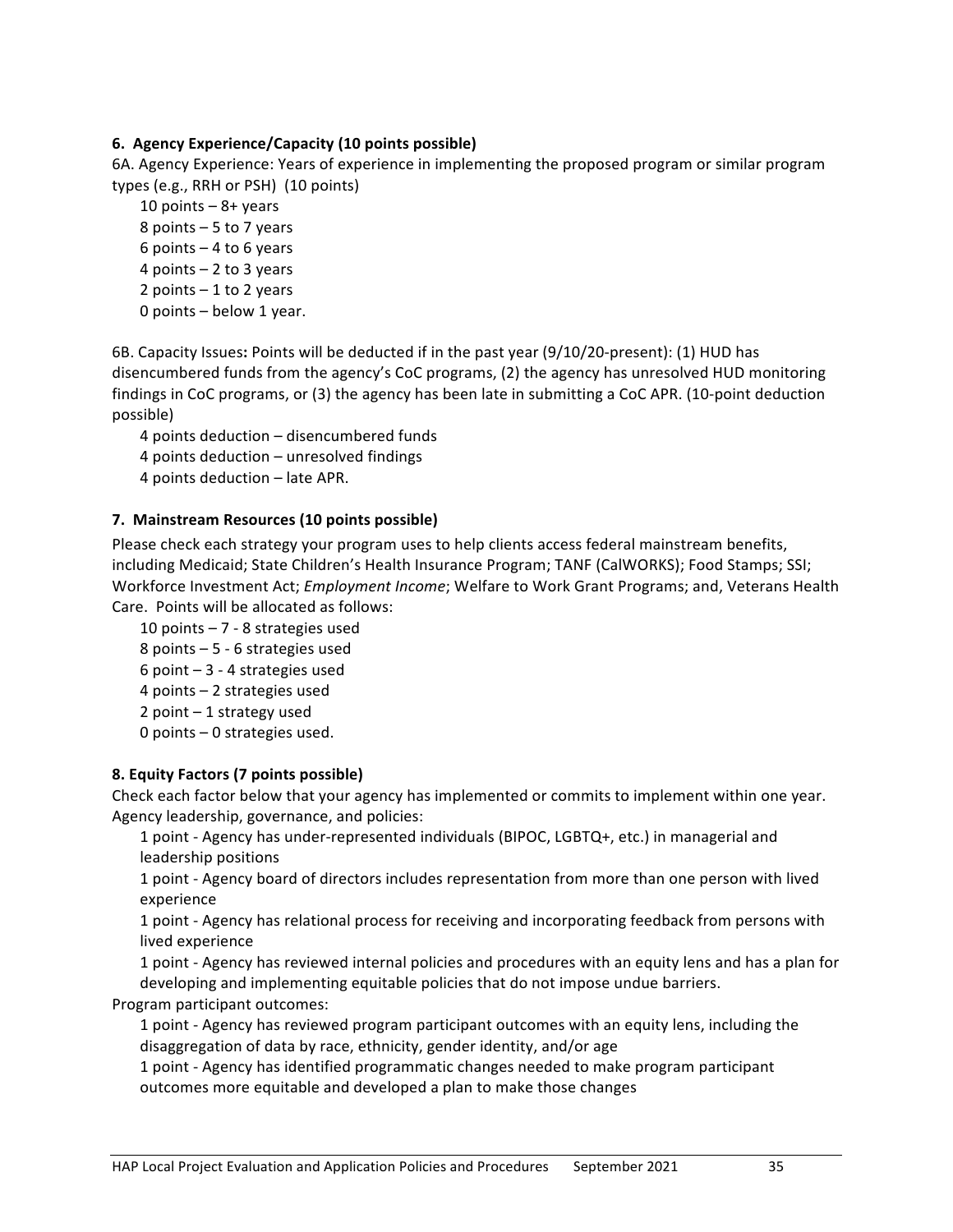1 point - Agency is working with HMIS lead to develop a schedule for reviewing HMIS data with disaggregation by race, ethnicity, gender identity, and or/age.

**10. Community Collaboration and Participation (3 points possible)** Sub-scores will be determined by *H4H staff* based upon appropriate HAP and documentation for the period from September 1, 2020 to the *present time.*

Does the applicant agency participate in Homeless Action Partnership activities mandated by HUD, as follows? 

- 1. HAP general membership meeting participation: 2 points possible
	- a. O points: Agency attends 0% to 50% of HAP general membership meetings.
	- b. 1 point: Agency attends 51% to 74% of HAP general membership meetings.
	- c. 2 points: Agency attends 75% to 100% of HAP general membership meetings.
- 2. HMIS participation: 1 points possible
	- a. O point: Has data in HMIS for less than 100% of agency housing programs listed in the 2021 homeless housing inventory (HIC)
	- b. 1 points: Has data in HMIS for all (100%) of housing programs listed in the 2021 HIC.

**No question/response on the applications** (staff have already totaled these points for you using relevant data on the applicant's HAP and HMIS participation)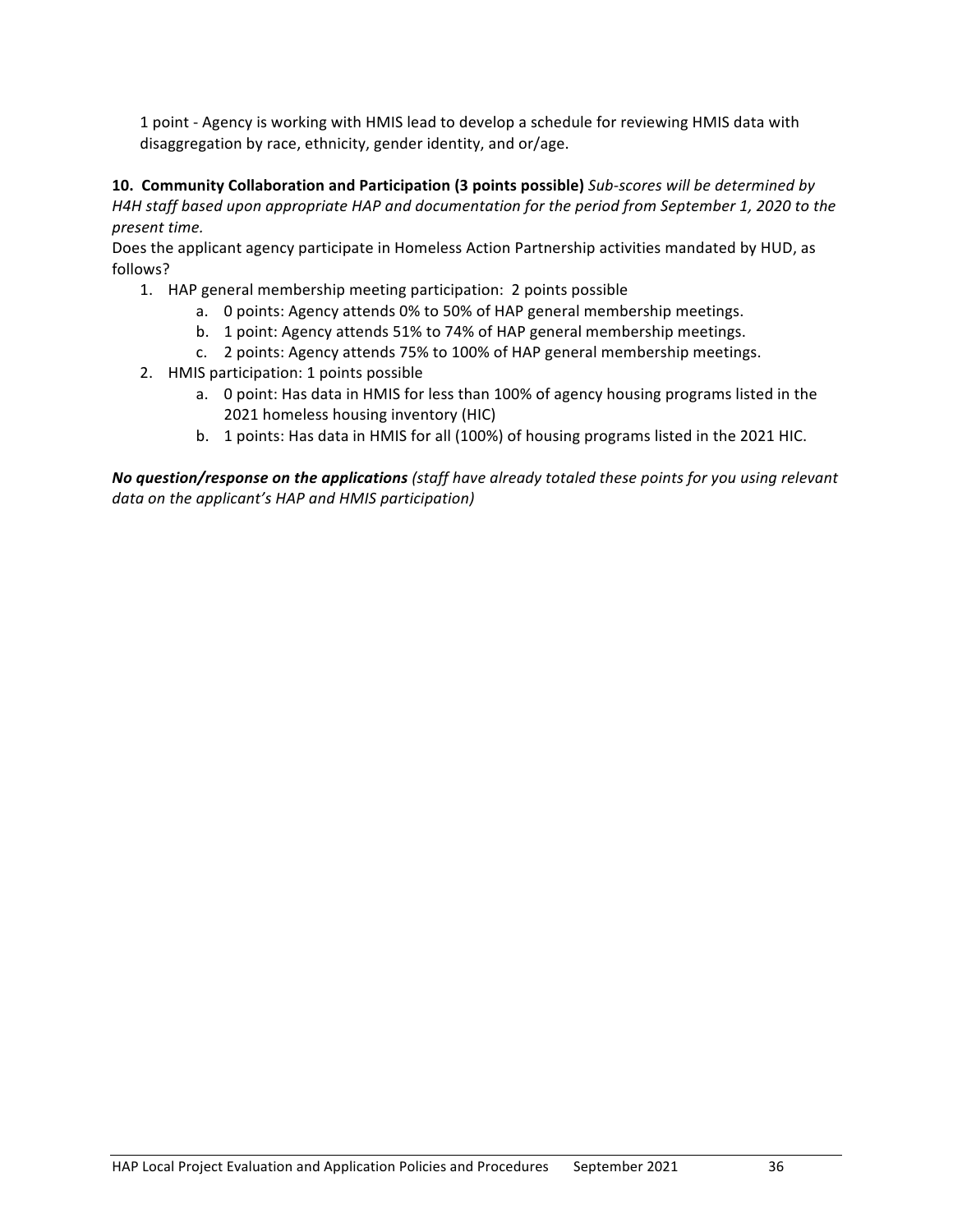# *2021 Renewal Project Scoring Tool*

| No.            | <b>Scoring Criteria</b>                                                                                                                                                                                                                                                                                                                                                                                                                                                                                                                                                                                                                                                                                                                               | <b>Points Possible</b>                                                                                                                                                                                                                                                                                                                                                             | <b>Points</b> |
|----------------|-------------------------------------------------------------------------------------------------------------------------------------------------------------------------------------------------------------------------------------------------------------------------------------------------------------------------------------------------------------------------------------------------------------------------------------------------------------------------------------------------------------------------------------------------------------------------------------------------------------------------------------------------------------------------------------------------------------------------------------------------------|------------------------------------------------------------------------------------------------------------------------------------------------------------------------------------------------------------------------------------------------------------------------------------------------------------------------------------------------------------------------------------|---------------|
| $\mathbf{1}$   | <b>Housing/Project Type</b>                                                                                                                                                                                                                                                                                                                                                                                                                                                                                                                                                                                                                                                                                                                           | <b>10 POINTS POSSIBLE</b>                                                                                                                                                                                                                                                                                                                                                          |               |
|                | Points will be awarded based upon local priority for the following<br>housing/project types:<br>10 points for:<br>(d) Renewal projects of the following types:<br>a. PSH serving 100% chronically homeless persons with<br>emphasis on the longest histories of homelessness and<br>most severe needs<br>b. PSH serving 100% DedicatedPLUS project type<br>RRH for homeless individuals or families, including<br>c.<br>unaccompanied youth<br>d. Joint TH and RRH projects<br>e. CE projects<br>f.<br>HMIS projects.<br>5 points for:<br>(c) Renewal projects of the following types:<br>a. TH projects<br>b. PSH projects not dedicated 100% to chronically<br>homeless or DedicatedPLUS populations.<br><b>0 points for:</b> - All other projects. | 10 points:<br>PSH-100% CH<br>$\bullet$<br>PSH-100% Det.+<br>$\bullet$<br><b>RRH</b><br>$\bullet$<br>TH-RRH<br>$\bullet$<br><b>CE</b><br>$\bullet$<br>$\bullet$<br><b>HMIS</b><br>5 points:<br>TH<br>PSH-<100% CH or<br>$\bullet$<br>Det.+<br>0 points:<br>All other projects                                                                                                       |               |
|                |                                                                                                                                                                                                                                                                                                                                                                                                                                                                                                                                                                                                                                                                                                                                                       |                                                                                                                                                                                                                                                                                                                                                                                    |               |
| $\overline{2}$ | <b>Priority Population Served - Addresses Chronic Homeless</b><br><b>Population or DV population</b><br>Projects will received points based on the percentage of beds<br>dedicated in the application to clients who are experiencing chronic<br>homelessness OR who are survivors or domestic violence.                                                                                                                                                                                                                                                                                                                                                                                                                                              | <b>10 POINTS POSSIBLE</b><br>CH dedicated beds:<br>10 points - 100% CH<br>$\bullet$<br>dedicated<br>7.5 points - 70-99%<br>$\bullet$<br>5 points - 50-69%<br>2.5 points $- 25 - 49%$<br>1 point - 1-24%<br>$\bullet$<br>0 points $-0$ %.<br>OR<br>DV dedicated beds:<br>10 points - 100% DV<br>dedicated<br>0 points $-$ <100%.<br>(CES & HMIS projects will<br>receive 10 points) |               |
| <b>3A</b>      | <b>PERFORMANCE MEASURES</b>                                                                                                                                                                                                                                                                                                                                                                                                                                                                                                                                                                                                                                                                                                                           | <b>20 POINTS POSSIBLE</b><br>(CES, HMIS, and first-year<br>projects without a full year<br>of HMIS data will receive<br>15 points)                                                                                                                                                                                                                                                 |               |
| 3A             | <b>Housing Stability:</b>                                                                                                                                                                                                                                                                                                                                                                                                                                                                                                                                                                                                                                                                                                                             | <b>7 Points Available</b>                                                                                                                                                                                                                                                                                                                                                          |               |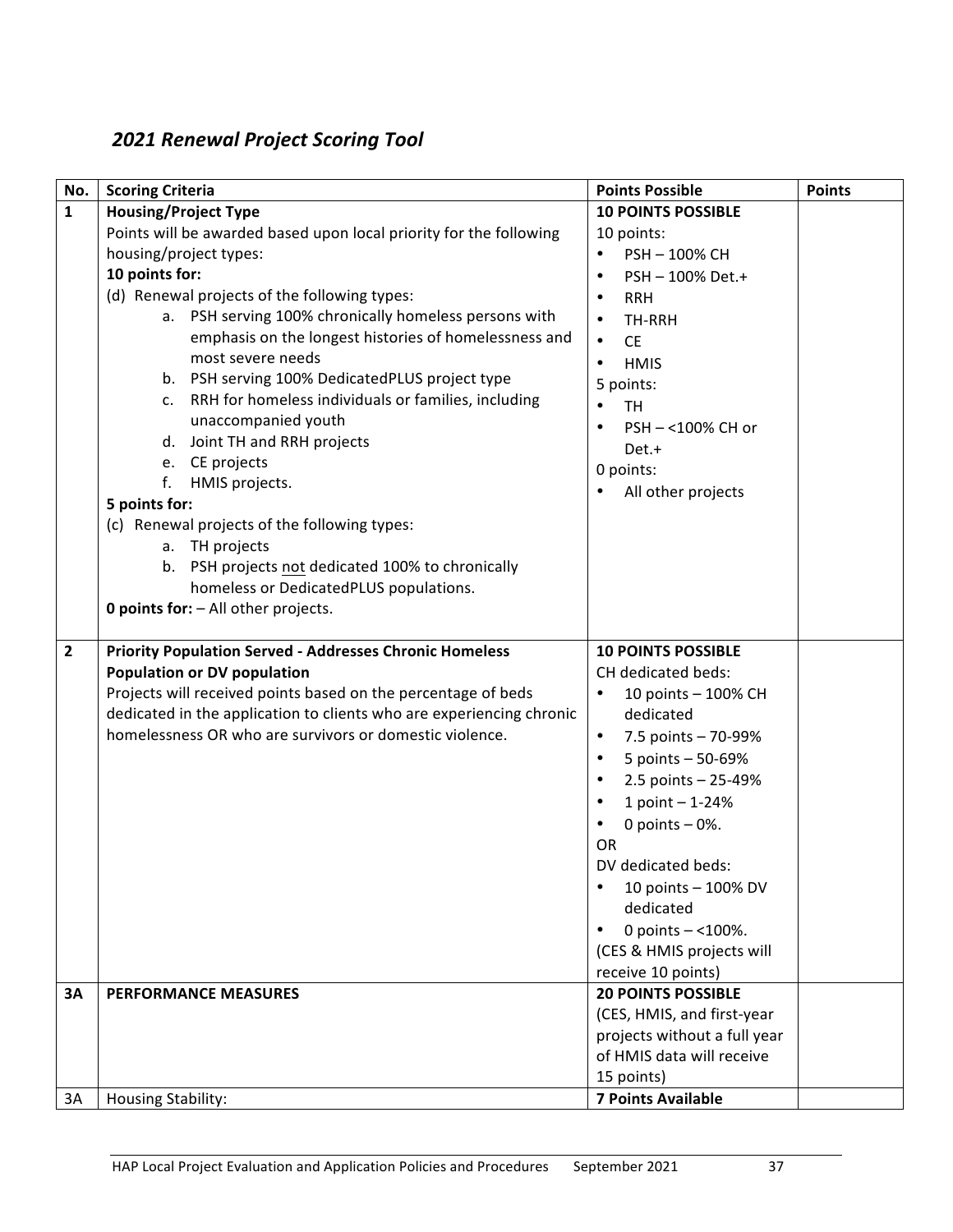| $\mathbf 1$ | For PSH, did you meet the standard in helping leavers and<br>stayers combined retain permanent housing for 7 months or<br>more? HUD and CoC Performance Standard - at least 90%<br>For transitional housing and RRH, did you meet the standard in<br>helping leavers find and move into permanent housing? HUD<br>and CoC Performance Standard - at least 90%                                                                                                                | 7 points - 90% or more<br>$\bullet$<br>3½ points - 80%-89%<br>$\bullet$<br>0 points - <80%<br>$\bullet$                                                                                                                                                        |  |
|-------------|------------------------------------------------------------------------------------------------------------------------------------------------------------------------------------------------------------------------------------------------------------------------------------------------------------------------------------------------------------------------------------------------------------------------------------------------------------------------------|----------------------------------------------------------------------------------------------------------------------------------------------------------------------------------------------------------------------------------------------------------------|--|
| 3A<br>2     | Income:<br>For all projects except HMIS, did you meet the standard in<br>٠<br>helping leavers and stayers combined maintain or increase<br>income from employment AND non-cash benefits from<br>mainstream sources? CoC Performance Standard - at least 75%<br>For all projects except HMIS, did you meet the standard in<br>٠<br>helping ADULT leavers and stayers combined maintain or<br>increase income from employment ONLY? CoC Performance<br>Standard - at least 25% | <b>5 Points Available</b><br>All Income<br>$2\frac{1}{2}$ points - 75% or<br>more<br>$\bullet$<br>1½ points - 65%-74%<br>0 points - <65%<br>$\bullet$<br><b>Employment Income</b><br>2½ points - 25% or<br>more<br>1½ points - 15%-24%<br>٠<br>0 points - <15% |  |
| 3A<br>3     | Non-Cash Mainstream Benefits:<br>For all projects except HMIS, did you meet the standard in<br>helping leavers and stayers combined maintain or increase at<br>least one source of non-cash benefits? CoC Performance<br>Standard - at least 50%                                                                                                                                                                                                                             | 2 Points Available<br>2 points - 50% or more<br>1 points - 40%-49%<br>$\bullet$<br>0 points - $<$ 40%<br>$\bullet$                                                                                                                                             |  |
| 3A<br>4     | Program Occupancy (bed utilization):<br>For all projects except HMIS, did you meet the standard in<br>ensuring that average program occupancy met CoC standard.<br>CoC Performance Standard - at least 90% for the year                                                                                                                                                                                                                                                      | 2 Points Available<br>2 points - 90% or more<br>1 points - 80%-89%<br>٠<br>0 points - <80%<br>$\bullet$                                                                                                                                                        |  |
| 3A<br>5     | <b>Returns to Homelessness:</b><br>For all projects except HMIS, did you meet the standard in<br>ensuring that leavers did not exit to non-permanent<br>destinations (e.g., shelters, transitional housing, hotels, motels,<br>and the streets)? CoC Performance Standard - no more than<br>20%                                                                                                                                                                              | 2 Points Available<br>2 points – 20% or less<br>1 points - 21%-30%<br>0 points - $>30\%$<br>$\bullet$                                                                                                                                                          |  |
| 3A<br>6     | Length of Stay:<br>For PSH only, did you meet the standard by increasing the<br>annual average LOS in permanent housing for leavers and<br>stayers combined? - higher LOS average than previous APR<br>year<br>For TH and RRH only, did you meet the standard by decreasing<br>٠<br>the annual average LOS in TH or RRH for leavers? - lower LOS<br>average than previous APR year                                                                                           | 2 Points Available<br>PSH:<br>2 points - higher LOS<br>$\bullet$<br>than previous year<br>0 points - lower LOS<br>$\bullet$<br>than previous year<br>TH & RRH:<br>2 points - lower LOS<br>$\bullet$<br>than previous year                                      |  |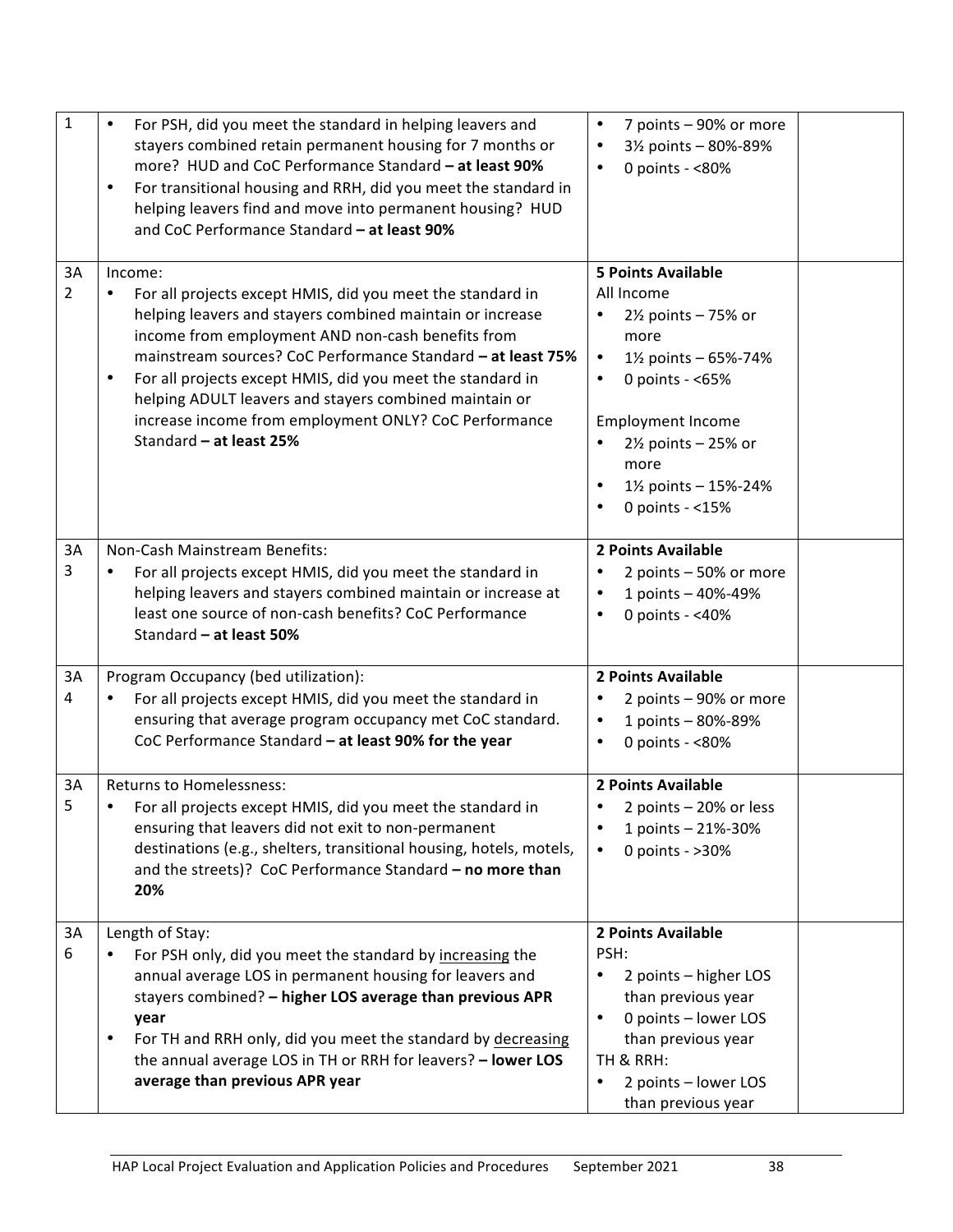|         |                                                                                                                                                                                                                                                                                                                                                                                                                                                                                                                                                                                                                                                                                                                                                                                                                                                                                                                                                                                                                                                                                                                                                                                                 | 0 points - higher LOS<br>$\bullet$<br>than previous year                                                                                                                                                                                                  |  |
|---------|-------------------------------------------------------------------------------------------------------------------------------------------------------------------------------------------------------------------------------------------------------------------------------------------------------------------------------------------------------------------------------------------------------------------------------------------------------------------------------------------------------------------------------------------------------------------------------------------------------------------------------------------------------------------------------------------------------------------------------------------------------------------------------------------------------------------------------------------------------------------------------------------------------------------------------------------------------------------------------------------------------------------------------------------------------------------------------------------------------------------------------------------------------------------------------------------------|-----------------------------------------------------------------------------------------------------------------------------------------------------------------------------------------------------------------------------------------------------------|--|
| 3A<br>7 | Victim Service Providers only - Safety:<br>Please propose at least one relevant measure of the degree of<br>participant safety that you will commit to using in the future.                                                                                                                                                                                                                                                                                                                                                                                                                                                                                                                                                                                                                                                                                                                                                                                                                                                                                                                                                                                                                     | <b>Not Scored This Year</b>                                                                                                                                                                                                                               |  |
| 4       | <b>PROGRAM EFFECTIVENESS</b>                                                                                                                                                                                                                                                                                                                                                                                                                                                                                                                                                                                                                                                                                                                                                                                                                                                                                                                                                                                                                                                                                                                                                                    | <b>20 POINTS POSSIBLE</b><br>(CES & HMIS projects will<br>receive 15 points)                                                                                                                                                                              |  |
| 4А      | Coordinated Entry Participation:<br>The minimum percentage of new clients since 1/1/20 who came<br>from Smart Path CES referral.                                                                                                                                                                                                                                                                                                                                                                                                                                                                                                                                                                                                                                                                                                                                                                                                                                                                                                                                                                                                                                                                | <b>10 Points Available</b><br>10 points - 95% - 100%<br>٠<br>from CES referral<br>8 points - 90% - 94%<br>$\bullet$<br>6 points - 85% - 89%<br>4 points - 80% - 84%<br>2 points - 75% - 79%<br>1 points - 70% - 74%<br>$\bullet$<br>0 points - below 70%. |  |
| 4B      | Housing First Fidelity Assessment:<br>Serving People with the Highest Barriers to Housing:<br>To what extent does your project embrace the following Housing<br>First approaches?<br>7. Does the project prioritize client selection based on<br>duration of homelessness and vulnerability?<br>8. Does the project accept all clients regardless of substance<br>use history, or current use?<br>9. Does the project accept clients who are diagnosed with, or<br>show symptoms of, a mental illness?<br>10. Does the project accept clients regardless of criminal<br>history?<br>11. Does the project accept clients regardless of income or<br>financial resources?<br>12. Does the project use a harm-reduction model for drugs<br>and/or alcohol use?<br><b>Removing Barriers to Housing:</b><br>To what extent does your project eliminate the following barriers to<br>housing?<br>9. No minimum income<br>10. No required current employment<br>11. No required state issued photo id<br>12. Need not show sobriety (drugs or alcohol)<br>13. OK to have symptoms of mental illness<br>14. Need not have transportation<br>15. No required specific disabling condition (e.g., MH, SA, | <b>10 Points Available</b><br>Housing First approaches:<br>1 point "yes" response<br>٠<br>0 points "no" response<br>$\bullet$<br>Removing housing barriers:<br>1/2 point per "yes"<br>$\bullet$<br>response<br>0 points per "no"<br>$\bullet$<br>response |  |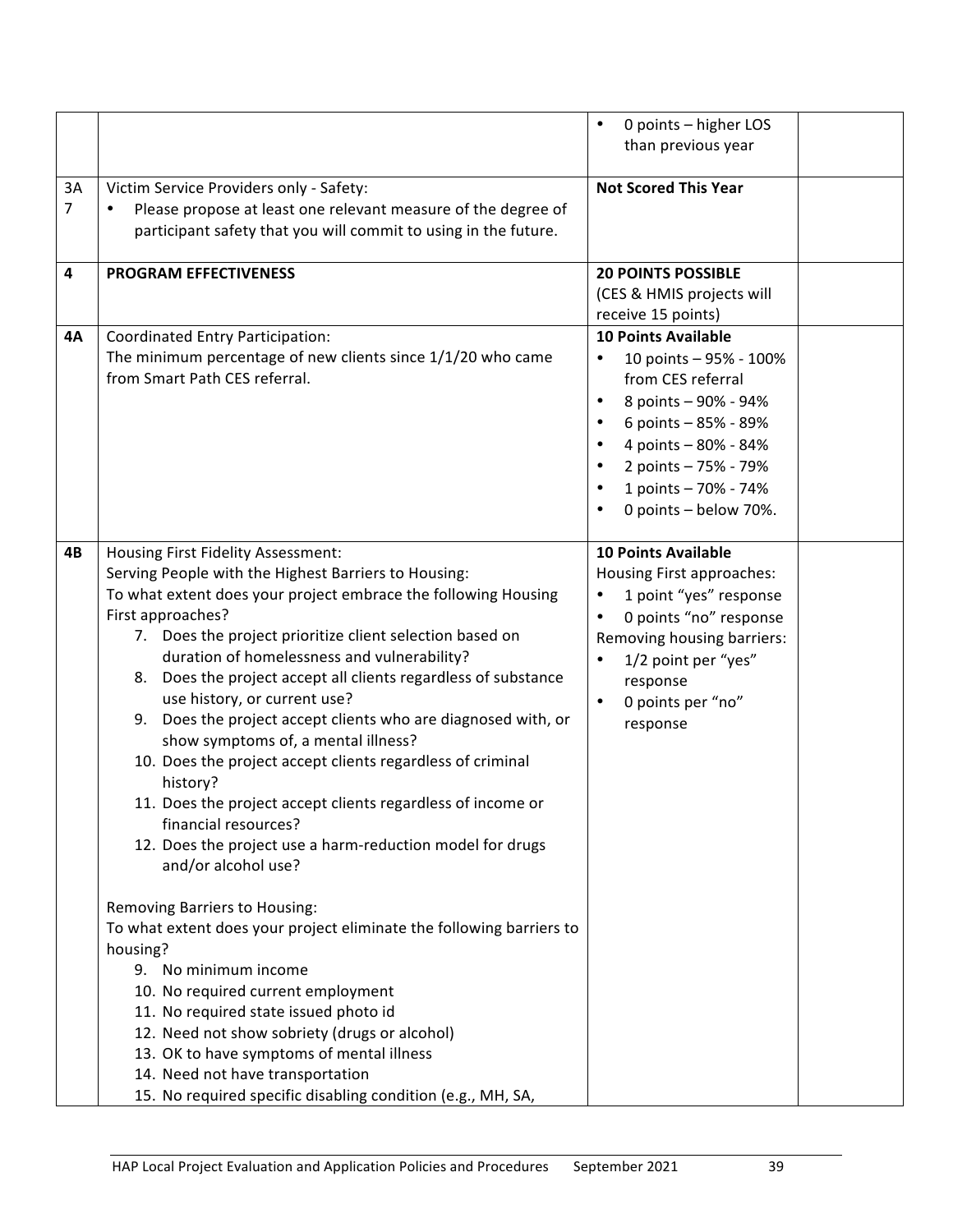|                         | HIV/AIDS)                                                                                                                                                                                                                                                                                                              |                                                                                                                                                                                                                                    |  |
|-------------------------|------------------------------------------------------------------------------------------------------------------------------------------------------------------------------------------------------------------------------------------------------------------------------------------------------------------------|------------------------------------------------------------------------------------------------------------------------------------------------------------------------------------------------------------------------------------|--|
|                         | 16. Need not show use medication.                                                                                                                                                                                                                                                                                      |                                                                                                                                                                                                                                    |  |
|                         |                                                                                                                                                                                                                                                                                                                        |                                                                                                                                                                                                                                    |  |
| 5                       | FINANCIAL AND COST EFFECTIVENESS                                                                                                                                                                                                                                                                                       | <b>10 POINTS POSSIBLE</b>                                                                                                                                                                                                          |  |
| <b>5A</b>               | Housing vs. Service Funding: The percentage of program funding<br>(not including admin) proposed to be used on housing activities<br>(acquisition, construction, rehab, and housing operations) vs.<br>percentage funding used on non-housing activities (supportive<br>services, services-only operations, and HMIS). | <b>5 Available</b><br>5 points renewal - 90%<br>- 100% housing<br>activities<br>4 points renewal - 80%<br>- 89%<br>3 points renewal - 70%<br>$-79%$<br>2 points renewal - 60%<br>$-69%$<br>1 point renewal - 50% -<br>99%          |  |
|                         |                                                                                                                                                                                                                                                                                                                        | 0 points - below 50%.<br>(CES & HMIS projects will<br>receive 4 points)                                                                                                                                                            |  |
| <b>5B</b>               | Drawdown completeness: The percentage of overall HUD grant<br>actually drawn down in the most recent completed program year<br>recorded in the most recent APR.                                                                                                                                                        | <b>5 Points Available</b><br>5 points - 100% of<br>budgeted funds<br>successfully drawn<br>4 points - 98% - 99%<br>٠<br>3 points - 96% - 97%<br>$\bullet$<br>2 points - 94% - 95%<br>1 points - 92% - 93%<br>0 points - below 92%. |  |
| 6                       | <b>AGENCY EXPERIENCE/CAPACITY</b>                                                                                                                                                                                                                                                                                      | <b>10 POINTS POSSIBLE</b>                                                                                                                                                                                                          |  |
| 6A                      | <b>Agency Years of Experience</b><br>Number of years of agency experience in implementing the<br>proposed program OR similar program type (e.g., RRH or PSH)                                                                                                                                                           | 10 Points Available<br>10 points $-8+$ years<br>$\bullet$<br>8 points $-5$ to 7 years<br>6 points $-4$ to 6 years<br>4 points $-2$ to 3 years<br>2 points $-1$ to 2 years<br>0 points - below 1 year                               |  |
| 6B                      | <b>Capacity Issues</b><br>Points will be deducted if in the past year (9/10/20-present): (1)<br>HUD has disencumbered funds from the agency's CoC programs, (2)<br>the agency has unresolved HUD monitoring findings in CoC<br>programs, or (3) the agency has been late in submitting a CoC APR.                      | <b>10 Pts Deduction Possible</b><br>4 points deduction -<br>٠<br>disencumbered funds<br>4 points deduction $-$<br>$\bullet$<br>unresolved findings<br>4 points deduction $-$<br>$\bullet$<br>late APR                              |  |
| $\overline{\mathbf{z}}$ | <b>Mainstream Resources</b>                                                                                                                                                                                                                                                                                            | <b>10 POINTS POSSIBLE</b>                                                                                                                                                                                                          |  |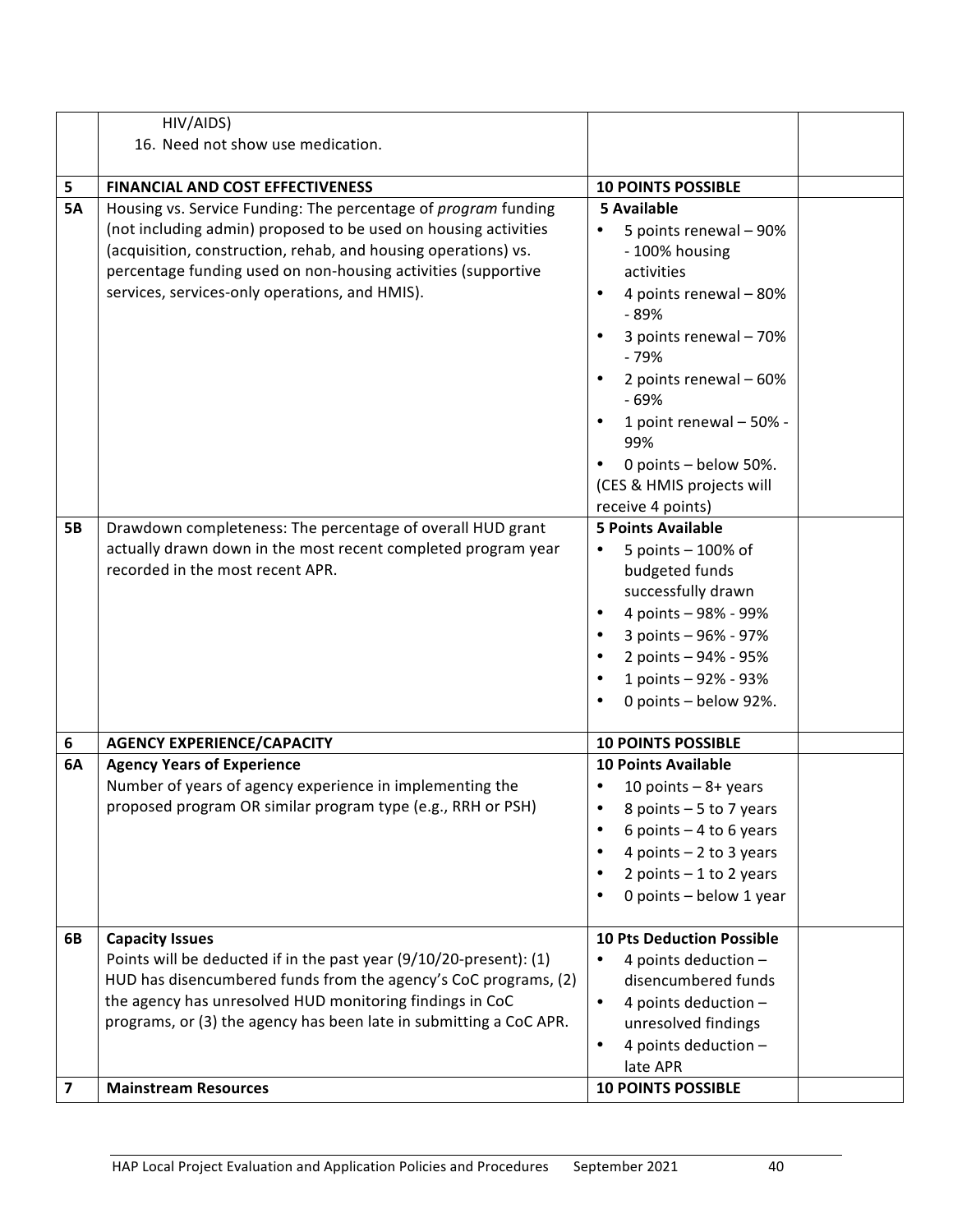|   | The number of strategies the program has identified to help clients<br>access federal mainstream benefits, including Medicaid; State<br>Children's Health Insurance Program; TANF (CalWORKS); Food<br>Stamps; SSI; Workforce Investment Act; Employment Income;<br>Welfare to Work Grant Programs; and, Veterans Health Care.                                                                                                                                                                                                                                                                                                                                                                                                                                                                                                                                                                                                                                                                                                                                                                                                                                                                                                                                                                                | 10 points $-7 - 8$<br>$\bullet$<br>strategies used<br>8 points $-5 - 6$<br>used<br>6 point $-3 - 4$ used<br>4 points $-2$ used<br>2 point $-1$ used<br>0 points $-$ 0 used                                                                                                                                                                                        |  |
|---|--------------------------------------------------------------------------------------------------------------------------------------------------------------------------------------------------------------------------------------------------------------------------------------------------------------------------------------------------------------------------------------------------------------------------------------------------------------------------------------------------------------------------------------------------------------------------------------------------------------------------------------------------------------------------------------------------------------------------------------------------------------------------------------------------------------------------------------------------------------------------------------------------------------------------------------------------------------------------------------------------------------------------------------------------------------------------------------------------------------------------------------------------------------------------------------------------------------------------------------------------------------------------------------------------------------|-------------------------------------------------------------------------------------------------------------------------------------------------------------------------------------------------------------------------------------------------------------------------------------------------------------------------------------------------------------------|--|
| 8 | <b>Equity Factors (7 points possible)</b><br>Agency will receive one point for each of the following factors that<br>it has implemented OR commits to implement within one year:<br>Agency leadership, governance, and policies:<br>1. Agency has under-represented individuals (BIPOC, LGBTQ+,<br>etc.) in managerial and leadership positions<br>2. Agency board of directors includes representation from more<br>than one person with lived experience<br>3. Agency has relational process for receiving and incorporating<br>feedback from persons with lived experience<br>4. Agency has reviewed internal policies and procedures with an<br>equity lens and has a plan for developing and implementing<br>equitable policies that do not impose undue barriers<br>Program participant outcomes<br>5. Agency has reviewed program participant outcomes with an<br>equity lens, including the disaggregation of data by race,<br>ethnicity, gender identity, and/or age<br>6. Agency has identified programmatic changes needed to make<br>program participant outcomes more equitable and developed a<br>plan to make those changes<br>Agency is working with HMIS lead to develop a schedule for<br>7.<br>reviewing HMIS data with disaggregation by race, ethnicity,<br>gender identity, and or/age | <b>7 POINTS POSSIBLE</b><br>1 point per "yes"<br>$\bullet$<br>response<br>0 points "no" response                                                                                                                                                                                                                                                                  |  |
| 9 | <b>Community Collaboration and Participation (3 points possible)</b><br>To what extent does the applicant agency support the Homeless<br>Action Partnership (HAP) by participating in meetings of the HAP<br>general membership, and participate in HMIS by entering client<br>data into HMIS for 100% of its programs that are listed in the 2021<br>Housing Inventory Chart (HIC)?<br>Sub-scores will be determined by HAP staff based upon appropriate<br>HAP and documentation for the period from September 1, 2020 to<br>the present time.<br><b>TOTAL</b>                                                                                                                                                                                                                                                                                                                                                                                                                                                                                                                                                                                                                                                                                                                                             | <b>3 POINTS POSSIBLE</b><br>HAP meeting participation:<br>2 points: Agency<br>٠<br>attends 75% to 100%<br>1 point: Agency attends<br>$\bullet$<br>51% to 74%<br>0 points: Agency<br>٠<br>attends 0% to 50%<br>HMIS participation:<br>1 point: Has data for<br>$\bullet$<br>100% HIC<br>0 points: Has data for<br>less than 100% HIC<br><b>100 POINTS POSSIBLE</b> |  |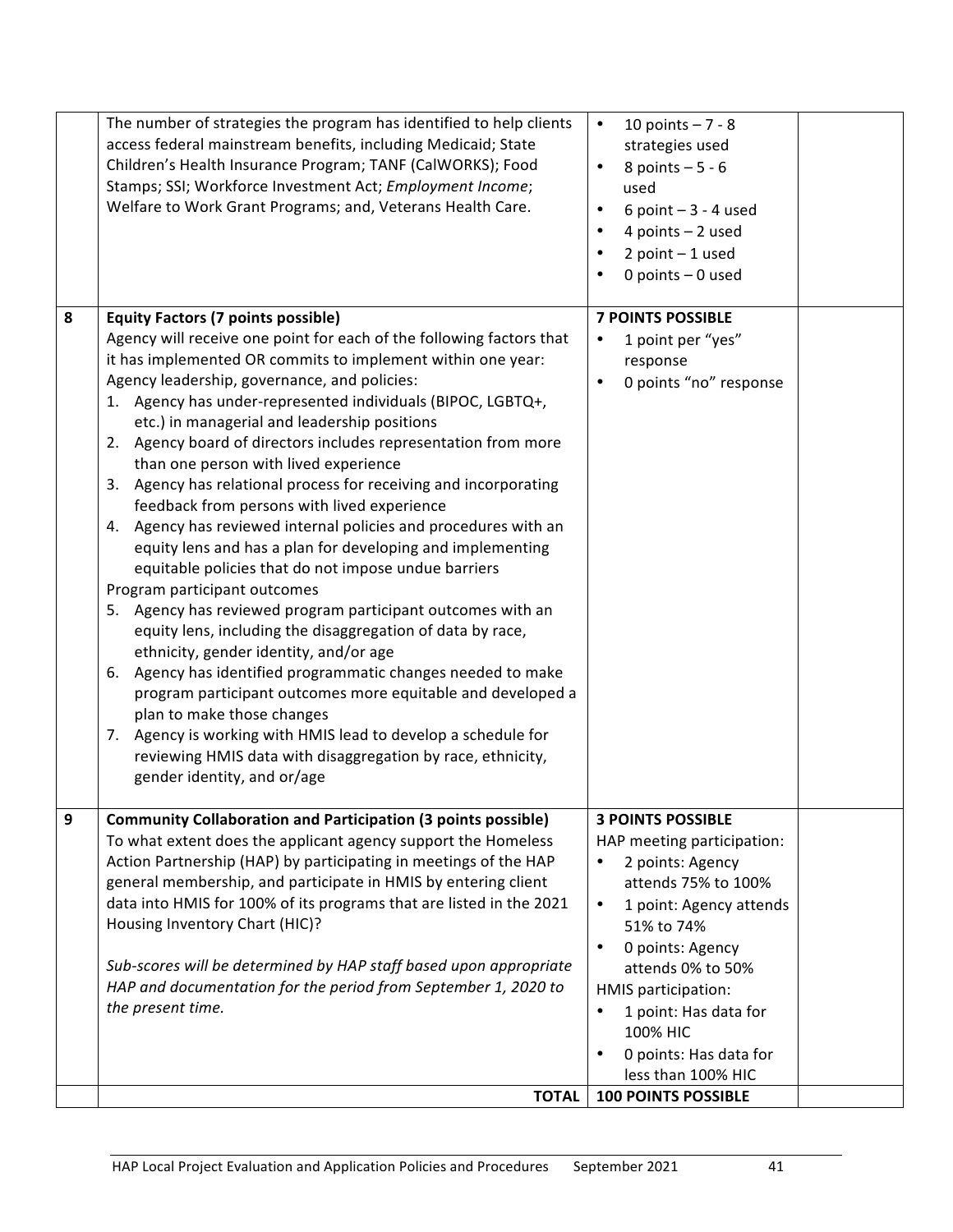# *2021 New Project Scoring Tool*

| No.            | <b>Scoring Criteria</b>                                                                                                                                                                                                                                                                                                                                                                                                                                                                                                                                                                                                                                                                                                                                                                                                                                                                                                                                                                                                                                                                                                                                                                                                                                                                                                                                                                                                                                                        | <b>Points Possible</b>                                                                                                                                                                                                                                                                                                                                                                                                            | <b>Points</b> |
|----------------|--------------------------------------------------------------------------------------------------------------------------------------------------------------------------------------------------------------------------------------------------------------------------------------------------------------------------------------------------------------------------------------------------------------------------------------------------------------------------------------------------------------------------------------------------------------------------------------------------------------------------------------------------------------------------------------------------------------------------------------------------------------------------------------------------------------------------------------------------------------------------------------------------------------------------------------------------------------------------------------------------------------------------------------------------------------------------------------------------------------------------------------------------------------------------------------------------------------------------------------------------------------------------------------------------------------------------------------------------------------------------------------------------------------------------------------------------------------------------------|-----------------------------------------------------------------------------------------------------------------------------------------------------------------------------------------------------------------------------------------------------------------------------------------------------------------------------------------------------------------------------------------------------------------------------------|---------------|
| $\mathbf{1}$   | <b>Housing/Project Type</b>                                                                                                                                                                                                                                                                                                                                                                                                                                                                                                                                                                                                                                                                                                                                                                                                                                                                                                                                                                                                                                                                                                                                                                                                                                                                                                                                                                                                                                                    | <b>10 POINTS POSSIBLE</b>                                                                                                                                                                                                                                                                                                                                                                                                         |               |
|                | Points will be awarded based upon local priority for the following<br>housing/project types:<br>10 points for:<br>(e) New projects of the following types proposing to use funds<br>reallocated (including voluntary or transitional reallocations)<br>from renewals and/or new project bonus funds:<br>a. PSH serving 100% chronically homeless persons with<br>emphasis on the longest histories of homelessness and<br>most severe needs<br>b. PSH serving 100% DedicatedPLUS project type with<br>emphasis on the longest histories of homelessness and<br>most severe needs<br>Joint TH and RRH projects<br>c.<br>d. RRH for homeless individuals or families, including<br>unaccompanied youth<br>Expansion of CE or HMIS to the extent justified by<br>e.<br>unmet operational costs for these programs, or to<br>improve program or administrative efficiency.<br>New DV bonus projects of the following types:<br>(f)<br>a. RRH projects that must follow a Housing First approach<br>Joint TH and RRH projects that must follow a Housing<br>b.<br>First approach<br>c. CE project to meet the needs of DV survivors,<br>demonstrating trauma-informed and victim-centered<br>approach.<br>5 points for:<br>(d) New projects of the following types proposing to use funds<br>reallocated from renewals orCoC bonus funds:<br>a. PSH projects not dedicated 100% to chronically<br>homeless DedicatedPLUS populations.<br><b>0 points for:</b> - All other projects. | 10 points:<br>New realloc or bonus:<br>PSH-100% CH<br>PSH-100% Det.+<br>$\bullet$<br><b>RRH</b><br>$\bullet$<br>TH-RRH<br>$\bullet$<br><b>CE</b><br>$\bullet$<br><b>HMIS</b><br>$\bullet$<br>New DV Bonus:<br>RRH - Housing 1st<br>$\bullet$<br>TH-RRH - Housing 1st<br>$\bullet$<br>CE-DV focused<br>$\bullet$<br>5 points:<br>New realloc or bonus:<br>PSH-<100% CH or<br>Det.+<br>0 points:<br>$\bullet$<br>All other projects |               |
| $\overline{2}$ | <b>Priority Population Served - Addresses Chronic Homeless</b><br><b>Population or DV population</b><br>Projects will received points based on the percentage of beds<br>dedicated in the application to clients who are experiencing chronic<br>homelessness OR who are survivors or domestic violence.                                                                                                                                                                                                                                                                                                                                                                                                                                                                                                                                                                                                                                                                                                                                                                                                                                                                                                                                                                                                                                                                                                                                                                       | <b>10 POINTS POSSIBLE</b><br>CH dedicated beds:<br>10 points - 100% CH<br>$\bullet$<br>dedicated<br>7.5 points - 70-99%<br>$\bullet$<br>5 points - 50-69%<br>$\bullet$<br>2.5 points - 25-49%<br>1 point - 1-24%<br>$\bullet$<br>0 points $-0$ %.<br><b>OR</b>                                                                                                                                                                    |               |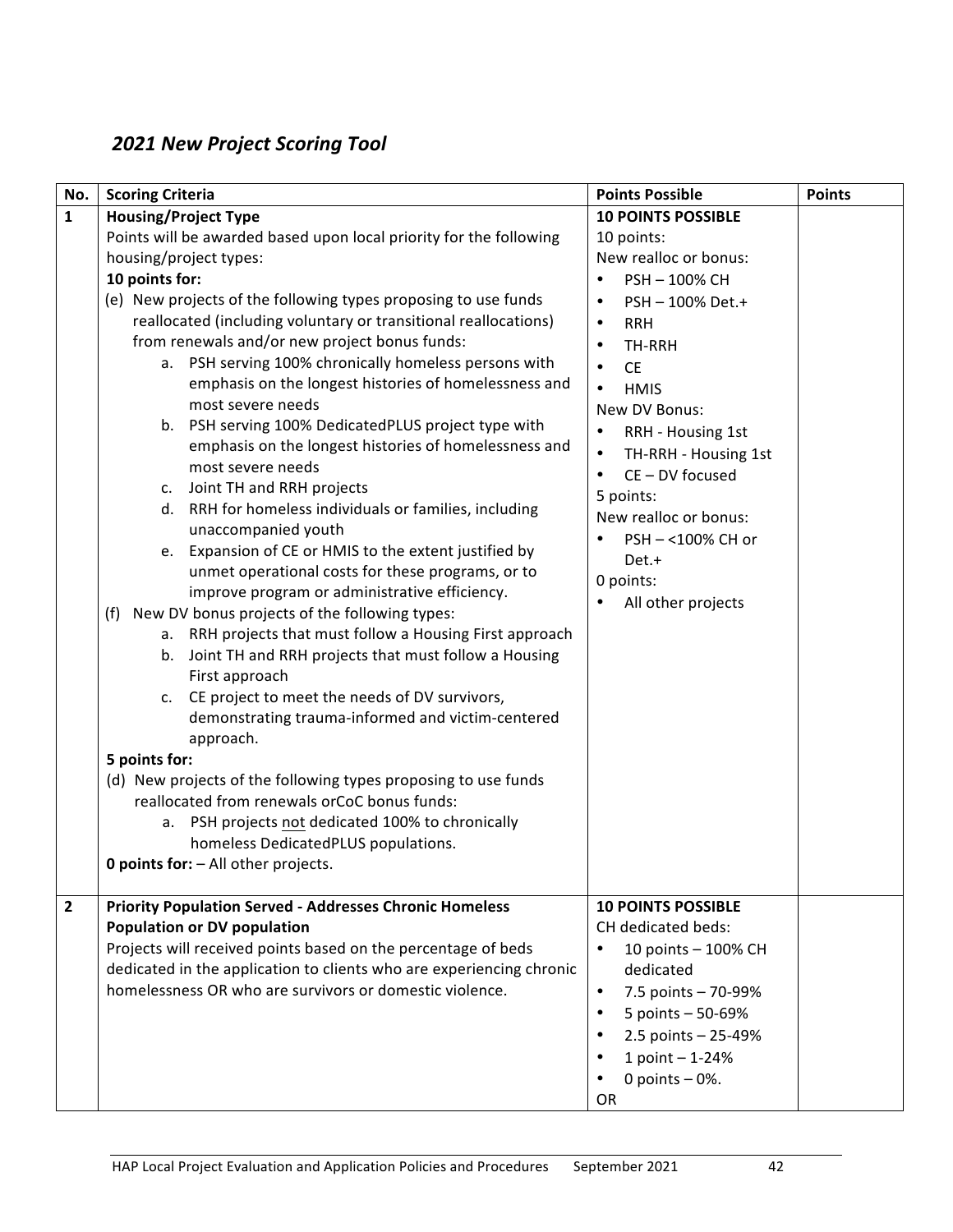|    |                                                                                                                        | DV dedicated beds:                                |  |
|----|------------------------------------------------------------------------------------------------------------------------|---------------------------------------------------|--|
|    |                                                                                                                        | 10 points - 100% DV                               |  |
|    |                                                                                                                        | dedicated                                         |  |
|    |                                                                                                                        | 7.5 points - 70-99%<br>$\bullet$                  |  |
|    |                                                                                                                        | 5 points - 50-69%                                 |  |
|    |                                                                                                                        |                                                   |  |
|    |                                                                                                                        | 2.5 points - 25-49%                               |  |
|    |                                                                                                                        | 1 point $- 1 - 24%$                               |  |
|    |                                                                                                                        | 0 points $-0$ %.                                  |  |
|    |                                                                                                                        | (CES & HMIS projects will                         |  |
|    |                                                                                                                        | receive 10 points)                                |  |
| 3A | <b>NEW HOUSING PROJECTS ONLY - PROGRAM DESIGN</b>                                                                      | <b>20 POINTS POSSIBLE</b>                         |  |
|    | Housing where participants will reside is fully described and                                                          | Non-DV projects:                                  |  |
|    | appropriate to the program design proposed. Program design                                                             | 4 points - measurable                             |  |
|    | includes provision of appropriate supportive services. Consider:                                                       | goals                                             |  |
|    | 1. Are the program annual measureable goals appropriate to the                                                         | 4 points - majority<br>$\bullet$                  |  |
|    | program type and sufficiently challenging?                                                                             | come from streets or                              |  |
|    | 2. Will the majority of homeless participants come from the                                                            | shelters                                          |  |
|    | streets, emergency shelters, or other appropriate setting given                                                        | 3 points - outreach<br>$\bullet$                  |  |
|    | population served and project type?                                                                                    | plan                                              |  |
|    | Is the program's outreach plan sufficient and feasible<br>3.                                                           | 3 points - supportive                             |  |
|    | population served and project type?                                                                                    | services                                          |  |
|    | Are the types and frequency of services appropriate for the<br>4.                                                      | 3 points - obtain PH<br>$\bullet$                 |  |
|    | population served and project type?                                                                                    | 3 points - income &                               |  |
|    | Are the strategies to help participants obtain and remain in<br>5.                                                     | live independently                                |  |
|    | permanent housing appropriate for the population served and                                                            | DV projects:                                      |  |
|    | project type?                                                                                                          | 3 points - measurable                             |  |
|    | Are the strategies to help participants increase their<br>6.                                                           | goals                                             |  |
|    | employment and income and live independently appropriate                                                               | $\bullet$<br>3 points - majority                  |  |
|    | for the population served and project type?                                                                            | come from streets or                              |  |
|    | Victim Service Providers only - Is the plan to increase the safety<br>7.                                               | shelters                                          |  |
|    | of project participants appropriate and feasible?                                                                      |                                                   |  |
|    | Victim Service Providers only - Does the application clearly<br>8.                                                     | 2 points - outreach                               |  |
|    | describe a feasible plan to implement a Housing First strategy?                                                        | plan                                              |  |
|    |                                                                                                                        | 2 points - supportive<br>services                 |  |
|    |                                                                                                                        | 2 points - obtain PH                              |  |
|    |                                                                                                                        |                                                   |  |
|    |                                                                                                                        | 2 points - income &                               |  |
|    |                                                                                                                        | live independently                                |  |
|    |                                                                                                                        | 3 points - safety plan                            |  |
|    |                                                                                                                        | 3 points Housing First                            |  |
|    |                                                                                                                        |                                                   |  |
| 3B | NEW COORDINATED ENTRY PROJECTS ONLY - PROGRAM DESIGN                                                                   | <b>20 POINTS POSSIBLE</b><br>Non-DV CES projects: |  |
|    | The application clearly describes feasible approaches or plans for all<br>of the following CES program design factors: |                                                   |  |
|    | The geographic accessibility of the proposed system for all                                                            | 5 points - geographic                             |  |
|    | 1.<br>persons within the CoC's geographic area who are seeking                                                         | access                                            |  |
|    |                                                                                                                        | 5 points - Advertising                            |  |
|    | information regarding homeless assistance;                                                                             | 5 points - Standard                               |  |
|    | The strategy for advertising the project that is designed<br>2.                                                        | assessment                                        |  |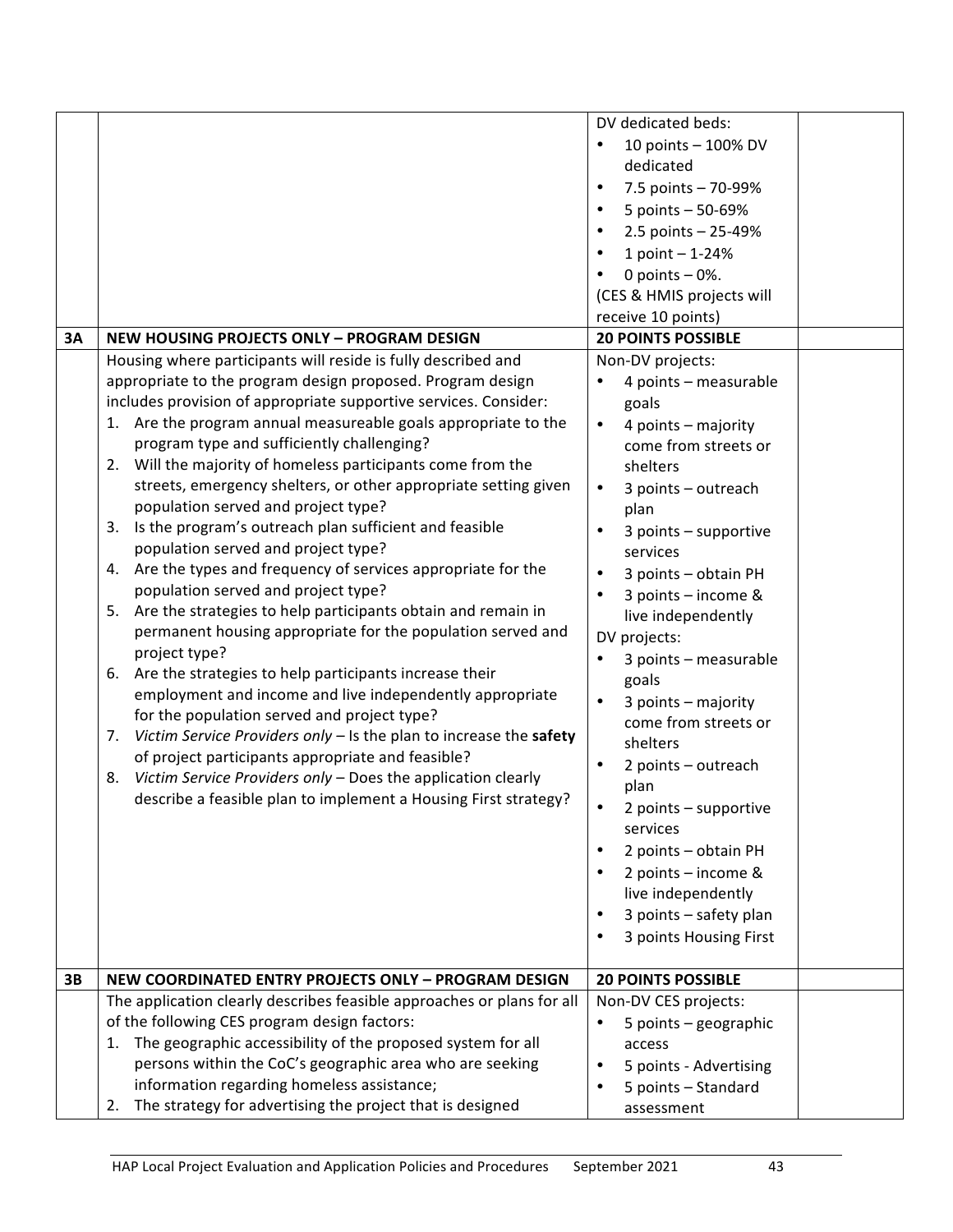|    | specifically to reach homeless persons with the highest barriers<br>within the CoC's geographic area;<br>The standardized assessment process proposed (or the process<br>3.<br>to choose a standardized assessment system);<br>Whether/how the system will ensure that program participants<br>4.<br>are directed to the appropriate housing and services to fit their<br>needs; and<br>Victim Service Providers only - The strategy for implement a<br>5.<br>trauma-informed, client-centered approach.                                                                                                                                                                                                                                                                                                                                                                            | 5 points - directing to<br>$\bullet$<br>housing & services<br>DV CES projects:<br>4 points - geographic<br>access<br>4 points - Advertising<br>$\bullet$<br>4 points - Standard<br>$\bullet$<br>assessment<br>4 points - directing to<br>٠<br>housing & services<br>4 points - trauma<br>informed, client<br>centered |
|----|-------------------------------------------------------------------------------------------------------------------------------------------------------------------------------------------------------------------------------------------------------------------------------------------------------------------------------------------------------------------------------------------------------------------------------------------------------------------------------------------------------------------------------------------------------------------------------------------------------------------------------------------------------------------------------------------------------------------------------------------------------------------------------------------------------------------------------------------------------------------------------------|-----------------------------------------------------------------------------------------------------------------------------------------------------------------------------------------------------------------------------------------------------------------------------------------------------------------------|
| 4  | <b>PROGRAM EFFECTIVENESS</b>                                                                                                                                                                                                                                                                                                                                                                                                                                                                                                                                                                                                                                                                                                                                                                                                                                                        | <b>20 POINTS POSSIBLE</b><br>(CES & HMIS projects will<br>receive 15 points)                                                                                                                                                                                                                                          |
| 4Α | Coordinated Entry Participation:<br>The minimum percentage of new clients the program commits to<br>taking from Smart Path CES referral.                                                                                                                                                                                                                                                                                                                                                                                                                                                                                                                                                                                                                                                                                                                                            | <b>10 Points Available</b><br>10 points - 95% - 100%<br>٠<br><b>CES</b> commitment<br>8 points - 90% - 94%<br>$\bullet$<br>6 points - 85% - 89%<br>4 points - 80% - 84%<br>2 points - 75% - 79%<br>1 points - 70% - 74%<br>$\bullet$<br>0 points - below 70%.                                                         |
| 4B | Housing First Fidelity Assessment:<br>Serving People with the Highest Barriers to Housing:<br>To what extent does your project embrace the following Housing<br>First approaches?<br>13. Does the project prioritize client selection based on<br>duration of homelessness and vulnerability?<br>14. Does the project accept all clients regardless of substance<br>use history, or current use?<br>15. Does the project accept clients who are diagnosed with, or<br>show symptoms of, a mental illness?<br>16. Does the project accept clients regardless of criminal<br>history?<br>17. Does the project accept clients regardless of income or<br>financial resources?<br>18. Does the project use a harm-reduction model for drugs<br>and/or alcohol use?<br>Removing Barriers to Housing:<br>To what extent does your project eliminate the following barriers to<br>housing? | <b>10 Points Available</b><br>Housing First approaches:<br>1 point "yes" response<br>٠<br>0 points "no" response<br>$\bullet$<br>Removing housing barriers:<br>1/2 point per "yes"<br>response<br>0 points per "no"<br>$\bullet$<br>response                                                                          |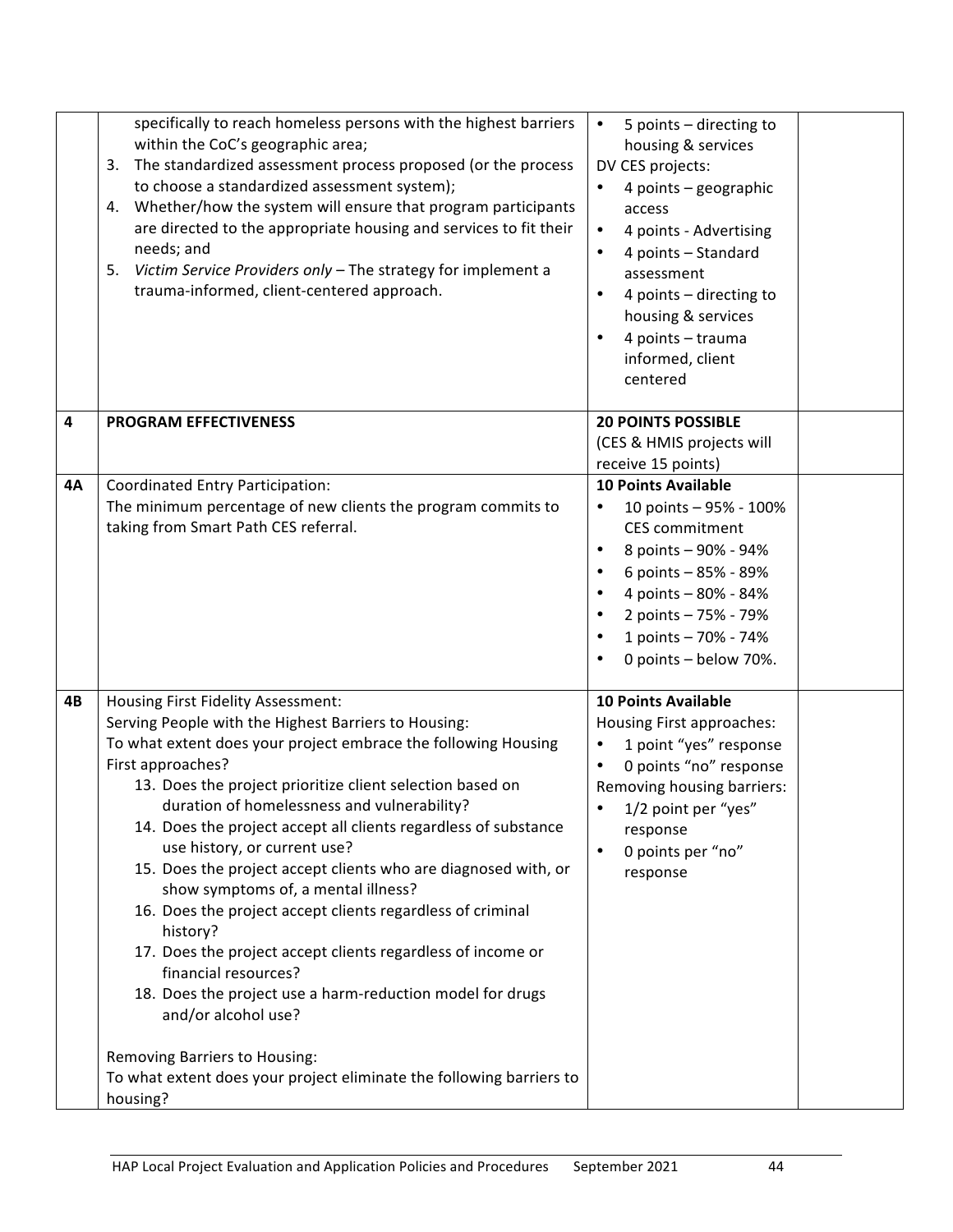|                         | 17. No minimum income<br>18. No required current employment<br>19. No required state issued photo id |                                       |  |
|-------------------------|------------------------------------------------------------------------------------------------------|---------------------------------------|--|
|                         | 20. Need not show sobriety (drugs or alcohol)                                                        |                                       |  |
|                         | 21. OK to have symptoms of mental illness                                                            |                                       |  |
|                         | 22. Need not have transportation                                                                     |                                       |  |
|                         | 23. No required specific disabling condition (e.g., MH, SA,                                          |                                       |  |
|                         | HIV/AIDS)                                                                                            |                                       |  |
|                         | 24. Need not show use medication.                                                                    |                                       |  |
| 5                       | <b>FINANCIAL AND COST EFFECTIVENESS</b>                                                              | <b>10 POINTS POSSIBLE</b>             |  |
| <b>5A</b>               | Housing vs. Service Funding: The percentage of program funding                                       | <b>10 Points Available</b>            |  |
|                         | (not including admin) proposed to be used on housing activities                                      | 10 points - 90% - 100%<br>$\bullet$   |  |
|                         | (acquisition, construction, rehab, and housing operations) vs.                                       | housing activities                    |  |
|                         | percentage funding used on non-housing activities (supportive                                        | 8 points - 80% - 89%<br>$\bullet$     |  |
|                         | services, services-only operations, and HMIS).                                                       | 6 points - 70% - 79%<br>$\bullet$     |  |
|                         |                                                                                                      | 4 points - 60% - 69%<br>$\bullet$     |  |
|                         |                                                                                                      | 2 points - 50% - 99%                  |  |
|                         |                                                                                                      | 0 points - below 50%.                 |  |
|                         |                                                                                                      | (CES & HMIS projects will             |  |
|                         |                                                                                                      | receive 8 points)                     |  |
| 6                       | <b>AGENCY EXPERIENCE/CAPACITY</b>                                                                    | <b>10 POINTS POSSIBLE</b>             |  |
| 6A                      | <b>Agency Years of Experience</b>                                                                    | <b>10 Points Available</b>            |  |
|                         | Number of years of agency experience in implementing the                                             | 10 points $-8+$ years<br>$\bullet$    |  |
|                         | proposed program OR similar program type (e.g., RRH or PSH)                                          | 8 points - 5 to 7 years<br>$\bullet$  |  |
|                         |                                                                                                      | 6 points $-4$ to 6 years<br>$\bullet$ |  |
|                         |                                                                                                      | 4 points $-2$ to 3 years              |  |
|                         |                                                                                                      | 2 points $-1$ to 2 years              |  |
|                         |                                                                                                      | 0 points - below 1 year<br>$\bullet$  |  |
| 6B                      | <b>Capacity Issues</b>                                                                               | <b>10 Pts Deduction Possible</b>      |  |
|                         | Points will be deducted if in the past year (9/10/20-present): (1)                                   | 4 points deduction -<br>٠             |  |
|                         | HUD has disencumbered funds from the agency's CoC programs, (2)                                      | disencumbered funds                   |  |
|                         | the agency has unresolved HUD monitoring findings in CoC                                             | 4 points deduction -                  |  |
|                         | programs, or (3) the agency has been late in submitting a CoC APR.                                   | unresolved findings                   |  |
|                         |                                                                                                      | 4 points deduction -<br>$\bullet$     |  |
|                         |                                                                                                      | late APR                              |  |
| $\overline{\mathbf{z}}$ | <b>Mainstream Resources</b>                                                                          | <b>10 POINTS POSSIBLE</b>             |  |
|                         | The number of strategies the program has identified to help clients                                  | 10 points $-7 - 8$                    |  |
|                         | access federal mainstream benefits, including Medicaid; State                                        | strategies used                       |  |
|                         | Children's Health Insurance Program; TANF (CalWORKS); Food                                           | 8 points $-5 - 6$<br>٠                |  |
|                         | Stamps; SSI; Workforce Investment Act; Employment Income;                                            | used                                  |  |
|                         | Welfare to Work Grant Programs; and, Veterans Health Care.                                           | 6 point $-3 - 4$ used<br>٠            |  |
|                         |                                                                                                      | 4 points - 2 used                     |  |
|                         |                                                                                                      | $2$ point $-1$ used                   |  |
|                         |                                                                                                      | 0 points $-$ 0 used                   |  |
|                         |                                                                                                      |                                       |  |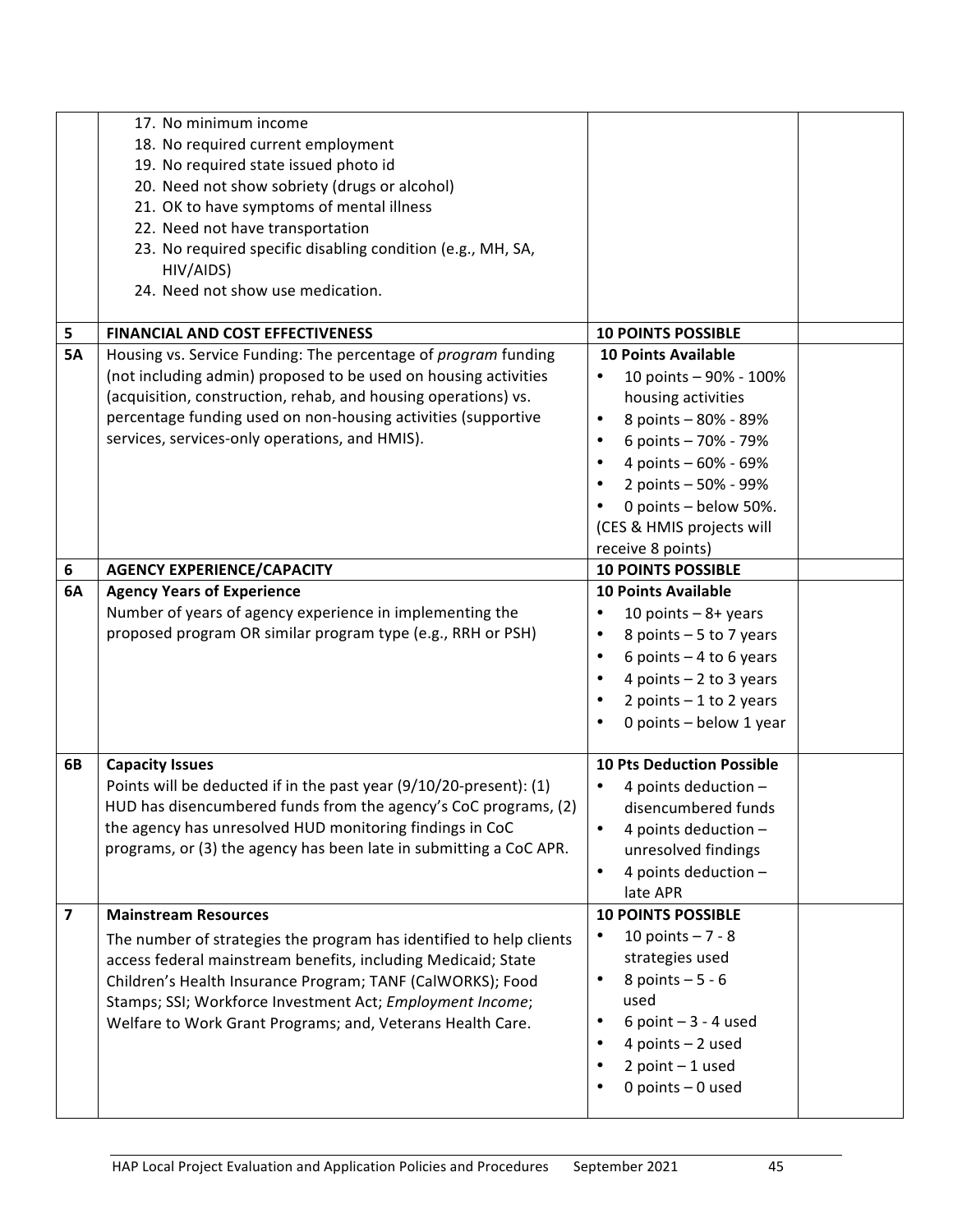| 8 | <b>Equity Factors (7 points possible)</b>                                                              | <b>7 POINTS POSSIBLE</b>             |  |
|---|--------------------------------------------------------------------------------------------------------|--------------------------------------|--|
|   | Agency will receive one point for each of the following factors that                                   | 1 point per "yes"                    |  |
|   | it has implemented OR commits to implement within one year:                                            | response                             |  |
|   | Agency leadership, governance, and policies:                                                           | 0 points "no" response               |  |
|   | 5. Agency has under-represented individuals (BIPOC, LGBTQ+,                                            |                                      |  |
|   | etc.) in managerial and leadership positions                                                           |                                      |  |
|   | 6. Agency board of directors includes representation from more                                         |                                      |  |
|   | than one person with lived experience                                                                  |                                      |  |
|   | 7. Agency has relational process for receiving and incorporating                                       |                                      |  |
|   | feedback from persons with lived experience                                                            |                                      |  |
|   | 8. Agency has reviewed internal policies and procedures with an                                        |                                      |  |
|   | equity lens and has a plan for developing and implementing                                             |                                      |  |
|   | equitable policies that do not impose undue barriers                                                   |                                      |  |
|   | Program participant outcomes                                                                           |                                      |  |
|   | 8. Agency has reviewed program participant outcomes with an                                            |                                      |  |
|   | equity lens, including the disaggregation of data by race,                                             |                                      |  |
|   | ethnicity, gender identity, and/or age<br>9. Agency has identified programmatic changes needed to make |                                      |  |
|   | program participant outcomes more equitable and developed a                                            |                                      |  |
|   | plan to make those changes                                                                             |                                      |  |
|   | 10. Agency is working with HMIS lead to develop a schedule for                                         |                                      |  |
|   | reviewing HMIS data with disaggregation by race, ethnicity,                                            |                                      |  |
|   | gender identity, and or/age                                                                            |                                      |  |
|   |                                                                                                        |                                      |  |
| 9 | <b>Community Collaboration and Participation</b>                                                       | <b>3 POINTS POSSIBLE</b>             |  |
|   | To what extent does the applicant agency support the Homeless                                          | HAP meeting participation:           |  |
|   | Action Partnership (HAP) by participating in meetings of the HAP                                       | $\bullet$<br>2 points: Agency        |  |
|   | general membership, and participate in HMIS by entering client                                         | attends 75% to 100%                  |  |
|   | data into HMIS for 100% of its programs that are listed in the 2021                                    | 1 point: Agency attends<br>$\bullet$ |  |
|   | Housing Inventory Chart (HIC)?                                                                         | 51% to 74%                           |  |
|   |                                                                                                        | $\bullet$<br>0 points: Agency        |  |
|   | Sub-scores will be determined by HAP staff based upon appropriate                                      | attends 0% to 50%                    |  |
|   | HAP and documentation for the period from September 1, 2020 to                                         | HMIS participation:                  |  |
|   | the present time.                                                                                      | $\bullet$<br>1 point: Has data for   |  |
|   |                                                                                                        | 100% HIC                             |  |
|   |                                                                                                        | 0 points: Has data for less          |  |
|   |                                                                                                        | than 100% HIC                        |  |
|   | <b>TOTAL</b>                                                                                           | <b>100 POINTS POSSIBLE</b>           |  |